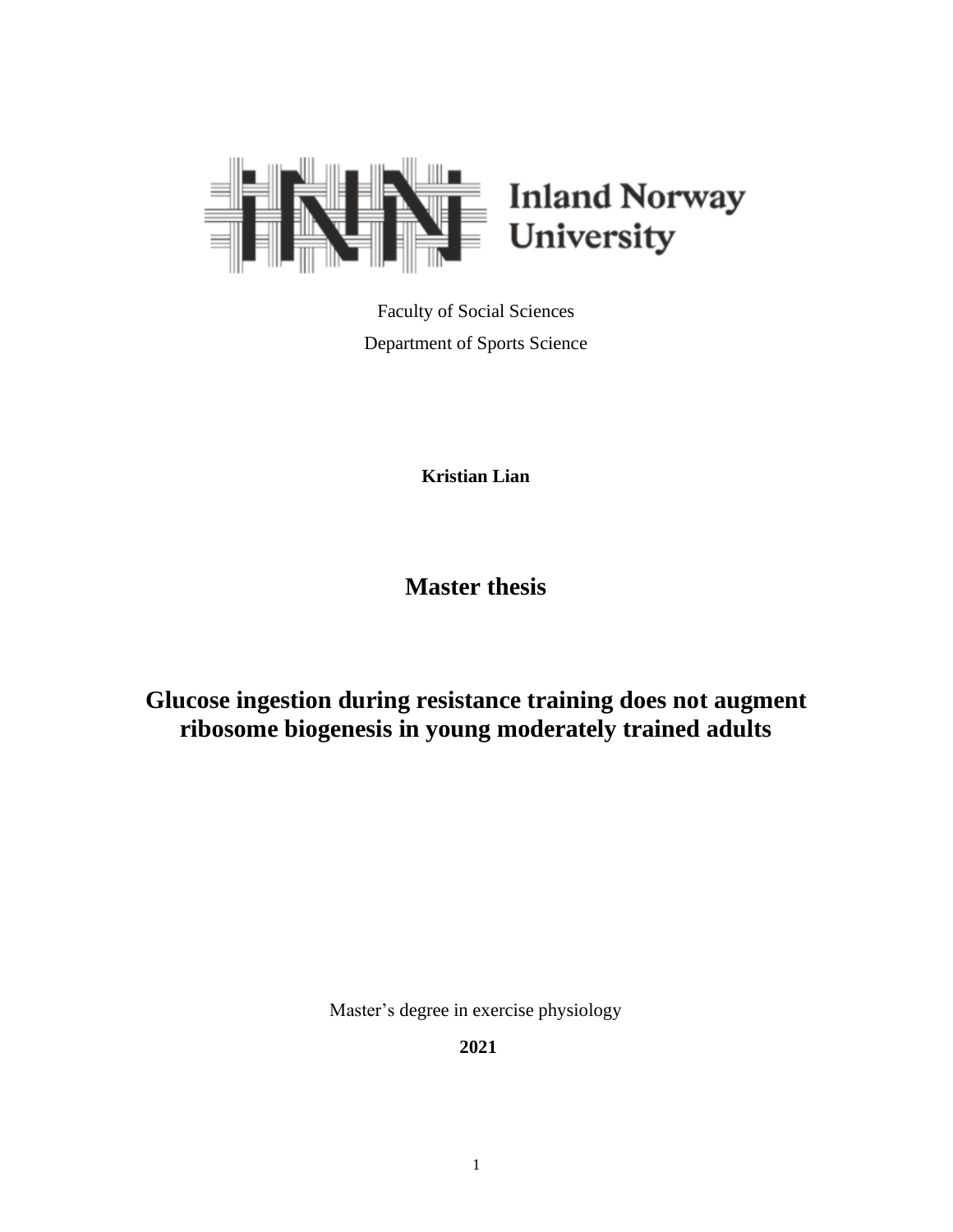## <span id="page-1-0"></span>**Acknowledgement**

First and foremost, I would like to thank my supervisor Prof. Stian Ellefsen for trusting me with the administrative responsibility of seeing this project through. I would also like to thank Daniel Hammarström, Håvard Hamarsland and Håvard Nygård for your contributions to this project. Stian: Your humour, positivity and level of expertise have been truly inspiring through the makings and conduct of this project and thesis. With your exceptional guidance, I´ve developed my academic writing and laboratory work, as well as my understanding of the human physiology. You have made this a great educational process, which I view as the most important aspect of a masters degree. Sincerely thank you for trusting and believing in me.

Daniel: I am thoroughly impressed by your knowledge on statistics and laboratory work, and very much grateful for teaching me in the laboratory, and helping me with all my struggles in R. I know time was very precious to you as you were finishing your PhD, so thank you for your time and and patience.

Håvard H: The master biopsy sampler! Thank you for taking your time to help us with biopsy and blood sampling, as well as providing valuable insights in muscle physiology and methodological aspects.

Håvard N: Thank you for stepping in for blood sampling when needed, your help and humour was much appreciated! A huge thanks to Sara Christine Moen for an invaluable collaboration seeing this project through, along with three hard working bachelor students, Henriette Spilhaug Bollandsås, Nora Lerdalen Bonsak and Thea Bøhn Nyløkken, for you inspiring dedication. Furthermore, gratitude is due to all the participants for giving us your time, patience and positive mood. To my fellow students, I sincerely thank you for making these five years a part of my life that I will never forget. We´ve laughed at, learned and hated several things over the course of our education, and I would not have done it with anyone else than you lot. Last but definitely not least, I want to extend a special thanks to the entire Department of Sports Science at Lillehammer, for five educational and memorable years. You all have a contributed towards my education and development with your expertise as well as a rare openness and willingness to help.

# *Kristian Lian* Lillehammer, May 2021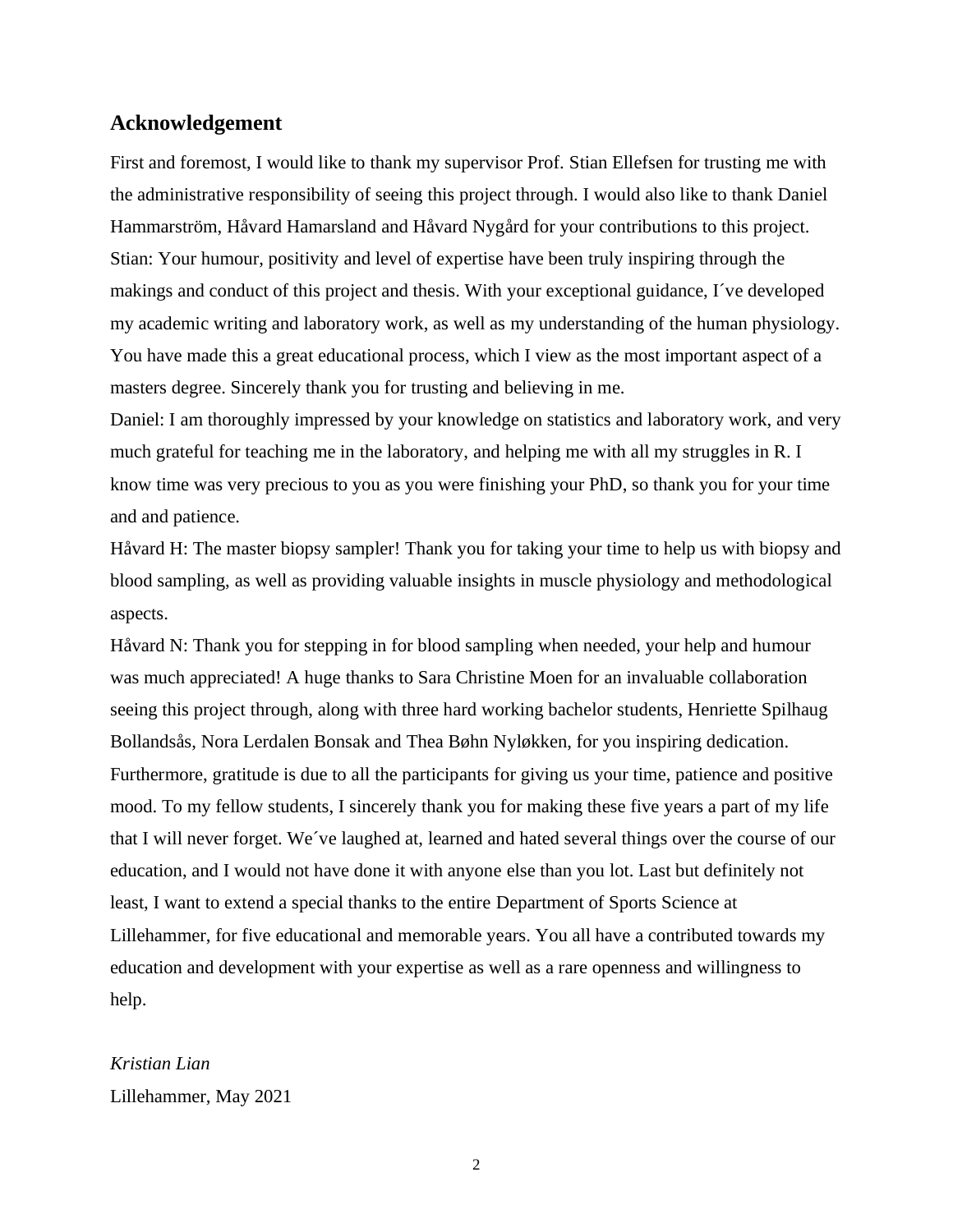# <span id="page-2-0"></span>**Disadvantages due to Covid-19**

Due to restrictions regarding social distancing and lock downs caused by the Covid-19 pandemic, we were not able to recruit and include as many participants as we planned to the study. The pandemic was also a contributing factor to the endocrine analysis not being completed, as they were supposed to be performed at Sykehuset Innlandet Hospital Trust.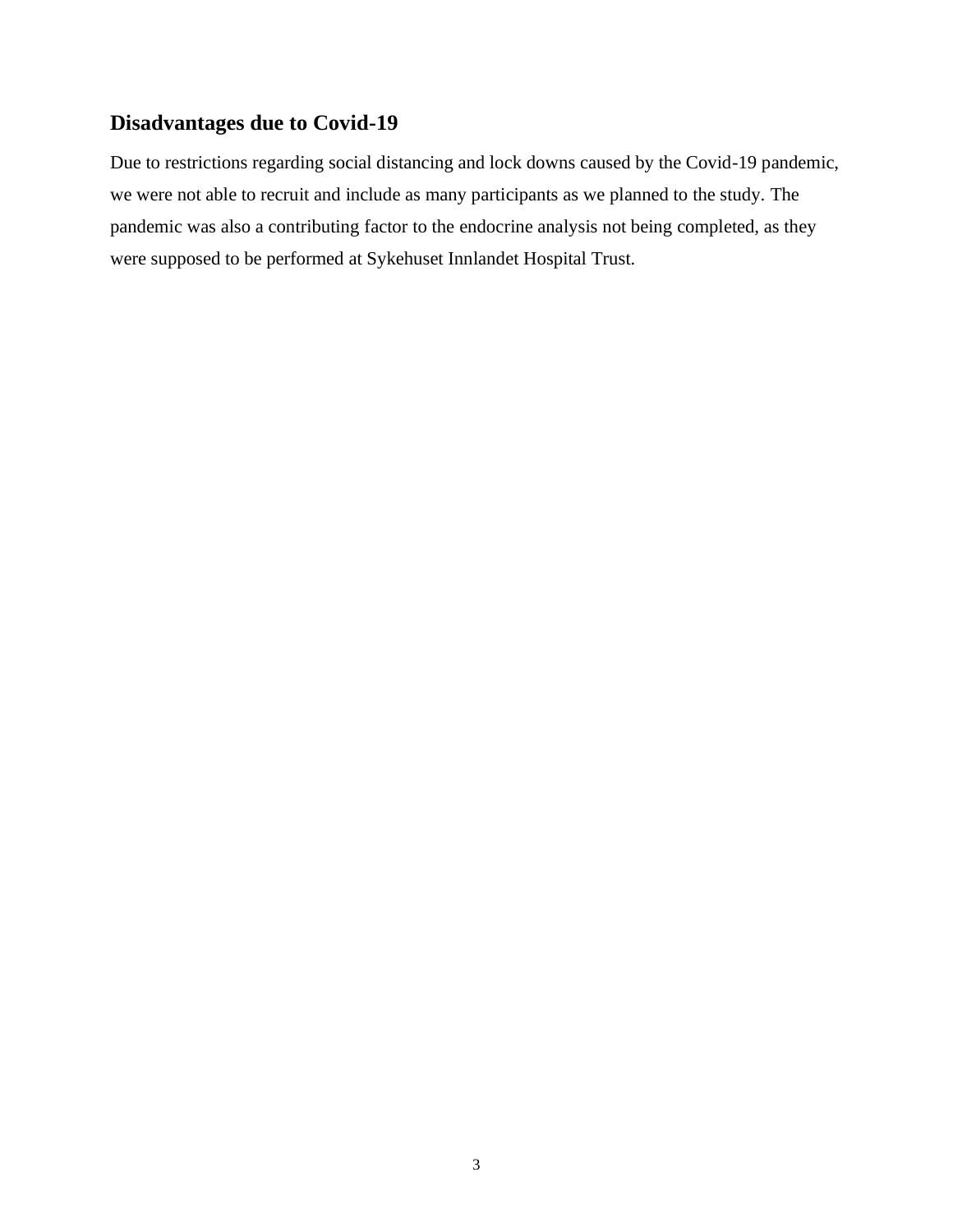## <span id="page-3-0"></span>**Abstract**

**Introduction:** Responses to resistance training (RT) are not uniform across the population, and individuals responding poorly to RT show a blunted ability to produce novel ribosomes. High glucose treatment has been observed to augment rDNA transcription, however its effect on RTinduced adaptations remains quite unexplored.

**Methods:** Sixteen healthy moderately trained participants were included and randomized to having one leg perform unilateral resistance training with glucose supplement (16) and the other with placebo (16), alternating training every other day. Participants remained in an overnight fasted state, only receiving glucose/placebo and protein until after completion of the daily intervention. Resistance training consisted of 3 sets of 10 repetitions maximum unilateral leg press and knee extension. Micro biopsies were sampled pre (T1/T2) and post (T3/T4) the intervention, and maximal unilateral isometric and isokinetic knee extension force and torque were measured pre (T0), during (days 4, 5, 8, 9) and post (T3/T4, day 13) the intervention.

**Results:** There were no difference in accumulation of total RNA (*p* = 0.499) between glucose and placebo (26% and 22% increase, respectively). This was also evident in expression of mature rRNA (18S: *p* = 0.584, 28S: *p* = 0.740, 5.8S: *p* = 0.935, 5S: *p* = 0.790, 47S: *p* = 0.502), despite a robust increase in both glucose and placebo (34-43% and 33-41%, respectively). Furthermore, there were no differences between glucose and placebo in mean maximal unilateral isometric knee extension force and isokinetic peak torque during the intervention (Isometric:  $p = 0.336, 240$ d/s:  $p = 0.527$ ) and following last RT session (Isometric:  $p = 0.442$ , 60 d/s:  $p = 0.377$ , 240 d/s: *p*  $= 0.154$ ), with the exception of the 60 d/s test prior to last RT session ( $p = 0.037$ ).

**Conclusion:** Based on our findings, glucose supplement during RT does not augment RTinduced ribosome biogenesis compared to placebo supplement, nor does it affect peak torque during a five-session RT intervention, or enhance muscular recovery following a single session of RT.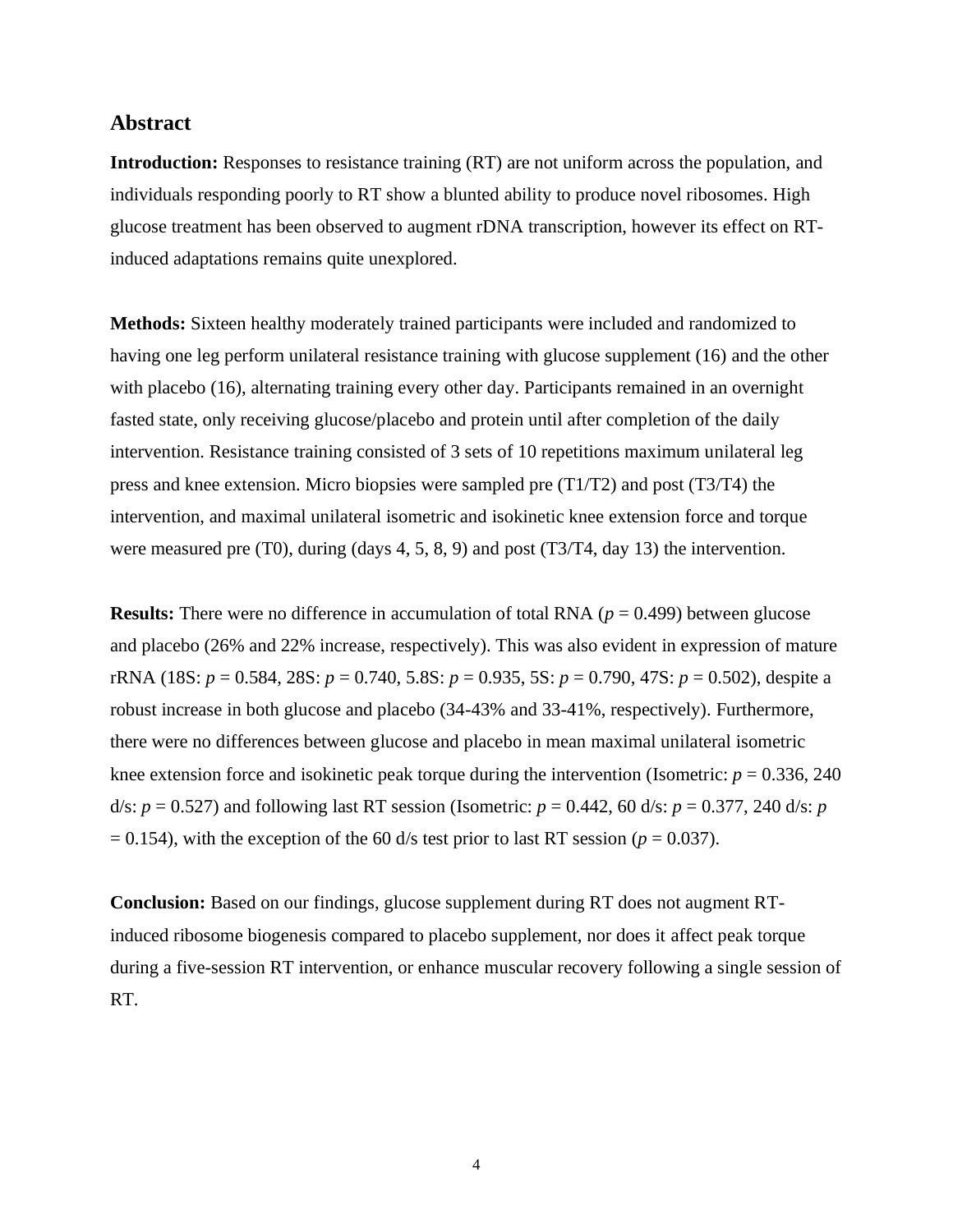# <span id="page-4-0"></span>**Table of contents**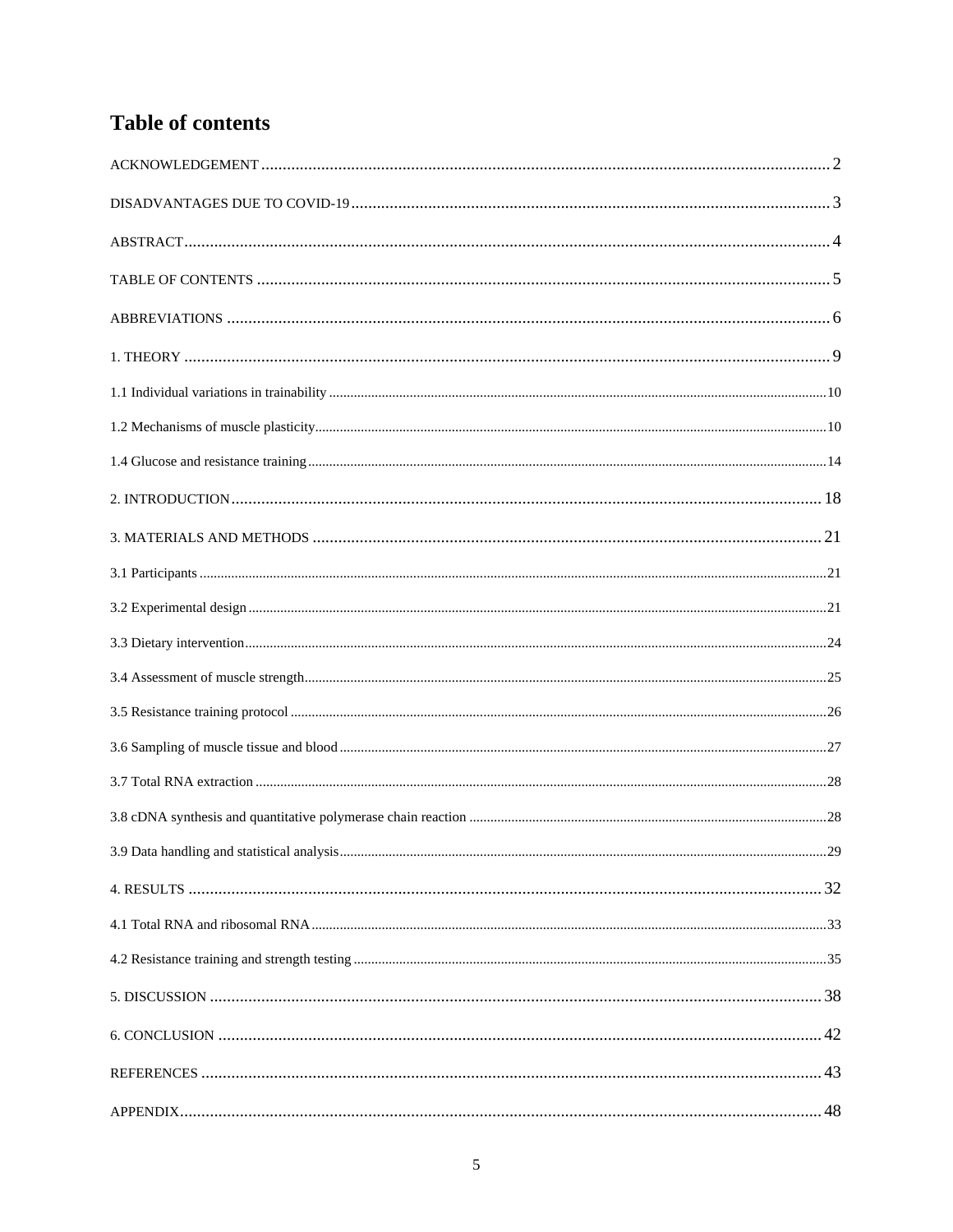# <span id="page-5-0"></span>**Abbreviations**

| <b>ADP</b>     | Adenosine diphosphate                       |
|----------------|---------------------------------------------|
| <b>AMP</b>     | Adenosine monophosphate                     |
| <b>AMPK</b>    | AMP-dependent protein kinase                |
| Akt            | Protein kinase B                            |
| <b>ATP</b>     | Adenosine triphosphate                      |
| bb             | <b>Bullet blender</b>                       |
| <b>CaMKII</b>  | Calcium/calmodulin-dependent protein kinase |
| <b>CHO</b>     | Carbohydrate                                |
| CI             | Confidence interval                         |
| c-MYC          | Cellular myelocytomatosis oncogene          |
| C <sub>t</sub> | Cycle threshold                             |
| <b>DXA</b>     | Dual-energy X-ray absorptiometry            |
| E              | Efficiencies                                |
| ERK1/2         | Extracellular signal-regulated kinase 1/2   |
| <b>ETS</b>     | External transcribed spacer                 |
| Fig            | Figure                                      |
| <b>GEC</b>     | Glomerular epithelial cells                 |
| <b>GLU</b>     | Glucose                                     |
| <b>HEK293</b>  | Human embryonic kidney 293 cells            |
| $IGF-1$        | Insulin-like growth factor 1                |
| <b>ITS</b>     | Internal transcribed spacer                 |
| Kcal           | Kilo calories                               |
| KDM2A          | Lysine-specific demethylase 2A              |
| LKB1           | Liver kinase B1                             |
| Log            | Logarithmic scale                           |
| <b>MAPK</b>    | Mitogen-activated protein kinase            |
| mmol/L         | Millimoles per liter                        |
| <b>MPS</b>     | Muscle protein synthesis                    |
| mRNA           | Messenger ribonucleic acid                  |
| mTOR           | Mammalian target of rapamycin               |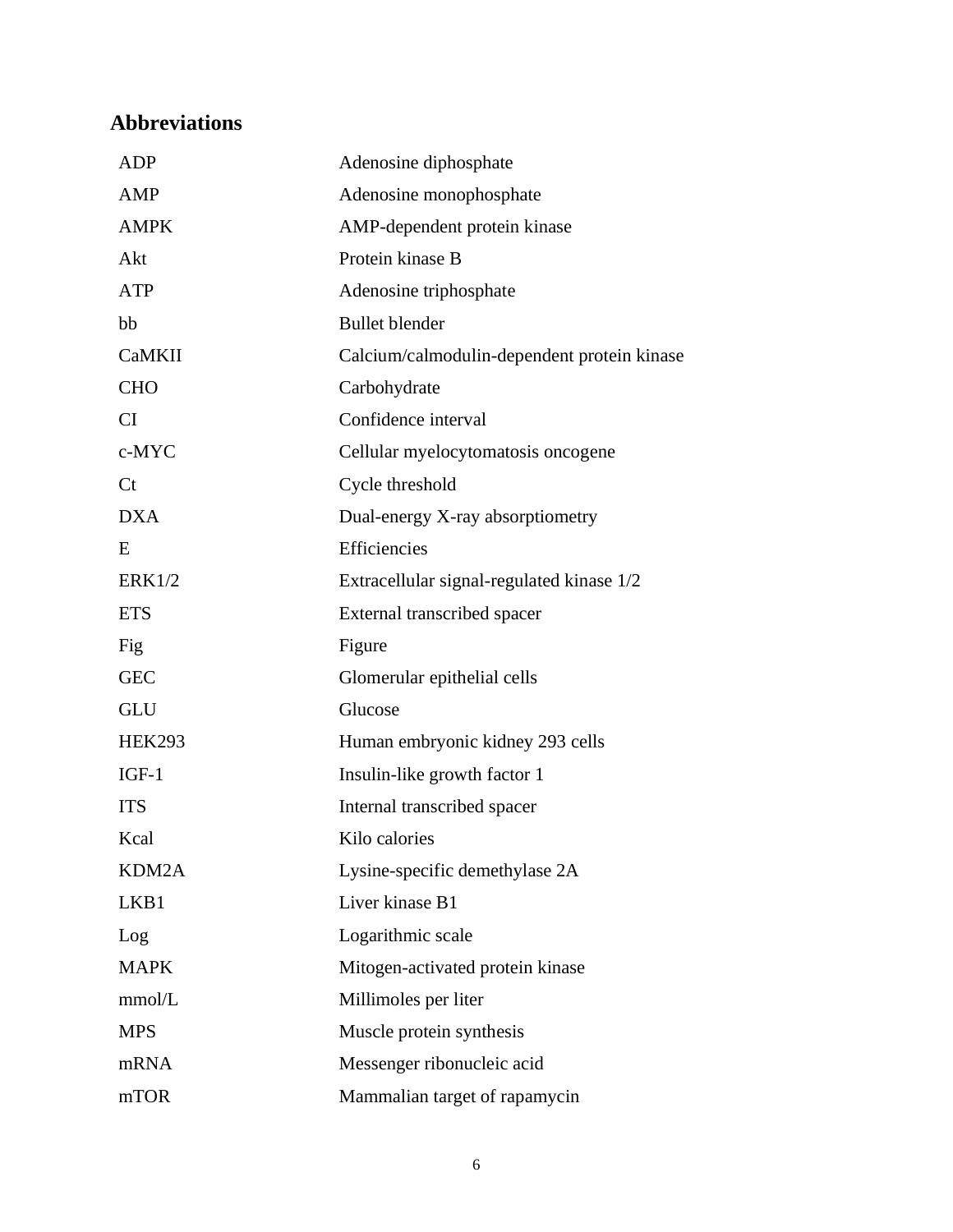| mTORC1           | Mammalian target of rapamycin complex 1                                 |
|------------------|-------------------------------------------------------------------------|
| <b>MuRF</b>      | Muscle RING Finger                                                      |
| $NAD+$           | Nicotinamide-Adenine-Dinucleotide                                       |
| <b>PIC</b>       | Pre-initiation complex                                                  |
| PI3K             | Phosphoinositide 3-kinase                                               |
| <b>PLAC</b>      | Placebo                                                                 |
| Pol I            | Ribonucleic acid polymerase I                                           |
| Pol II           | Ribonucleic acid polymerase II                                          |
| Pol III          | Ribonucleic acid polymerase III                                         |
| Pre-rRNA         | Precursor Ribonucleic acid                                              |
| <b>PRO</b>       | Protein                                                                 |
| P70S6K           | Ribosomal protein S6 kinase beta-1                                      |
| qPCR             | Quantitative polymerase chain reaction                                  |
| rDNA             | Ribosomal Deoxyribo nucleic acid                                        |
| <b>RNA</b>       | Ribonucleic acid                                                        |
| rRNA             | Ribosomal ribonucleic acid                                              |
| <b>RPE</b>       | Rate of perceived exertion                                              |
| R-proteins       | Ribosomal proteins                                                      |
| <b>RT</b>        | Resistance training                                                     |
| <b>SD</b>        | Standard deviation                                                      |
| SIRT1            | Sirtuin 1                                                               |
| $SL-1$           | Selectivity factor 1                                                    |
| <b>SUV39H1</b>   | Histone-lysine N-methyltransferase                                      |
| Tab              | Table                                                                   |
| <b>TIF-IA</b>    | Transcription initiation factor IA                                      |
| TSC <sub>2</sub> | Tuberous sclerosis complex 2                                            |
| T <sub>0</sub>   | Pre intervention days (-7 to -1), 1RM and humac testing, DXA analysis   |
| T1               | Pre intervention muscle biopsy and blood sampling leg 1                 |
| T <sub>2</sub>   | Pre intervention muscle biopsy and blood sampling leg 2                 |
| T <sub>3</sub>   | Post intervention muscle biopsy and blood sampling leg 1, humac testing |
| <b>T4</b>        | Post intervention muscle biopsy and blood sampling leg 5, humac testing |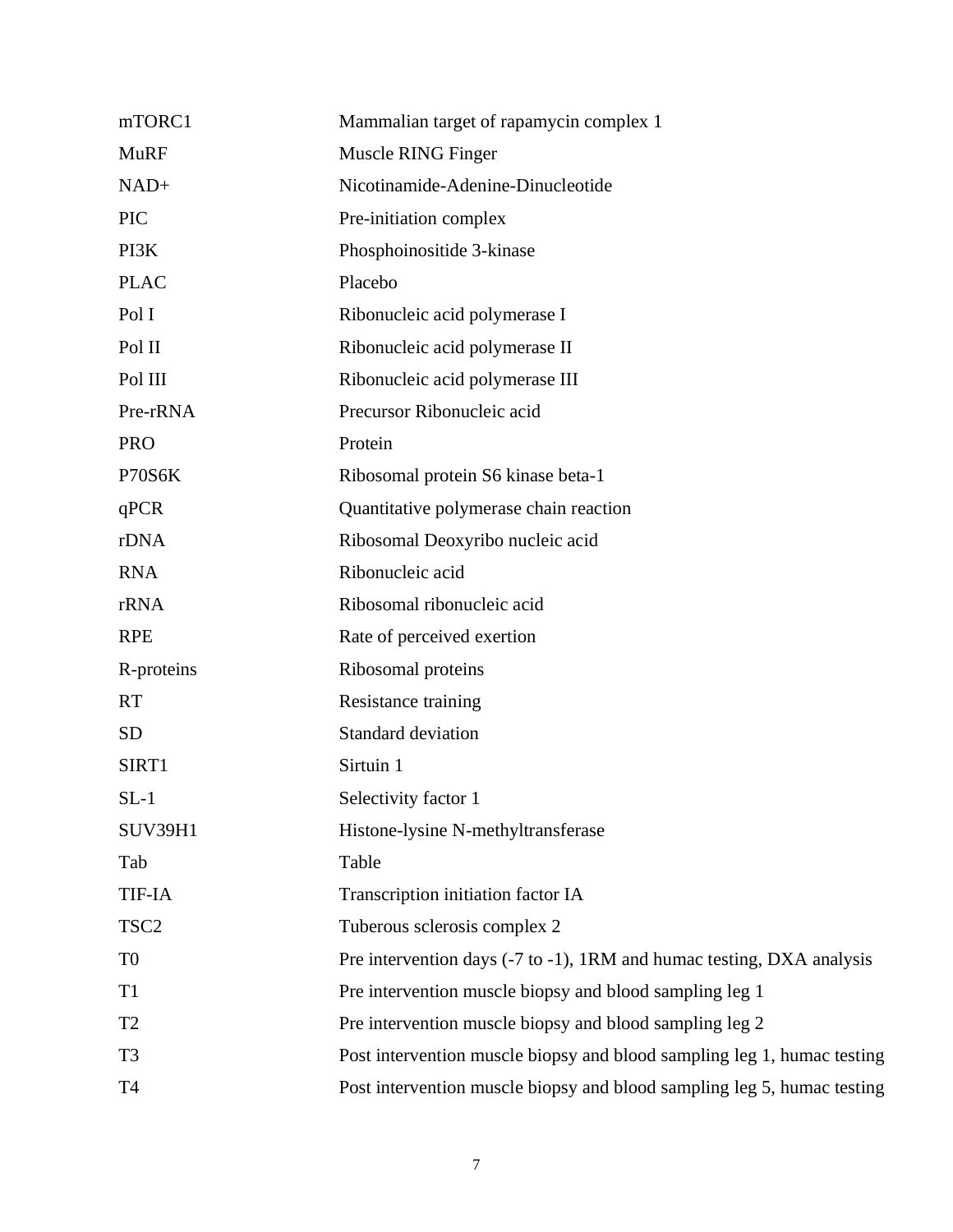| <b>UBF</b> | Upstream binding factor  |
|------------|--------------------------|
| <b>UCE</b> | Upstream control element |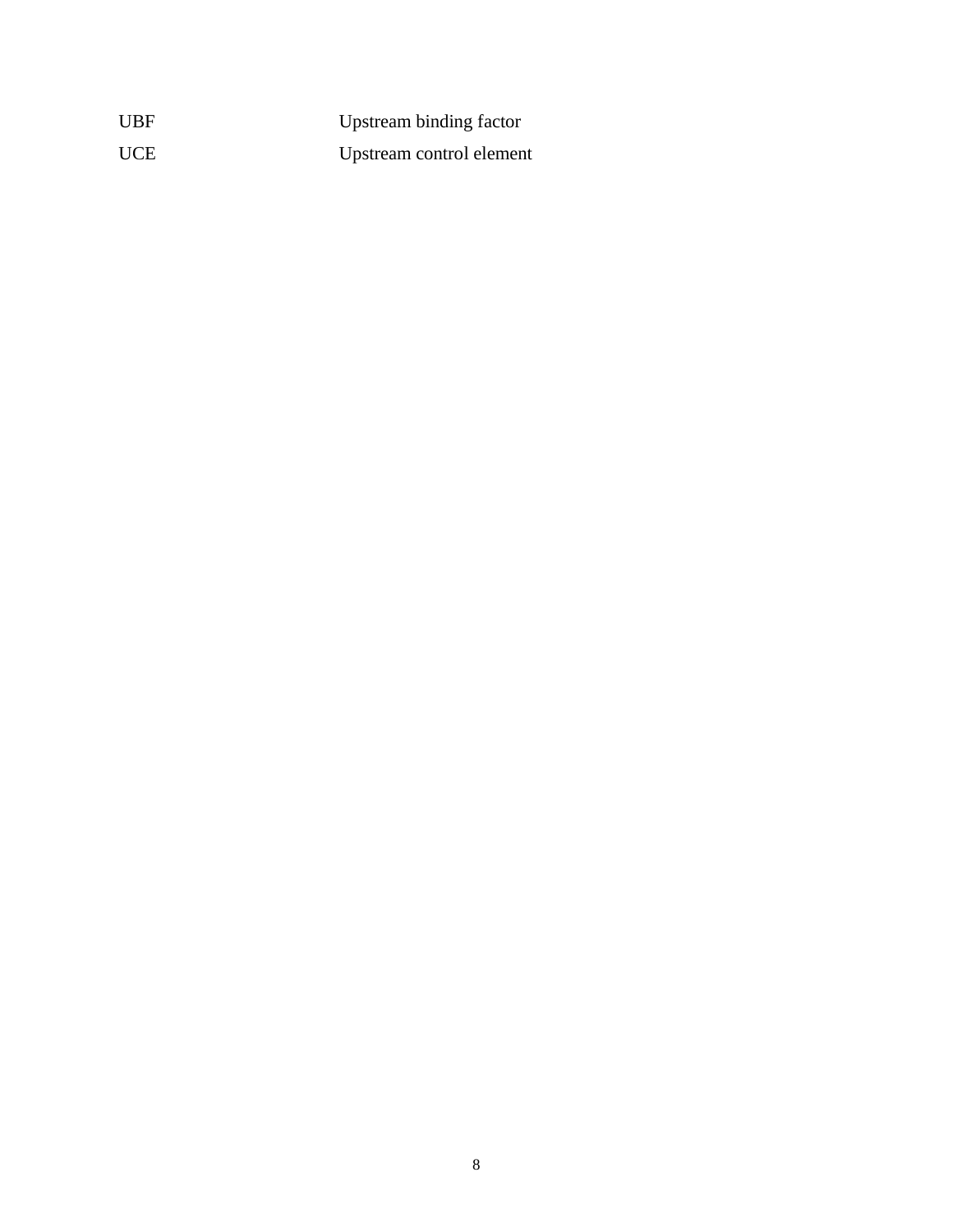# <span id="page-8-0"></span>**1. Theory**

Regular resistance training results in increased muscle mass (hypertrophy) and muscle strength, representing adaptations to the stimulus of mechanical strain. Unfortunately, responses to resistance training are not uniform across the population. In fact, studies have shown that RTinduced muscle growth varies widely between individuals, with 10-15% showing considerable impaired growth (Álvarez et al., 2018; Mann, Lamberts, and Lambert, 2014; Thalacker-Mercer et al., 2013). This may be due to genetics, epigenetics, or unfavorable internal physiological conditions. Recently, tweaking training modalities and -protocols have shown to elicit different responses in different populations (Hammarström et al., 2020), but we know little about what kind of resistance training to prescribe to individual phenotypes. As several studies have found variations in muscle growth response to standardized RT protocols (Hammarström et al., 2020; Schoenfeld, Ogborn, and Krieger, 2017; Stec et al., 2016), other means than RT *per se* seem necessary to circumvent this discrepancy. Indeed, ingestion of nutrients such as protein and creatine supplementation are effective in optimizing RT (Cermak et al., 2012; Lanhers et al. 2015, 2017). However, it remains largely unknown if other nutritional adjuvants such as glucose can increase the efficacy of RT, which is surprising as glucose is the preferred energy substrate of the contracting skeletal muscle during strenuous exercise, and the major energy source of cells via ATP synthesis (Hargreaves et al., 2018; Mul et al., 2015). Glucose availability seems important to regulate central processes to muscle growth, for instance ribosome biogenesis which drives MPS (Tanaka and Tsuneoka, 2018; Figueiredo and McCarthy, 2019). This regulation may in theory occur in two ways: I) directly via effects on ATP-synthesis or glucose as a signaling molecule, or II) indirectly via insulin (Tanaka and Tsuneoka, 2018). Interestingly, variations in RT-induced responses have been linked to ribosome biogenesis, where individuals responding poorly to RT also experience blunted ribosome biogenesis after 5 RT sessions (Hammarström et al., 2020; Stec et al., 2016). Hence, there may be a relationship between an individual´s capacity for ribosome biogenesis and trainability, thus investigating the possible effects of glucose on ribosome biogenesis is warranted.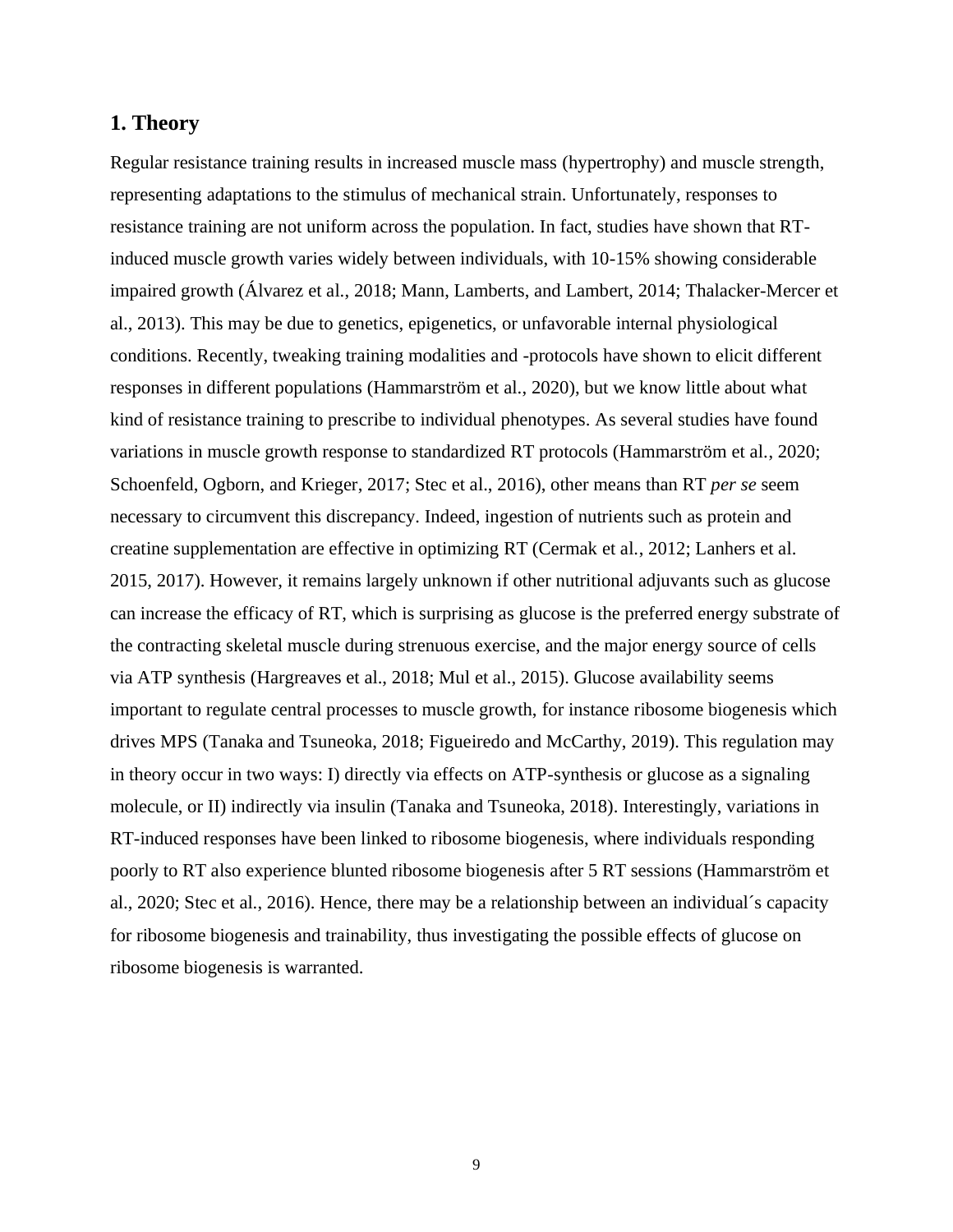#### <span id="page-9-0"></span>**1.1 Individual variations in trainability**

The discrepancy observed in RT-induced muscle growth is proposed to stem from unequal levels of trainability/readiness of the muscle cells to adapt to a growth inducing stimulus (Hammarström et al., 2020; Stec et al., 2016; Thalacker-Mercer et al., 2013). Trainability is affected by baselineand training characteristics, blood variables, indices of mTOR signalling, and the total RNA content of the muscle cells (Hammarström et al., 2020; Iadevaia, Liu, and Proud, 2014). Untrained individuals generally benefit from a low-volume RT protocol (Cannon and Marino, 2010; Mitchell et al., 2012), and as training status progress, meta-analyses favor a moderatevolume RT protocol furthering gains in muscle mass and -strength (Krieger, 2009; Rhea et al., 2003; Schoenfeld, Ogborn, and Krieger, 2017). In the study by Hammarstrøm et al. (2020), a unilateral model providing a within-subjects design, proved to elicit prominent gains in muscle mass and -strength, especially with a moderate RT-volume (Hammarström et al., 2020). Furthermore, total RNA, rRNA, hence by proxy ribosome biogenesis, has been suggested to be volume sensitive (Hammarström et al., 2020). Precursor rRNA expression has been observed to increase shortly following a single session of RT (Figueiredo et al., 2016), and both total RNA accumulation and rRNA expression has been reported to significantly increase following 2 weeks of moderate volume RT (Hammarström et al., 2020). Despite this, only ~50% of the participants in Hammarström et al. (2020) experienced true beneficial effects of increasing RT-volume, therefore higher training volumes alone do not convert low responders to high responders. As both Hammarstrøm et al. (2020) and Stec et al. (2016) suggested a relationship between ribosomal content and extent of response to RT, ribosome biogenesis in regards to muscle plasticity has become an interesting topic.

### <span id="page-9-1"></span>**1.2 Mechanisms of muscle plasticity**

Muscle cells are the most plastic cells of the human body, adapting to mechanical strain by increasing intracellular protein content and thereby growing in size. Ribosomes are the motors of MPS, as such detrimental to muscle plasticity (Figueiredo and McCarthy, 2019; Tanaka and Tsuneoka, 2018). Ribosomes are composed of two subunits, the large 60S and the small 40S (Figueiredo and McCarthy, 2019; Tanaka and Tsuneoka, 2018). 60S is formed by three rRNAs (28S, 5.8S, 5S) and 47 r-proteins, 40S is formed by one rRNA (18S) and 33 r-proteins (Figueiredo and McCarthy, 2019; Tanaka and Tsuneoka, 2018). Ribosomal RNA represents 80-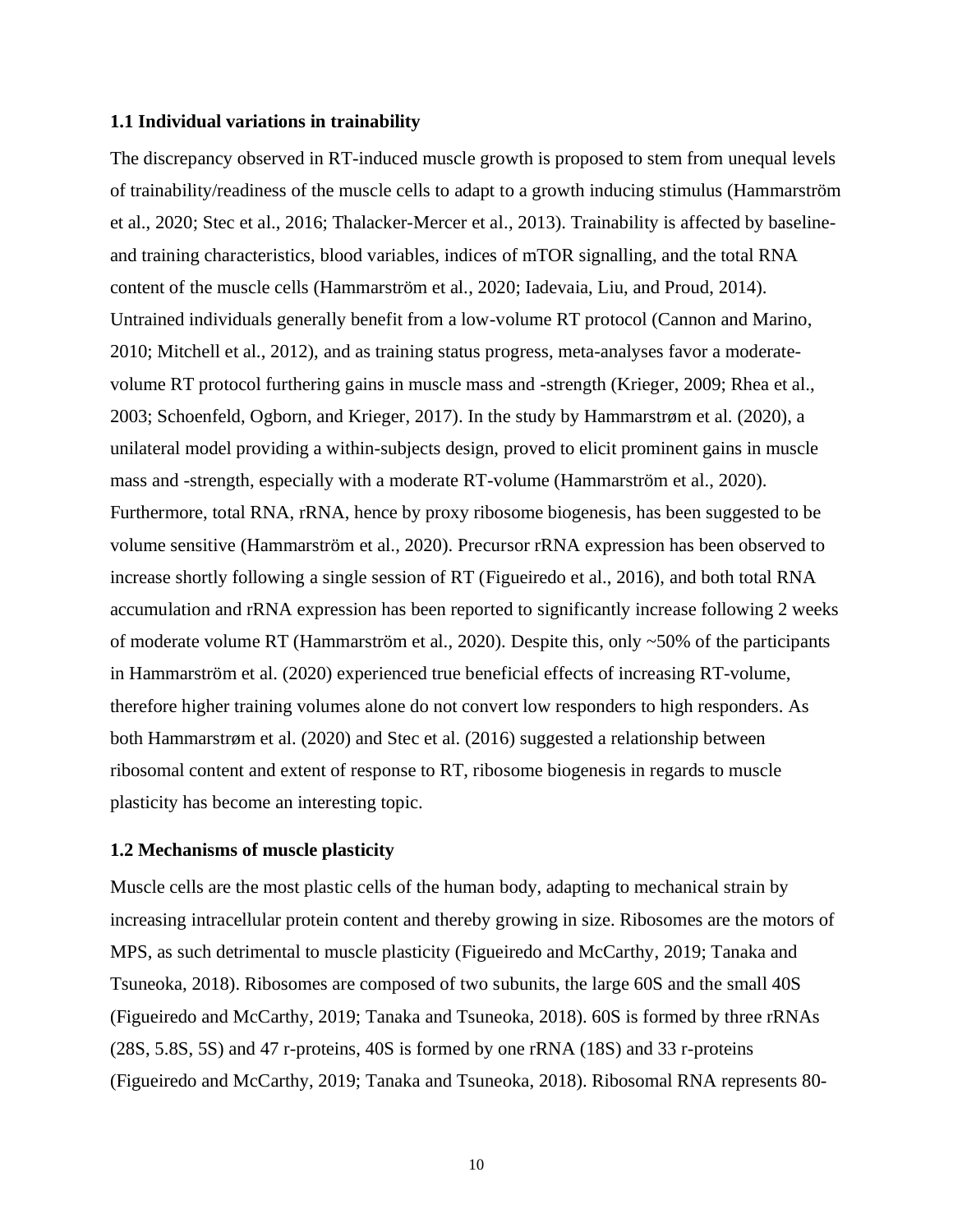90% of the cell's total RNA content, meaning that changes in total RNA content typically is used as a marker of ribosome biogenesis. When more ribosomal RNA is transcribed and translated into ribosomes, the capacity for translating mRNA into protein is increased (Figueiredo and McCarthy, 2019; Tanaka and Tsuneoka, 2018). This could be compared to a restaurant hiring more chefs, whereas the ribosomes serve as chefs, translating the mRNA being the recipe of the protein to be synthesized. As the ribosomal content of the cell, is believed to represent a roof for protein synthesis (Iadevaia, Liu, and Proud, 2014), the possible mechanisms of ribosome biogenesis has been a topic of great interest. It is now suggested that the acute increase in MPS minutes to hours following an RT session is caused by increased efficiency of existing ribosomes (translational efficiency), while increases following hours and days is a product of increased translational capacity (Figueiredo, 2019; Kimball, Farrell, and Jefferson, 2002). Substantiating the likely role of translational capacity in MPS, is the fact that no positive relationship has yet to be observed between acute changes (translational efficiency) in MPS and chronic muscle mass gains, along with methodological and technical progression in the field (Figueiredo 2019). These progressions allow high resolution measurement of rRNA expression, providing yet another robust marker of ribosome biogenesis, and means to investigate the synthesis of ribosomes in relation to exercise training further.

Synthesis of new ribosomes occur when rDNA is transcribed into 47S pre-rRNA, further processed into mature rRNAs, ultimately forming the ribosomes (Figueiredo and McCarthy, 2019), and requires approximately 80% of the cell's energy and materials (Schmidt, 2004). The processing mainly occurs within the nucleus of muscle cells, in a structure formed by chromosomal loops of rDNA called the nucleolus (Drygin, Rice and Grummt, 2010). R-proteins are translated in the cytoplasm, then imported to the nucleolus to associate with their respective ribosomal subunit, as a vital part of ribosomal maturation (Henras et al., 2015; Moss et al., 2007). The maturation of ribosomes take place in both the nucleolus and nucleoplasm, ultimately leading to the final step ocurring in the cytoplasm, where they assemble to ribosome units (Henras et al., 2015; Moss et al., 2007). This process occurs upon a stimulus, for instance RT, involving multiple cellular pathways, suggested to be c-Myc protein, mTORC1, and MAPK, converging upon and promoting the expression and transcription of rDNA (Kusnadi et al., 2015; Mayer and Grummt, 2006; Zhao, Fröding and Grummt, 2003). Ribosomal DNA transcription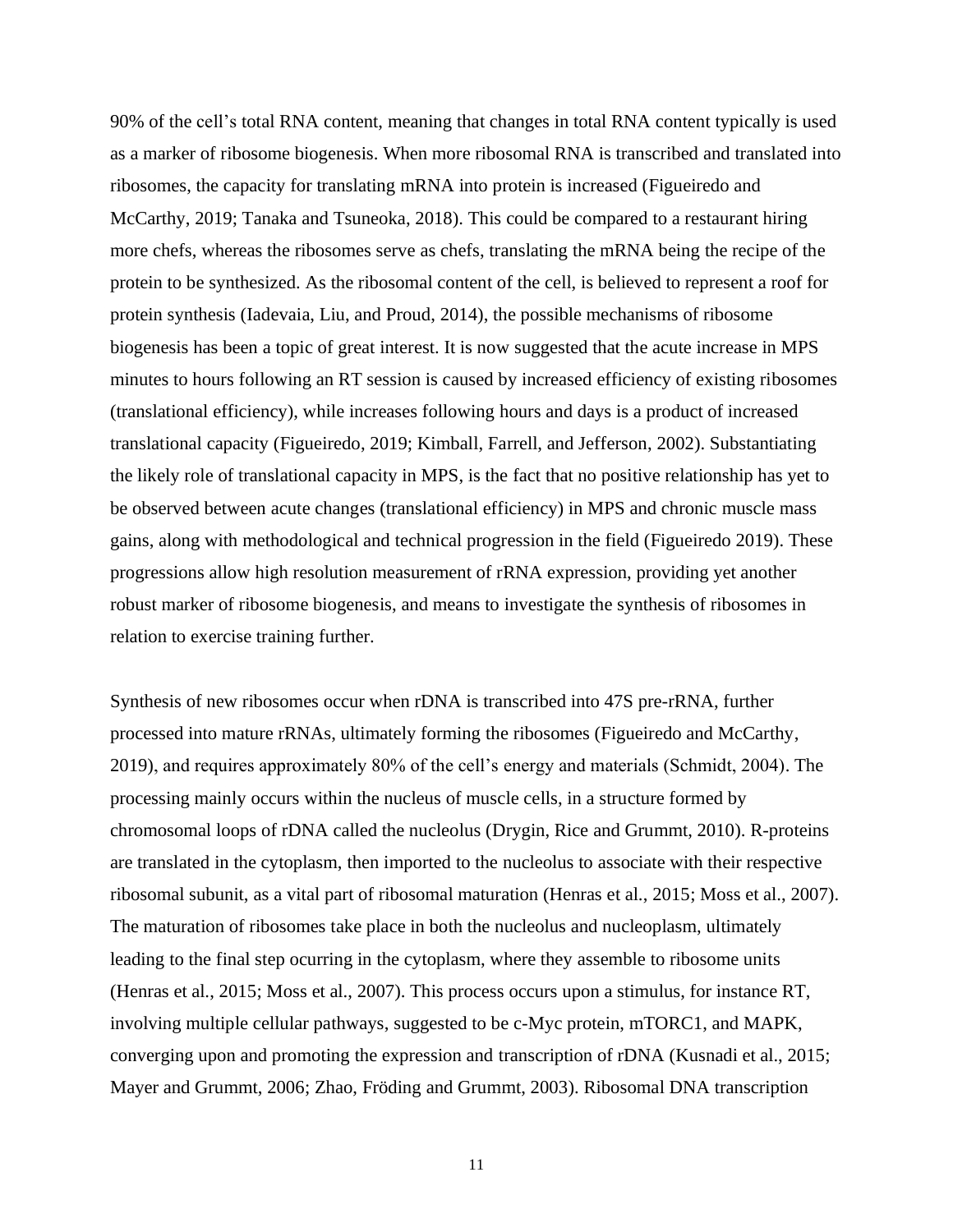into 47S pre-rRNA is a key step in ribosome biogenesis, initiated by assembly of the preinitiation complex (PIC) at the rDNA promoter (Grummt, 2003; Russell and Zomerdijk, 2015). PIC is composed of the upstream binding factor (UBF), selectivity factor 1 (SL-1) complex (containing TATA-binding proteins), transcription initiation factor TIF-IA, and the RNA polymerase I (Pol I) (Grummt, 2003). UBF bind to the upstream control element (UCE), SL-1 bind to the core promoter region of rDNA, recruiting Pol I through TIF-IA, stabilized by UBF (Russell and Zomerdijk, 2005). The assembly of the PIC initiates Pol I transcription of rDNA, transcribing rDNA to 47S pre-rRNA containing 18S rRNA, 28S rRNA and 5.8S rRNA (Grummt, 2003; Russell and Zomerdijk, 2015). 47S pre-rRNA is processed by cleavage enzymes, removing internal and external transcribed spacers (ITS and ETS), leaving three mature rRNAs (18S, 28S, 5.8S) (Henras et al., 2015). The 5S rRNA is expressed, transcribed and matured outside of the nucleolus, by Pol III (Mayer and Grummt, 2006). Lastly, r-proteins are transcribed by Pol II, imported into the nucleus to be assembled along with their respective mature rRNAs (Mayer and Grummt, 2006).

In vitro, rodent, and human studies have linked ribosome biogenesis to skeletal muscle hypertrophy (Figueiredo and McCarthy, 2019). Synergist ablation in rodents showed that: I) increases in 47S pre-rRNA precedes hypertrophy and is associated with higher transcription factor activation and chromatin remodeling, suggesting a connection between higher availability of precursor rRNA and ribosome biogenesis due to exercise (Gordon et al. 2016; Kirby et al., 2016, 2015; Walden et al., 2012), and II) strong correlations between hypertrophic responses and translational capacity rather than translational efficiency (Nakada et al., 2016). Measured by reduced total RNA abundance, in vitro studies on non-muscle cell cultures showed that inhibition of ribosome biogenesis reduced translational capacity and protein synthesis (Nader, McLoughlin, and Esser, 2005). Furthermore, muscle wasting and low MPS has been observed in cancer patients, and impaired hypertrophy in healthy untrained individuals, both associated with a blunted ribosome biogenesis and thus, a reduced ability to increase total content of ribosomes (Hammarström et al., 2020; H.-G. Kim et al., 2021; Stec et al., 2016). In a time course perspective, elevated 47S pre-rRNA has been observed following a single RT session, passing baseline after 4h, continuing to rise through 24h and staying elevated up to 48h, while augmented rRNA expression required multiple sessions (Figueiredo et al., 2016). Considering this, short-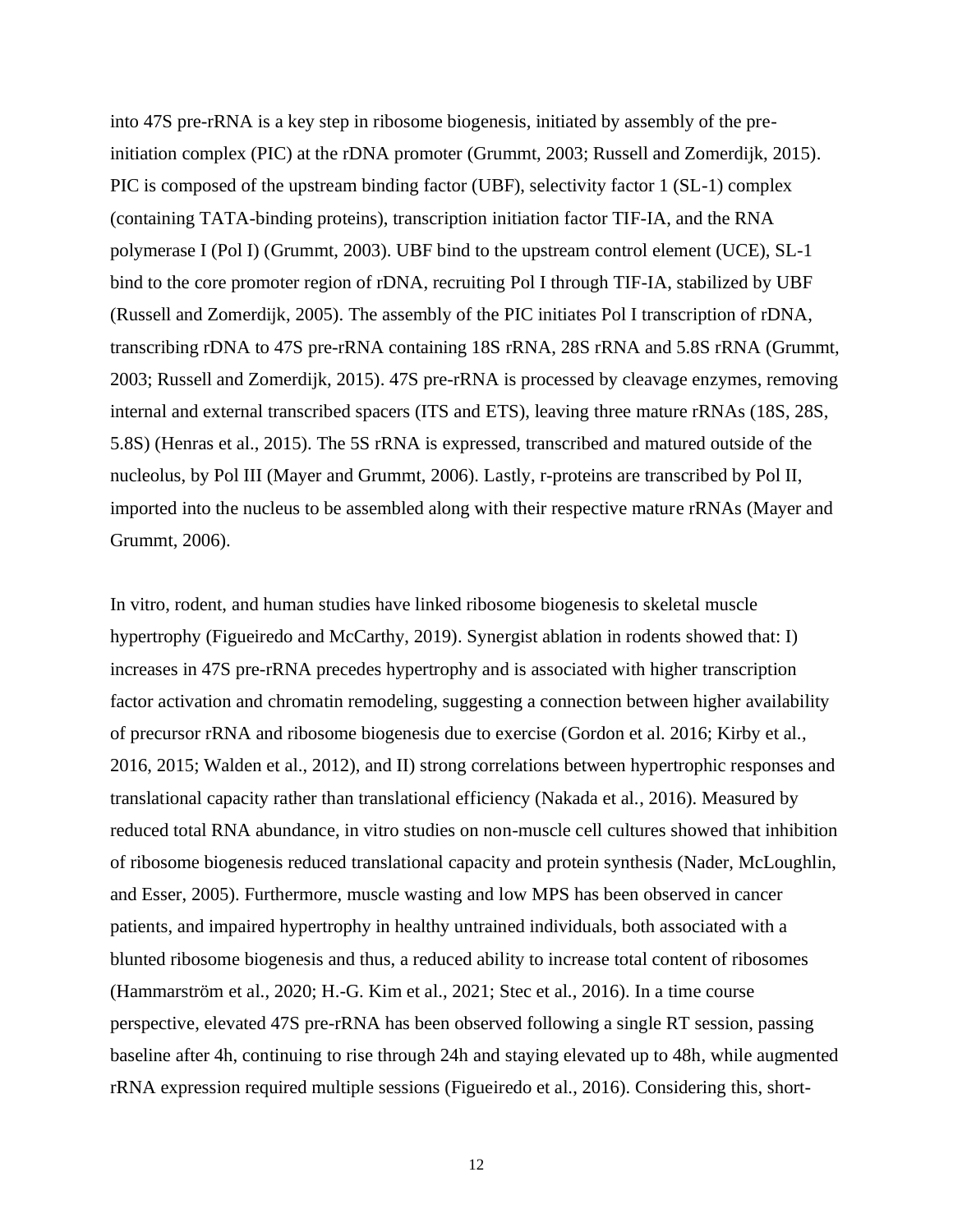term RT may give valuable information on ribosomal content of the muscle cell. Notably, some discrepancy exists in the field, as IGF-1-induced myotube hypertrophy has been observed independent of ribosome biogenesis (Figueiredo and McCarthy, 2019). Altogether, there seem to be a growing body of evidence supporting ribosome biogenesis and translational capacity as driving and determining factors in long-term skeletal muscle growth induced by RT, possibly regulating the extent of muscular hypertrophy. As such, ribosome biogenesis may also represent a source to individual variation in RT-adaptations (Hammarstöm et al., 2020; Stec et al., 2016).

#### **1.3 Mechanisms of individual variations in RT adaptations**

Indeed, recent studies have shown a possible connection between individuals' skeletal musculature´s ability to adapt to RT and the ribosome content of the muscle cells, as measured by total RNA and rRNA (Hammarström et al., 2020; Stec et al., 2016). Interestingly, Stec et al. (2016) found that ribosome biogenesis could possibly be a key process regulating the extent of RT-induced myofibre hypertrophy, while Hammarstrøm et al. (2020) demonstrated that poor response to increased RT volume coincided with a blunted ribosome biogenesis. More specifically, Stec et al. (2016) observed substantial differences between response groups (non, moderate and extreme), whereas only extreme responders to RT increased total RNA and rRNA compared to their baseline measures. Another marker of ribosome biogenesis, c-Myc, increased significantly compared to baseline in moderate- and extreme responders, although not in the nongroup (Stec et al., 2016). The findings by Stec et al. (2016) and Hammarstrøm et al. (2020) suggest that difference in augmentation of RT-induced ribosome biogenesis affects MPS, thus affecting the ability to maximize hypertrophic adaptation to RT over time. In addition, a study by Thalacker-Mercer et al. (2013) suggested that skeletal musculature in those who respond poorly to RT is inhibited from growth, while in extreme responders it is primed for growth. The explanation for this is far from elucidated and has been suggested to stem from differential regulation of protein accretion and stem cell activity (Thalacker-Mercer et al., 2013). It seems apparent that low responders share a common blunted ability for ribosome biogenesis, though the reason for this and how to circumvent it, seem more elusive. On that note, rDNA content of the muscle cell may represent a possible explanation to some of the variation in ribosome biogenesis, as an individual with only 60 copies of rDNA would have less potential for ribosome biogenesis than an individual with 1590 copies (Figueiredo and McCarthy, 2019; Tanaka and Tsuneoka, 2018). Based on current knowledge, there is little to be done about the copies of rDNA an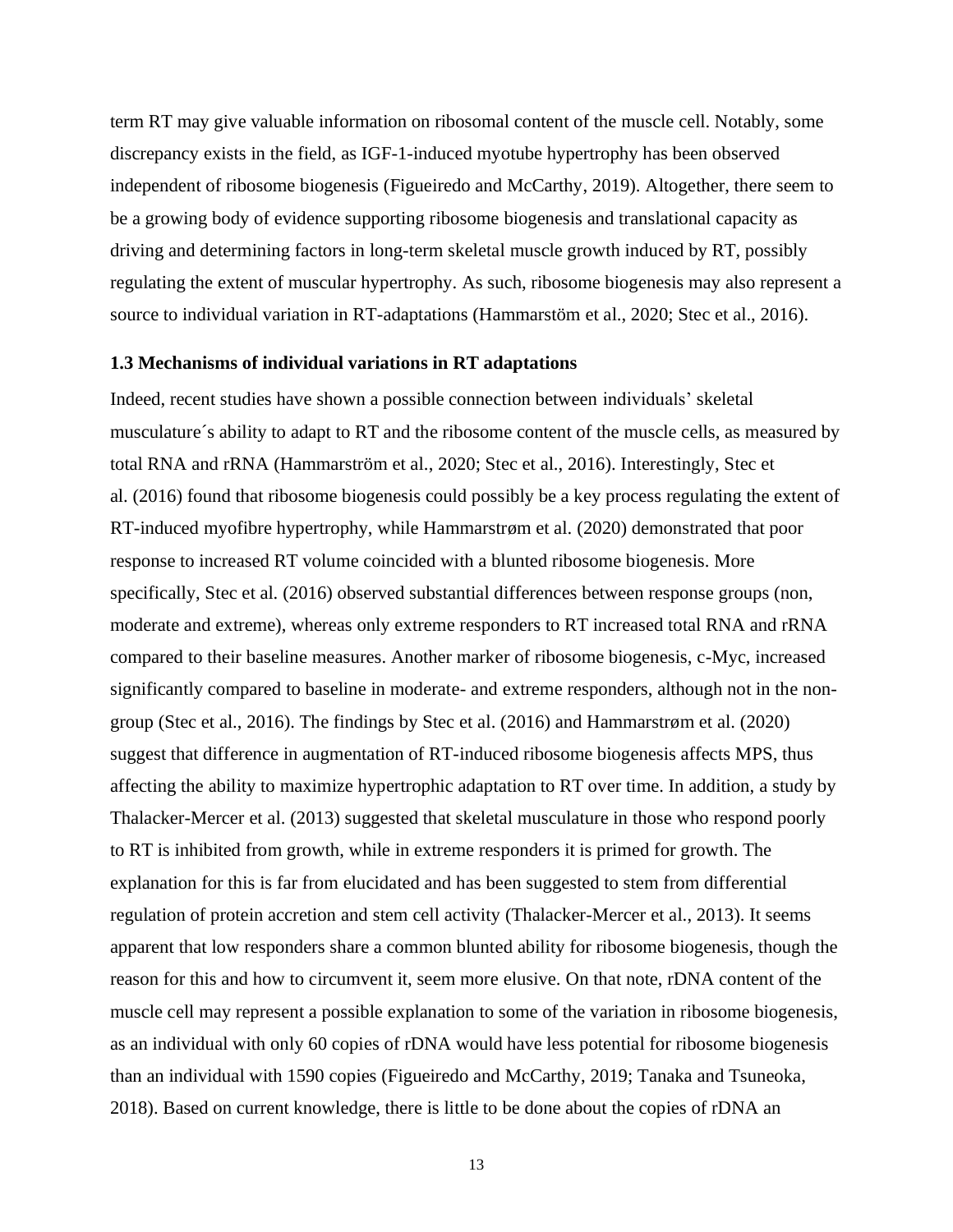individual carries, and higher training volumes does not convert low responders to high responders. Hence, investigating the regulation of rDNA transcription in response to different stimuli has received increasing attention, for instance via high and low glucose treatments (Mariappan et al., 2011; Zhai et al., 2012). Using glucose as an adjuvant might have beneficial effects on the internal physiological milieu during RT (Kusnadi et al., 2015; Tanaka and Tsuneoka, 2018), and may therefore prove a promising strategy in participants experiencing low RT adaptations.

#### <span id="page-13-0"></span>**1.4 Glucose and resistance training induced ribosome biogenesis**

Exogenous glucose is not strictly vital to our survival, but it is the preferred energy substrate of contracting muscles, especially during exercise requiring rapid ATP-synthesis (Hargreaves and Spriet, 2018; Mul et al., 2015) such as RT, as well as in proliferating and transformed cells (Altman and Dang, 2012). After degradation through the digestive system, glucose is transferred to the blood stream, elevating the levels of plasma glucose, commonly known as blood sugar. The plasma glucose level at rest is regulated by the endocrine system, whereas insulin secretion facilitates glucose uptake from the blood for glycogen storage, while glucagon secretion facilitates mobilization of glycogen storage and secretion of glucose into the blood stream (Mul et al., 2015). At rest, elevated plasma glucose levels stimulate insulin secretion from the ß-cells of pancreas, which in turn stimulate glucose uptake and glycogen storage in muscle and liver (Mul et al., 2015). To avoid energy depletion, glucagon stimulates glucose turnover in the liver, secreted into the bloodstream and supplied to working skeletal muscle tissue. During exercise training, both insulin and muscle-contraction stimulate glucose uptake from the bloodstream into the muscle cells (Hargreaves and Spriet, 2018; Mul et al., 2015). At onset of exercise activity and increased energy demand, intramuscular glycogen is broken down to glucose and synthesized to ATP (Hargreaves and Spriet, 2018; Mul et al., 2015). During ATP synthesis, glucose is first broken down through glycolysis, resulting in two pyruvate molecules and 2 ATP per glucose molecule (Kim, Buel, and Blenis, 2013). The pyruvate is either secreted as lactic acid or sent to Kreb´s cycle, depending on oxygen availability, for further energy metabolism via oxidative phosphorylation (Kim, Buel, and Blenis, 2013). Glucose as an energy substrate has been well investigated. In addition, recent studies indicate it as a possible mediator of anabolic signaling (Tanaka and Tsuneoka, 2018).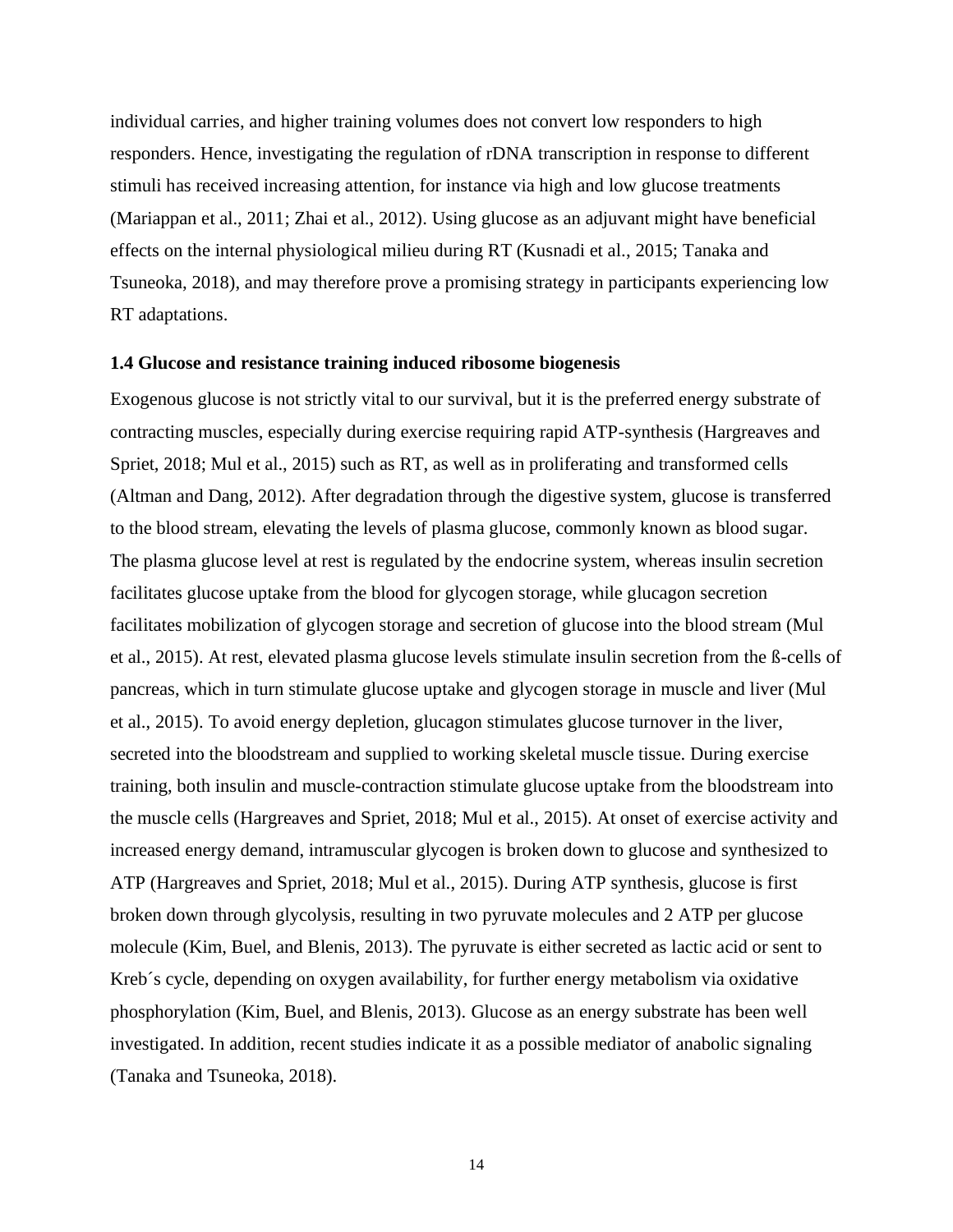We know little about how glucose *per se* impacts the regulation of ribosome biogenesis in human skeletal muscle, but there have been studies conducted on glomerular epithelial cells (GEC) of mice in cell cultures (Mariappan et al., 2011) and some human cell cultures (human HEK293T) (Zhai et al., 2012) investigating high glucose vs. low glucose treatment. Mariappan et al. (2011) observed augmented rDNA transcription stimulation upon high glucose treatment, as a result of ERK1/2 and mTORC1-p70S6K regulated UBF activation. This resulted in increased ribosome biogenesis and ultimately hypertrophy of the GEC´s (Mariappan et al., 2011). Zhai et al. (2012) observed high glucose treatment to lead to recruitment of SL-1 and TIF-IA to the rRNA promoter by PIH1 and SNF5-Brg1 complex association. The SNF5-Brg1 complex is proposed to increase acetylation of several histones increasing rDNA availability, while SL-1 and TIF-IA increases Pol-1 activity, together enhancing rDNA transcription during high glucose treatment (Zhai et al., 2012). Nutrient depletion on the other hand, has been observed to repress ribosomal gene transcription in yeast (Kos-Braun, Jung, and Koš, 2017). In fact, Zhai et al. (2012) observed that glucose starvation led to dissociation of PIH1 from SNF5-Brg1, repressing rDNA transcription. Furthermore, low energy level induced increase in AMP/ATP ratio is known to activate the AMP-dependent protein kinase (AMPK). AMPK is suggested to affect PIC-assembly in two ways; I) Negatively regulating mTORC1 directly or indirectly through TSC2 activation, reducing TIF-IA and Pol I interaction, and II) phosphorylating TIF-IA, impairing its interaction with SL-1 and thus PIC-assembly (Hoppe et al., 2009). Moreover, SIRT1 and SUV39H1 have been observed in repression of rDNA transcription, by triggering heterochromatin formation which silences transcription (Murayama et al., 2008). Based on these observations, high glucose treatment is suggested to promote rDNA transcription (Mariappan et al., 2011; Zhai et al., 2012), while low glucose treatment and glucose starvation is proposed to repress rDNA transcription (Zhai et al., 2012; Hoppe et al., 2009). In this perspective, mTORC1 seem to be the primary upstream pathway regulating ribosome biogenesis in response to glucose. Indeed, mTORC1 is proposed as a nutrient regulator linking the availability of growth factors and amino acids to rDNA transcription (Kusnadi et al., 2015), as well as being energy-sensitive (Kim, Buel and Blenis, 2013). AMPK on the other hand, is an established crucial cellular energy sensor, switching off/on energy-consuming anabolic processes and energy-generating catabolic processes depending on energy availability to maintain cellular equilibrium (Hoppe et al., 2009). Through directly affecting intracellular energy status, glucose therefore indirectly regulate AMPK activity,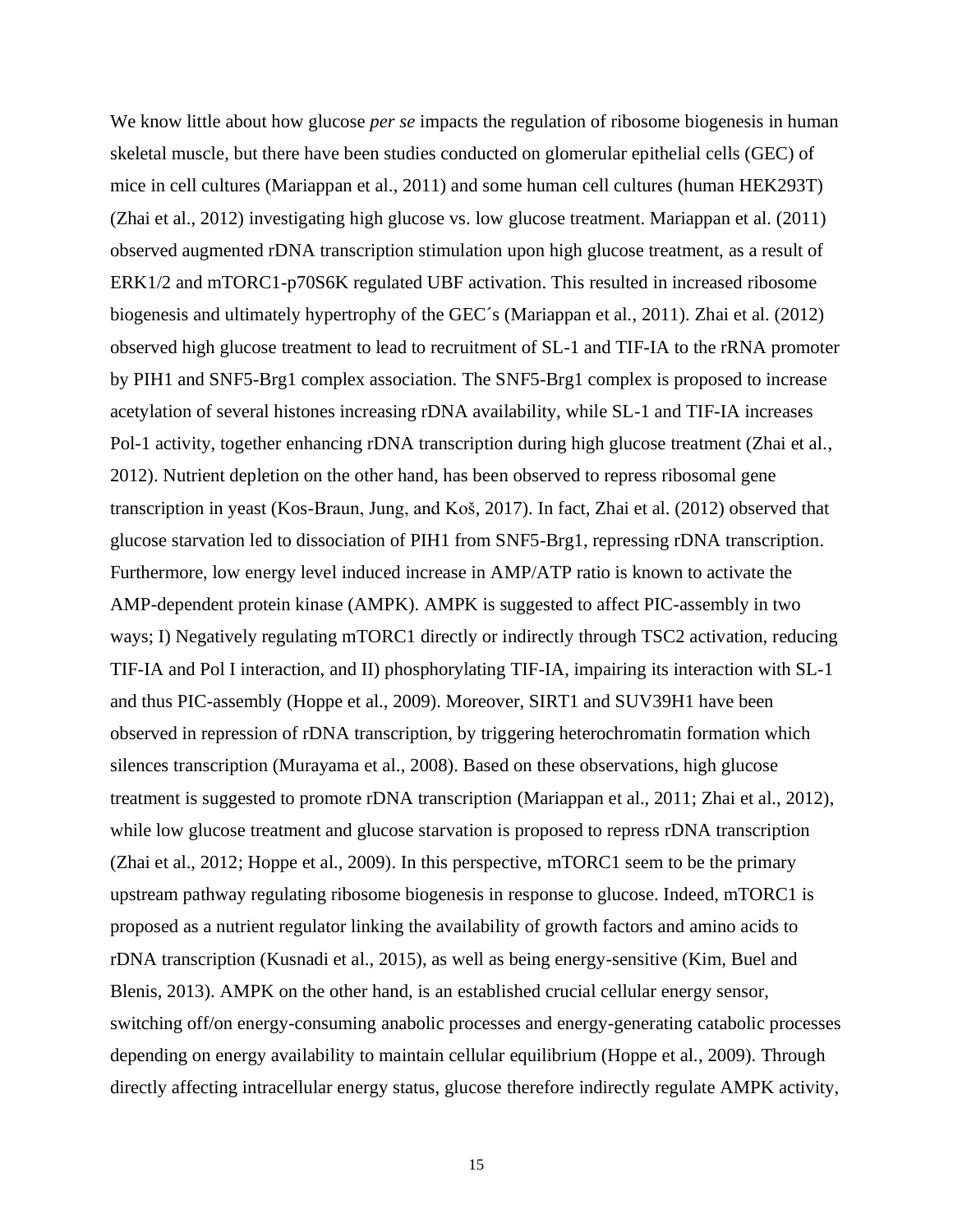ultimately impacting mTORC1 and downstream targets regulating ribosome biogenesis (Hoppe et al., 2009; Murayama et al., 2008; S. G. Kim, Buel, and Blenis, 2013; Kusnadi et al., 2015). As such, ribosome biogenesis and protein synthesis are greatly impacted by AMPK-activity and dependent on a positive cellular energy status (Hoppe et al., 2009). Based on these findings, it seems apparent that glucose may indeed be crucial to supply intracellular energy levels and thereafter inhibit AMPK-dependent repression of rDNA transcription, possibly also to inhibit epigenetic down-regulation of ribosome biogenesis (SIRT1 and SUV39H1-dependent) (Hoppe et al., 2009; Kusnadi et al., 2015; Murayama et al., 2008; Tanaka and Tsuneoka, 2018).

There are equivocal findings on insulin´s impact on MPS, whereas insulin is proposed to either increase synthesis or decrease breakdown (Abdulla et al., 2016; Tanaka and Tsuneoka, 2018). Tanaka et al. (2018) propose insulin to mediate an anabolic signal through the PI3K-AktmTORC1 pathway, while Abdulla et al. (2016) reviewed 25 meta-analyses finding no significant effect of insulin alone on MPS. Insulin did have a significant effect on MPS when amino acid delivery was increased, thereby suggesting the insulin-induced increase in MPS to be dependent on a simultaneous increase in amino acid delivery (Abdulla et al., 2016). The aforementioned review also found that insulin impacts muscle protein breakdown, especially when amino acids are scarce, possibly having an anti-catabolic effect (Abdulla et al. 2016). Cell culture studies on mouse adipocytes have provided some evidence that polymerase I transcription and release factor (PTRF)/Cavin-1 promotes rDNA transcription, induced by insulin and repressed by fasting (Liu and Pilch, 2016). It seems plausible that insulin may act in an additive manner in concert with amino acid ingestion to increase MPS (Abdulla et al., 2016), although it has yet to be determined whether it has any effect on ribosome biogenesis *per se* in muscle cells. Perhaps the simultaneous ingestion of glucose (thereby elevated insulin) and amino acids lead to higher mTORC1 activity, which may ultimately up-regulate rDNA transcription factors and/or translation of c-Myc, a protein regulating the PIC (Abdulla et al., 2016; Kusnadi et al., 2015).

Taken together, it seems likely that glucose plays an important role in ribosome biogenesis as an energy substrate contributing to cellular energy status, thus regulating AMPK activity. However, quite uncertain whether it conveys an anabolic signal as a signaling molecule *per se* to stimulate mTORC1, or through insulin. However, the importance of amino acid delivery along with insulin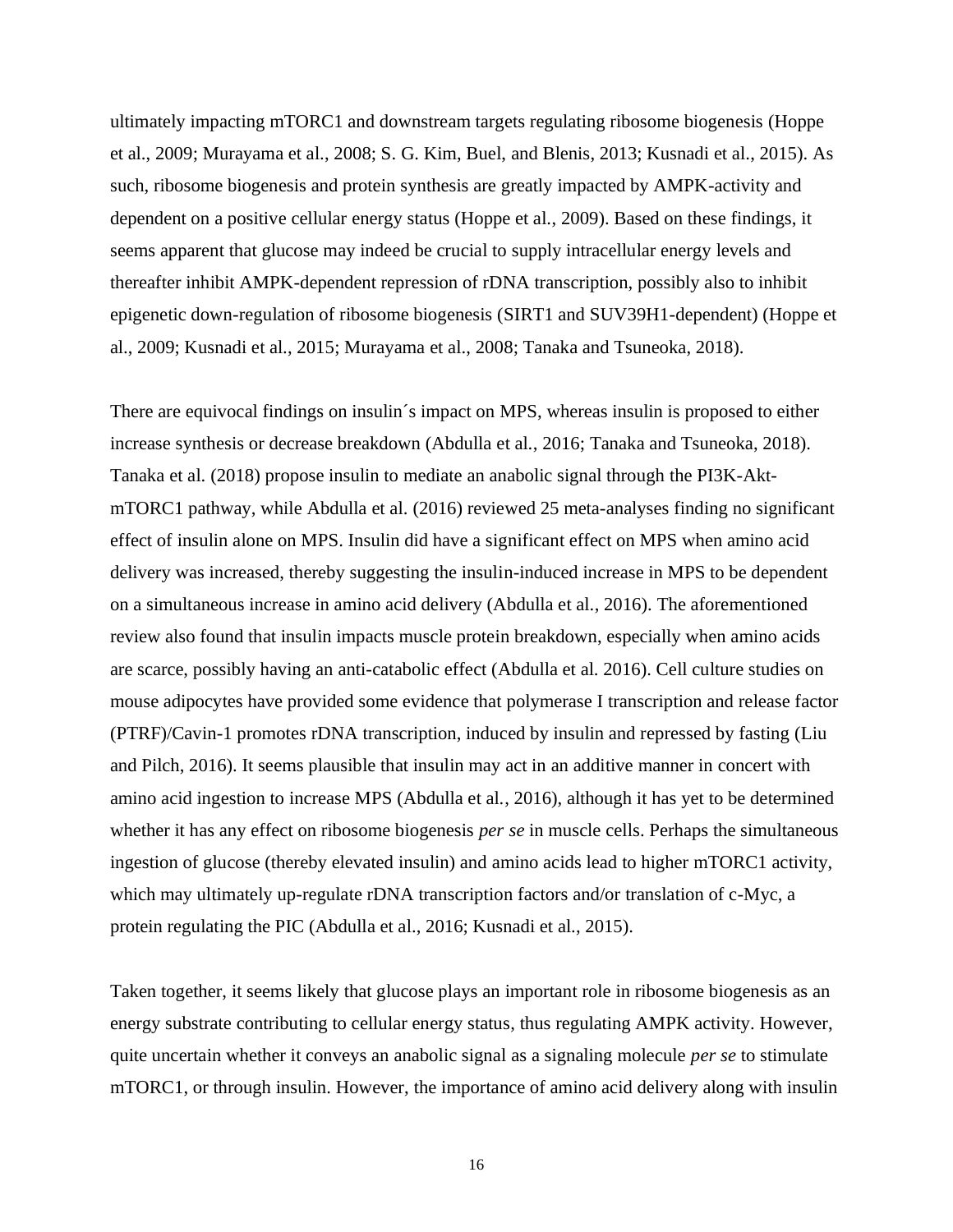to stimulate increased MPS is well documented (Abdulla et al., 2016). As such, we investigated the outcome of ingesting glucose during RT on ribosome biogenesis, combined with protein ingestion in the morning and following RT. Our main purpose was to investigate the effects of glucose ingestion during 5 RT sessions on ribosome biogenesis in moderately trained participants. Changes in ribosome biogenesis were measured by accumulation of total RNA and expression of the ribosomes four mature rRNA´s (18S, 28S, 5.8S, 5S) as well as the 47S precursor RNA. In addition, as a secondary outcome, the possible effects of glucose during resistance training on muscular recovery post resistance training were measured as temporal changes in unilateral isometric knee extension force and isokinetic knee extension torque. On that note, our hypotheses were:

- 1) Resistance training will lead to an accumulation of total RNA and rRNA, whereas glucose may lead to higher accumulation and expression than placebo.
- 2) Glucose supplementation during resistance training will enhance muscular recovery, leading to a more rapid recovery post session than placebo and thus higher isometric knee extension force and isokinetic knee extension torque.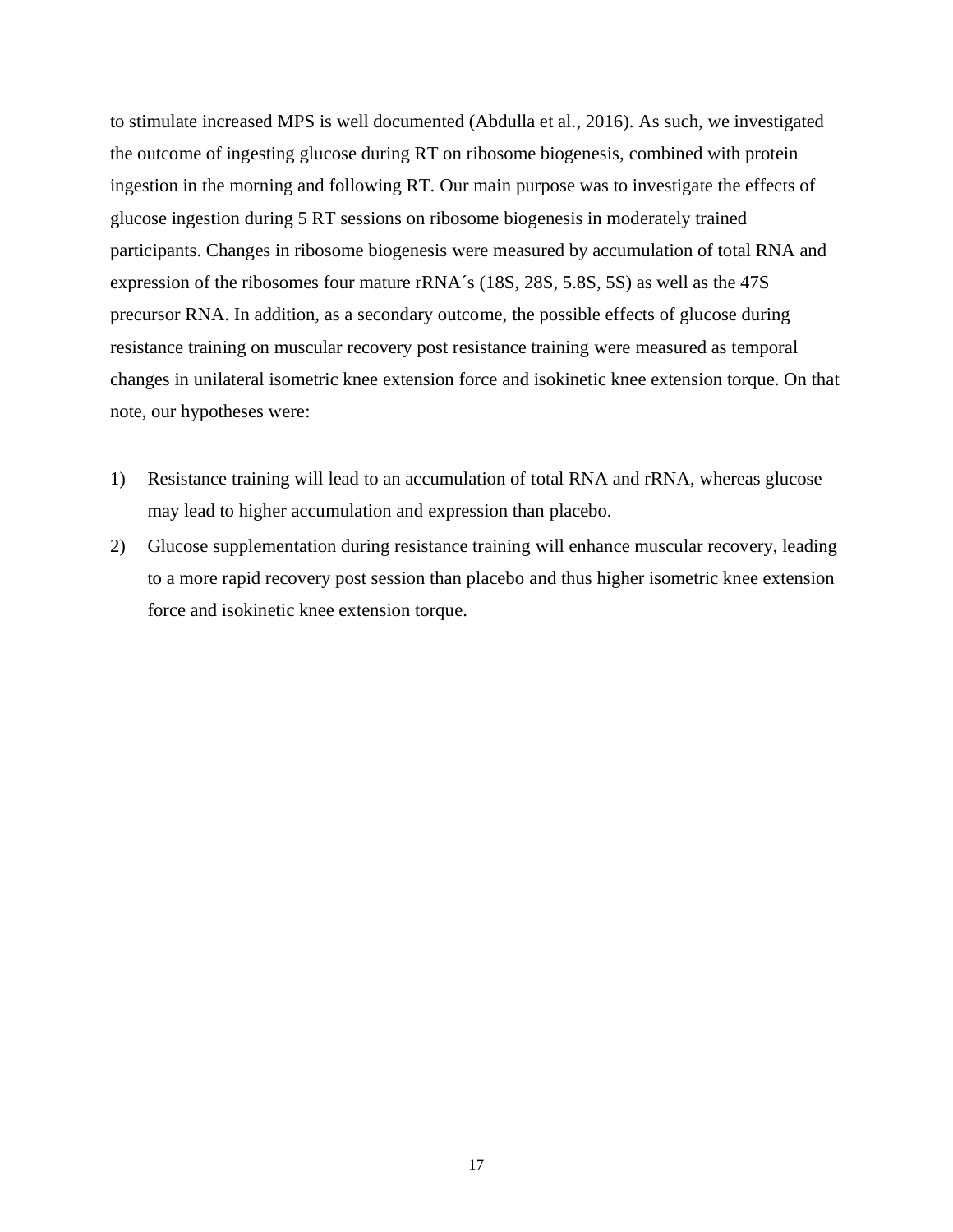# <span id="page-17-0"></span>**2. Introduction**

Regular resistance exercise training (RT) results in increased muscle mass (hypertrophy) and muscle strength, representing adaptations to the stimulus of mechanical strain. Unfortunately, responses to resistance training are not uniform across the population. In fact, studies have shown that RT-induced muscle growth varies widely between individuals, with 10-15% showing considerable impaired growth (Álvarez et al., 2018; Mann, Lamberts, and Lambert, 2014; Thalacker-Mercer et al., 2013). This may be due to genetics, epigenetics, or unfavorable internal physiological conditions. Recently, tweaking training modalities and -protocols have shown to induce different responses in different populations (Hammarström et al., 2020), but we know little about what kind of resistance training to prescribe to individual phenotypes. Meta-analyses provide a sound basis favoring a moderate volume of RT over low volume RT in regards to increasing muscle growth and muscle strength (Krieger, 2009; Rhea et al., 2003; Schoenfeld, Ogborn, and Krieger, 2017), substantiated by a recent study by Hammarstrøm et al. (Hammarström et al., 2020). However, Hammarstrøm et al. (2020) found in their study that although a moderate volume led to more prominent gains in muscle mass and -strength than a low volume, approximately 50% of the individuals did not experience true benefits of the increased training volume. Together with other studies finding variations in muscle growth response to standardized RT protocols (Schoenfeld, Ogborn, and Krieger, 2017; Stec et al., 2016), it would seem apparent that increasing the resistance training volume does not convert low-responders to high-responders, and that other means than RT *per se* seem necessary to circumvent this discrepancy.

Indeed, ingestion of nutrients such as protein and creatine supplements are effective in optimizing RT (Cermak et al., 2012; Lanhers et al., 2015; Lanhers et al., 2017). However, it remains largely unknown if other nutritional adjuvants such as glucose can increase the efficacy of RT, which is surprising as glucose is the preferred energy substrate of the contracting skeletal muscle during strenuous exercise, and the major energy source of cells via ATP synthesis (Tanaka and Tsuneoka, 2018). Glucose availability seems important to regulate central processes to muscle growth, i.e. ribosome biogenesis which drives muscle protein synthesis (MPS) (Tanaka and Tsuneoka, 2018; Figueiredo and McCarthy, 2019). Interestingly, variations in RT-induced responses have been linked to ribosome biogenesis, where individuals responding poorly to RT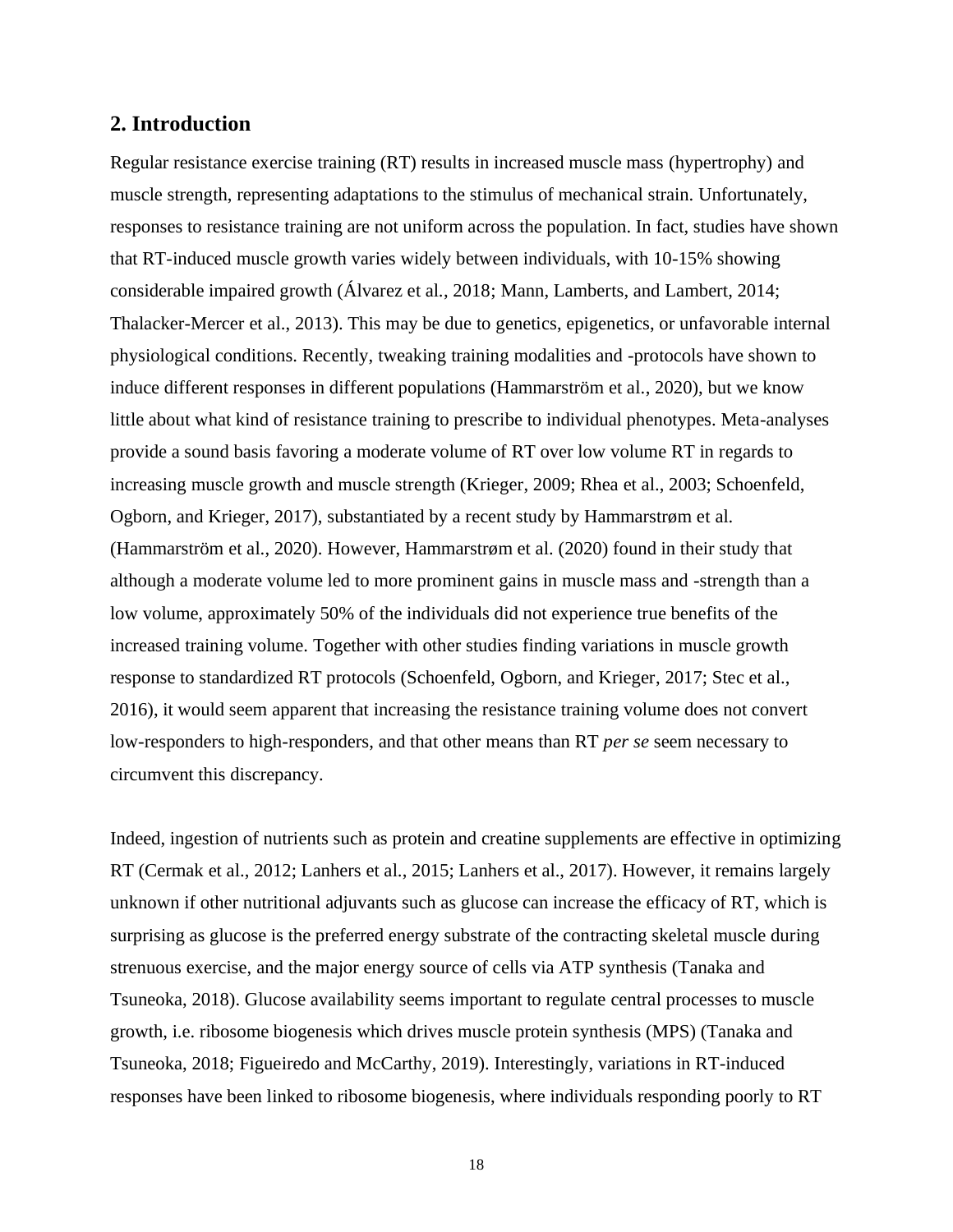also experience blunted ribosome biogenesis (Hammarström et al., 2020; Stec et al., 2016). Hence, there may be a relationship between an individual´s capacity for ribosome biogenesis and trainability, thus investigating the possible effects of glucose on ribosome biogenesis is warranted. First and foremost, glucose greatly impact the energy status of the cell, which ribosome biogenesis is dependent upon, requiring up to 80% of the cell's energy and materials (Schmidt, 2004). Changes in the energy status of the cell affect ribosome biogenesis regulators such as the PI3K-Akt-mTOR pathway, as mTORC1 is suggested to be energy-sensitive (Kim, Buel and Blenis, 2013). Furthermore, mTORC1 is thought to control nutrient availability and link the availability of growth factors and amino acids to rDNA transcription, giving it a central role in ribosome biogenesis (Kusnadi et al., 2015). Another important player in the energy balance of the cell, the activity of the AMP-dependent protein kinase (AMPK), is regulated by intracellular ATP/AMP ratio (Hoppe et al., 2009). Based on ATP/AMP ratio, AMPK switches off/on energyconsuming anabolic processes and energy-generating catabolic processes depending on energy availability, such as mTORC1 (Hoppe et al., 2009). Viewing recent literature, it is suggested that high energy status promotes ribosome biogenesis, and low energy status inhibits ribosome biogenesis (Kusnadi et al., 2015; Mariappan et al., 2011; Tanaka and Tsuneoka, 2018; Zhai et al., 2012). It does however remain uncertain whether glucose affects ribosome biogenesis through cellular energy levels alone, as a signalling molecule *per se*, or indirectly via insulin. These theories remain quite unexplored in human skeletal muscle cells. Factors involved in the preinitiation complex (PIC) is thought to receive cues from pathways (mTORC1, MAPK) regulated by hormonal and nutritional signals (Figueiredo, 2019), perhaps glucose directly or indirectly affect these pathways. Lastly, there are equivocal findings on insulin´s impact on ribosome biogenesis and MPS. Recent meta-analysis suggest insulin to act in concert with amino acid intake to enhance MPS, and that insulin may reduce muscle protein breakdown when amino acids are scarce (Abdulla et al., 2016).

As it is uncertain what effects glucose has on ribosome biogenesis, we investigated the outcome of ingesting glucose during RT on ribosome biogenesis, in addition to protein ingestion in the morning and following RT. Our main purpose was to investigate the effects of glucose ingestion during 5 RT sessions on ribosome biogenesis in moderately trained participants. Changes in ribosome biogenesis were measured by accumulation of total RNA and expression of the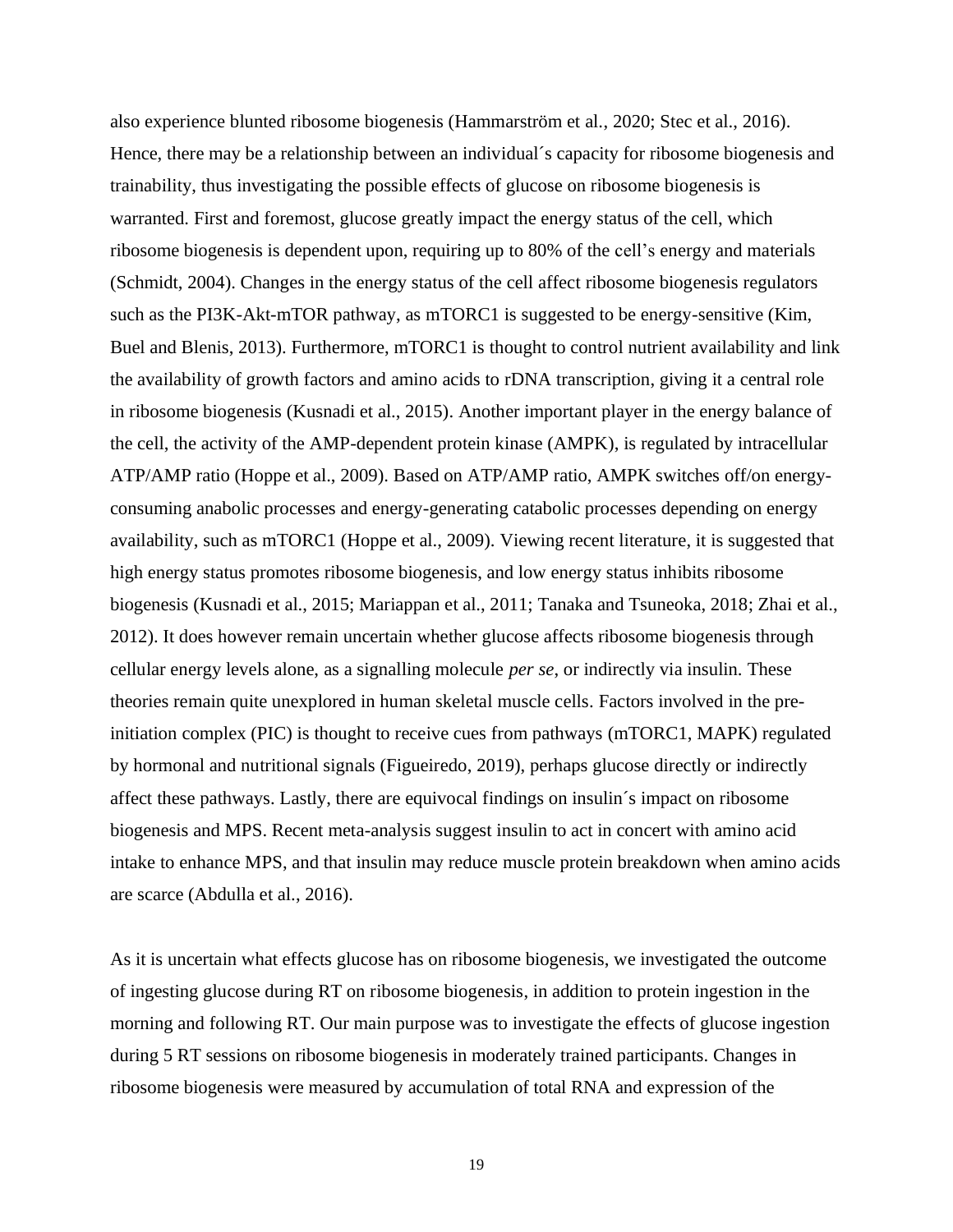ribosomes four mature rRNA´s (18S, 28S, 5.8S, 5S), as well as the 47S precursor RNA. In addition, as a secondary outcome, the effects of glucose during resistance training on muscular recovery post resistance training were measured as temporal changes in unilateral isometric knee extension force and isokinetic knee extension torque. On that note, our hypotheses were:

- 1) Resistance training will lead to an accumulation of total RNA and rRNA, whereas glucose may lead to higher accumulation and expression than placebo.
- 2) Glucose supplementation during resistance training will enhance muscular recovery, leading to a more rapid recovery post session than placebo and thus higher isometric knee extension force and isokinetic knee extension torque.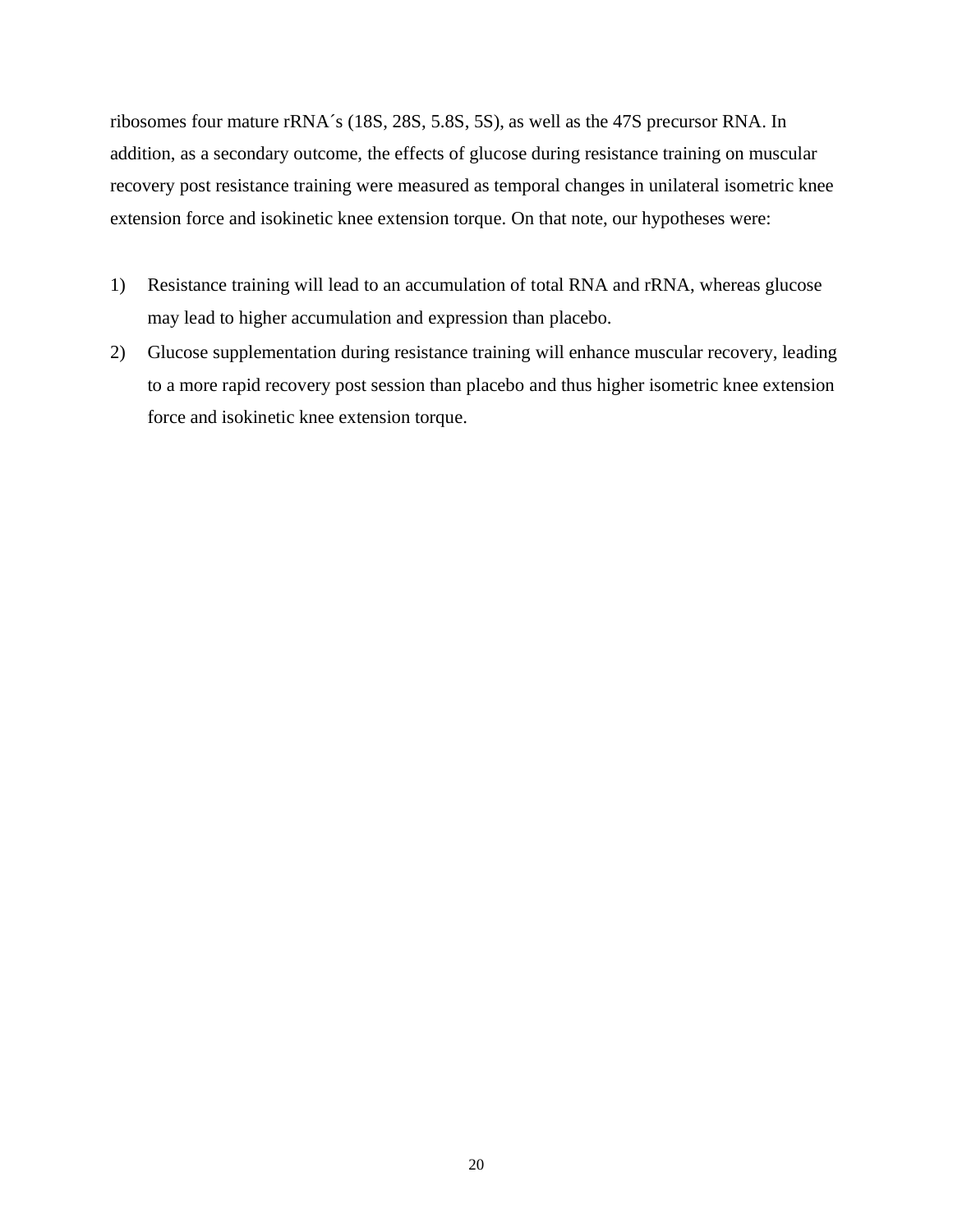## <span id="page-20-0"></span>**3. Materials and methods**

This data set is a part of a larger project involving several investigators and other outcomes not covered here. All participants were informed about the potential discomforts and risks associated with the study and gave their informed consent prior to study enrollment. The project was approved by the regional ethical committee (REK, ID nr. 153628), pre registered at clinicaltrials.gov (Identifier: NCT04545190) and conducted according to the Helsinki declaration.

#### <span id="page-20-1"></span>**3.1 Participants**

Sixteen male and female participants (20-33yrs, Tab 1) were recruited to the study through facebook advertisement and word of mouth and taken through the selection process (Fig 1). The eligibility criteria were non-smokers and moderately trained (i.e. 2-8 resistance training sessions per 14 days for the last six months). Exclusion criteria were previous injury leading to impaired strength, inability to perform resistance training and symptoms, and a medical record of metabolic disorders including hyperglycemia, i.e. fasting venous plasma glucose  $\geq 6.1$  mmol/L and/or 2-hour glucose tolerance  $\geq 7.8$  mmol/L, and/or HbA1c  $>42$  mmol/mol. Our goal was to recruit 20 participants to the study, however due to the advents of Covid-19, we were not able to do so. Sixteen participants commenced the intervention, during which three dropped out. One participant had a sick child, and was unable to resume the intervention, two participants experienced muscular discomfort connected to heavy resistance training (Fig 1). Baseline characteristics (Tab 1) were measured by means of DXA (Prodigy Advance PA+302047, Lunar, San Francisco, CA, USA) at Day -1, the last day preceding the RT intervention.

#### <span id="page-20-2"></span>**3.2 Experimental design**

The study was designed as a 12-day double-blinded randomized controlled trial, with a unilateral RT protocol (Fig 2). Participants were randomized to either commence training with glucose (GLU, 30g per bolus) or placebo (PLAC, 0g per bolus), alternating RT and supplement from one day to another (Fig 3). After randomization to either commencement with glucose or placebo, participants were further randomized to commence the intervention with their dominant or nondominant leg. Half the participants commencing with glucose were randomized to start RT with their dominant leg (n=8), the other half randomized to start RT with their non-dominant leg (n=8), the same was true regarding the participants commencing with placebo. Each subject was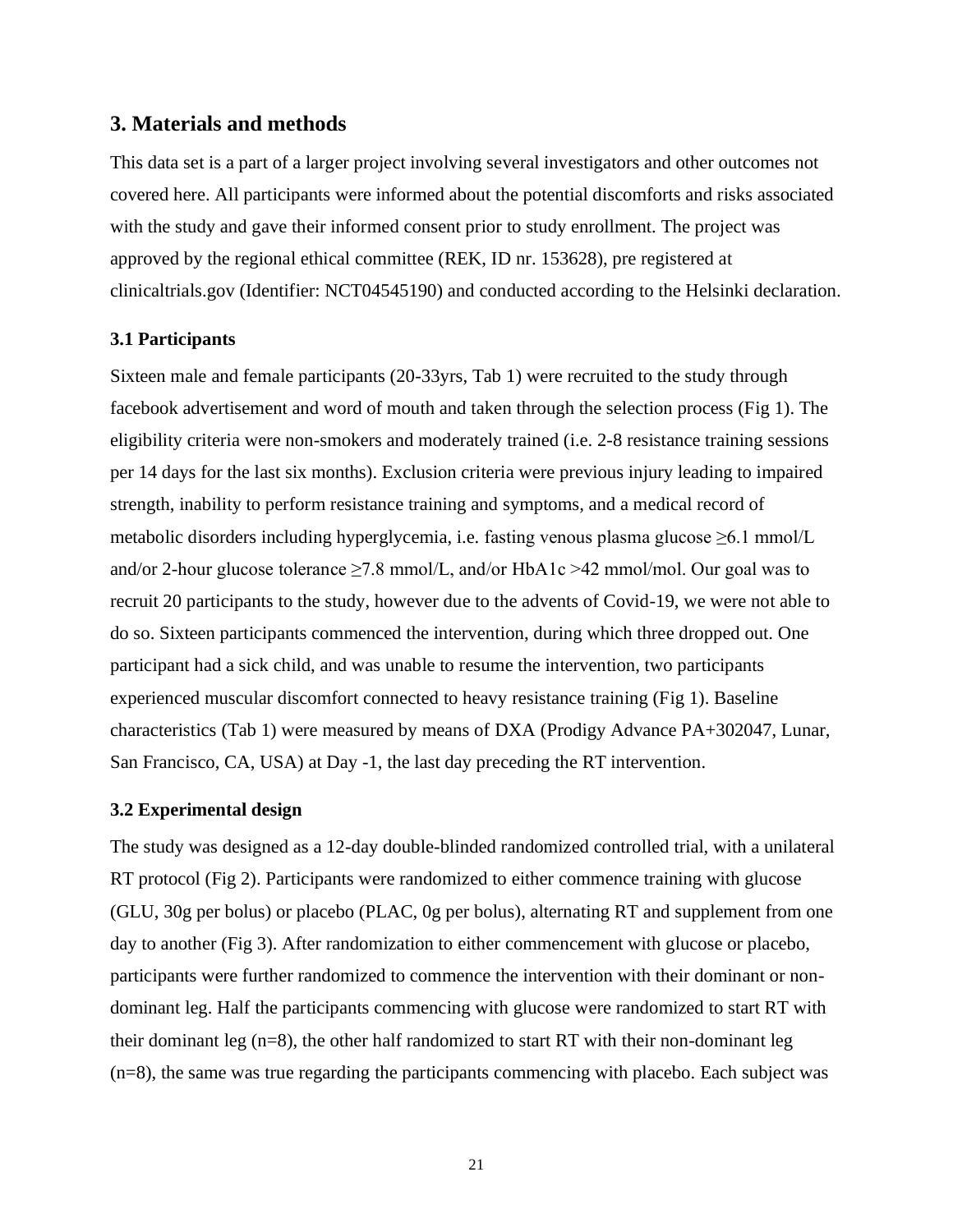linked to an ID number, kept on a list with personnel not involved in any other aspect of the study than the randomization.

| Variable            |               | Female $(n=7)$ |                 | Male $(n=9)$   |
|---------------------|---------------|----------------|-----------------|----------------|
| Age (yrs)           |               |                | $24.6 \pm 4.8$  | $23.7 \pm 1.8$ |
| BMI                 |               |                | $23.2 \pm 1.4$  | $25.2 \pm 2.5$ |
| Fat mass (kg)       |               | $17 \pm 5.7$   |                 | $14.9 \pm 6.1$ |
| Fat free mass (kg)  |               |                | $52.2 \pm 6.8$  | $64.4 \pm 4.6$ |
| Height (cm)         |               |                | $172.1 \pm 5.8$ | $176.7 \pm 5$  |
| Lean body mass (kg) |               | $49.5 \pm 6.5$ |                 | $61.1 \pm 4.5$ |
| Body weight (kg)    |               | $68.5 \pm 3.5$ |                 | $78.4 \pm 6.1$ |
| B                   |               |                |                 |                |
| Variable            | Left leg      |                | Right leg       |                |
| Fat mass            | $3.3 \pm 1.4$ |                | $3.4 \pm 1.4$   |                |
| Lean mass           | $9.7 \pm 1.4$ |                | $9.9 \pm 1.4$   |                |
| Total mass/kg       |               | $13.7 \pm 1.5$ | $14 \pm 1.4$    |                |

**A**

**Table 1:** Baseline characteristics of participants. BMI = body mass index.  $A =$  characteristics per sex,  $B =$ characteristics per leg. Values are mean  $\pm$  standard deviation.

The randomization list was not revealed until after completion of data sampling and analysis of main outcome measures. In addition, participants ingested protein prior to (25g) and after completion (25g) of RT every day, as protein supplementation has been shown to enhance muscle growth in response to RT (Cermak et al. 2012; J. Kim and Guan 2019). Performance tests (Test, Fig 2) were performed prior to (Days -7 and -5, and T0, both legs, Fig 2), during (Days 4, 5, 8 and 9, Fig 2), prior to and after session six (T3/T4, RT#1 leg; T4/Day 13, RT#2 leg, Fig 2), a total of 10 days (Fig 2). Performance tests consisted of unilateral isometric knee extension force, unilateral isokinetic knee extension torque, and 1RM leg press and knee extension. Unilateral isometric and isokinetic knee extension tests were used to investigate muscle force development prior to the intervention to post fifth RT session, in addition to investigating the muscular recovery following the sixth RT session. 1RM tests served as a basis for calculation of an approximate 10RM as well as accustoming participants to the exercise protocol.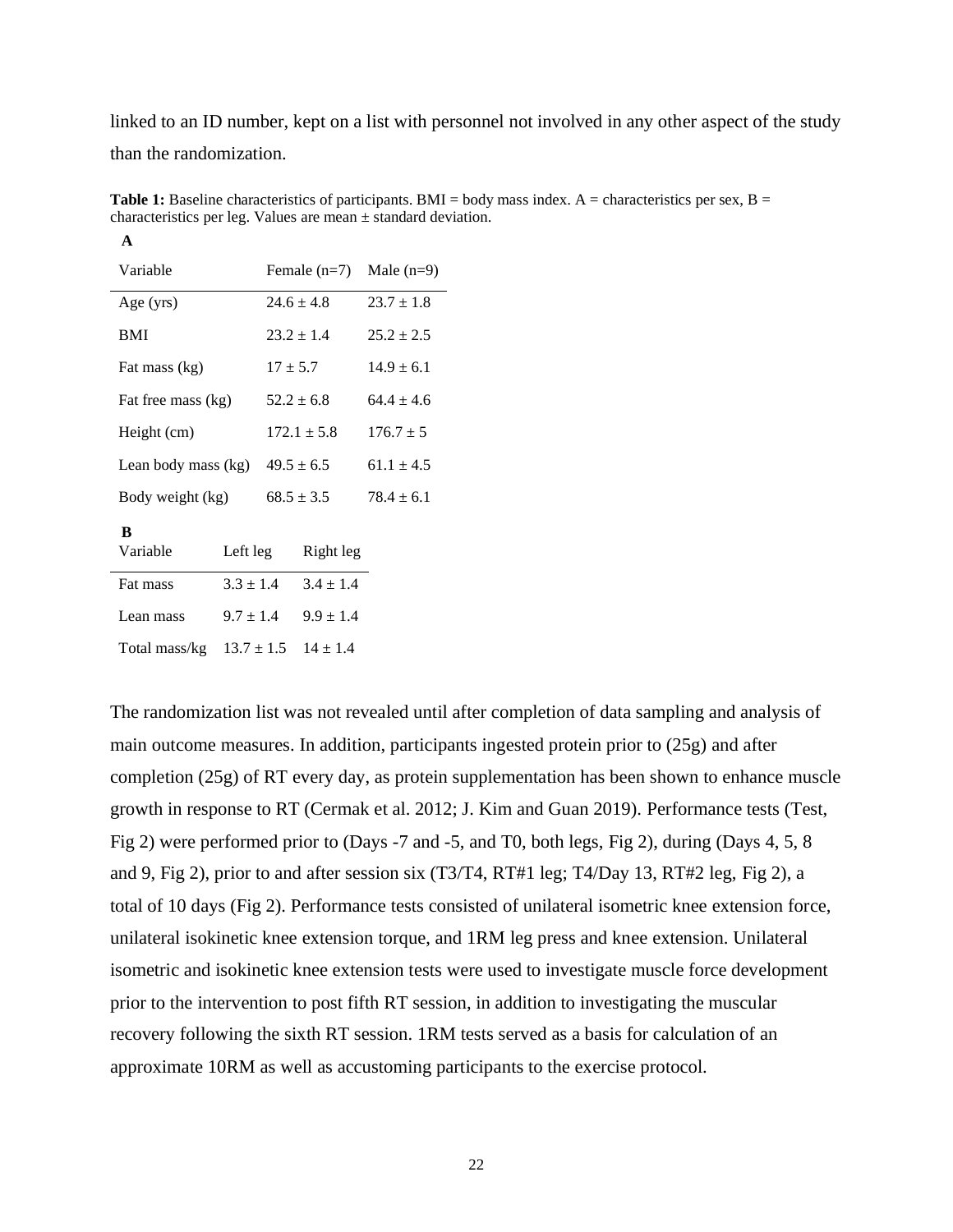

**Figure 1.** Flowchart of the selection process. The order in which participants performed the two intervention blocks was determined in a planned randomized fashion.  $GLU =$  glucose,  $PLAC =$  Placebo.

Six RT sessions were conducted with glucose and six with placebo, allowing a within-subjects analysis of the effects of glucose ingestion, arguably removing biological diversity between individuals as a confounding factor. The first five RT session were used to investigate main outcome measures (total RNA, rRNA), whereas the sixth RT session were used to explore secondary outcomes (muscular recovery, plasma glucose levels). Participants were asked to abstain from resistance- or high intensity training of the legs from Day -7 and forwards until the intervention was concluded, to ensure reliability of pre-intervention strength data and minimal interference from other training sources. If participants did conduct exercise training outside of the protocol, they were asked to ensure equal loading on pairwise consecutive days.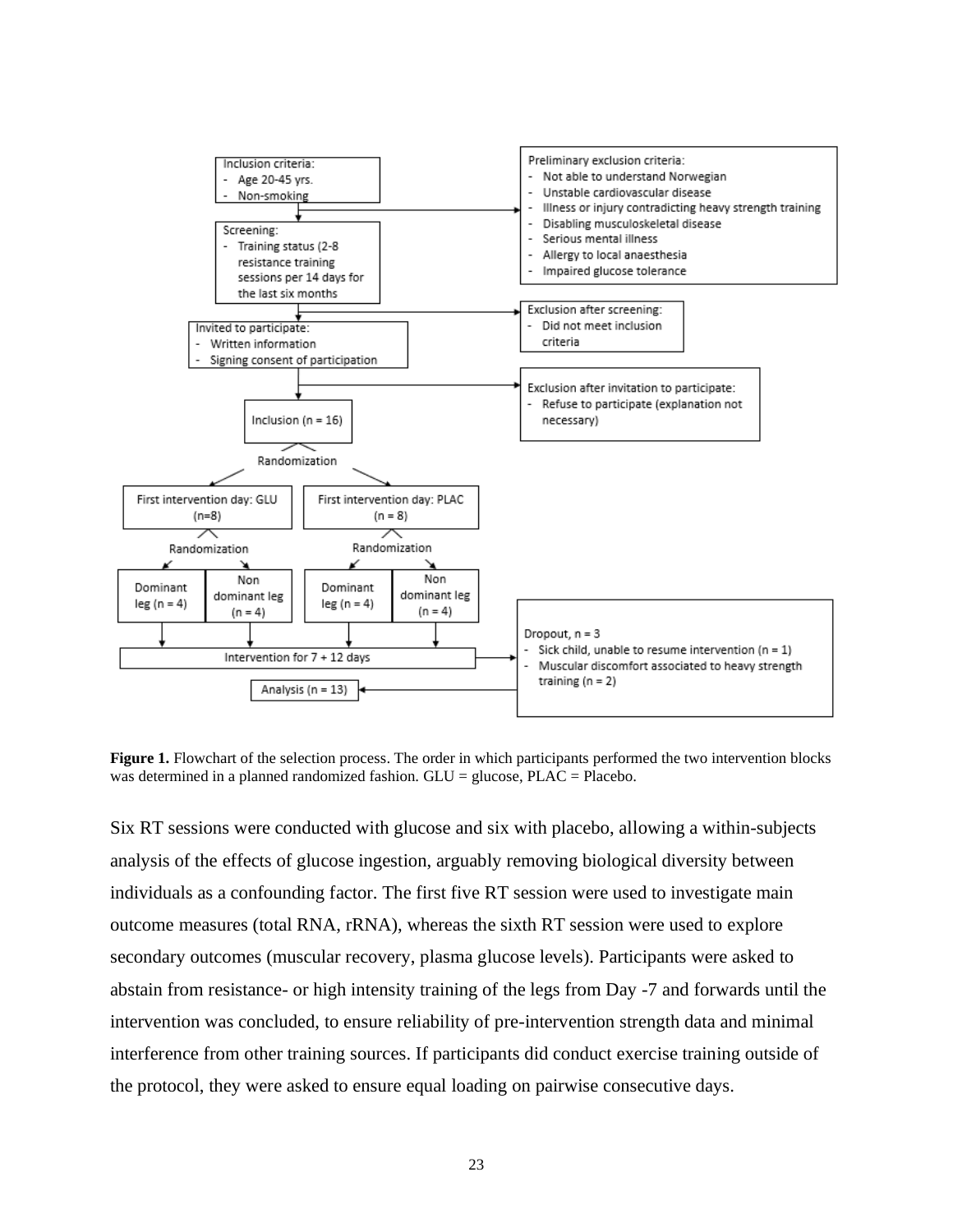

**Figure 2.** Overview of the intervention, with 12 days of concomitant dietary intervention and resistance training (RT), preceded by 7 days of testing. T0 = timepoint 0 (testing days prior to intervention),  $T1/T2$  = biopsy prior to resistance training for leg #1 and #2, respectively, T3/T4 post intervention testing of leg #1 and #2, respectively, including post sixth RT session. Test = physical performance test (unilateral 1RM leg press, knee extension, isometric knee extension force, isokinetic knee extension torque) testing on days 4, 5, 8, 9, T3, T4 will not include 1RM leg press and knee extension, Biopsy = microbiopsy, RT#1 = resistance training leg #1, RT#2 = resistance training leg#2.

## <span id="page-23-0"></span>**3.3 Dietary intervention**

The dietary intervention spanned the whole day, divided into three periods: I) From awakening until two and a half hours after RT, II) from two and a half hours after RT until 2200hrs, and III) from 2200hrs until awakening. During period I, participants ingested protein and glucose/placebo only. Glucose/placebo was ingested at three time-points: 30 minutes prior to RT (0830hrs, 30g vs. 0g glucose), immediately prior to RT (0900hrs, 30g vs. 0g glucose), and immediately after completion of RT (~0930hrs, 30g vs. 0g glucose). Protein was ingested 2hrs prior to RT (0700hrs, 25g) and immediately after completion of RT (~0930hrs, 25g). In the afternoon (1800hrs-1900hrs) during period II (~1200hrs-2200hrs), participants ingested glucose or placebo (3x30g vs. 3x0g glucose) opposite to the supplement they received during RT, to ensure a balanced intake of glucose during the entirety of intervention days. Apart from this, participants ingested a self-chosen diet in period II, registered in MyFitnessPal or similar applications. The self-chosen diet was repeated on pairwise consecutive days (i.e. on days 1-2, 3-4, etc.), to ensure similar premises for resistance training responses between the two legs. During period III (2200hrs-0700), participants remained in an overnight fasted state. The daily onset of the dietary intervention (i.e. first ingestion of PRO supplement) varied for individual participants, between 0600hrs and 0900hrs to allow multiple participants to complete the protocol in the same time period. Individual participants commenced the intervention at the same time of day on every test day (pre and post) and intervention day.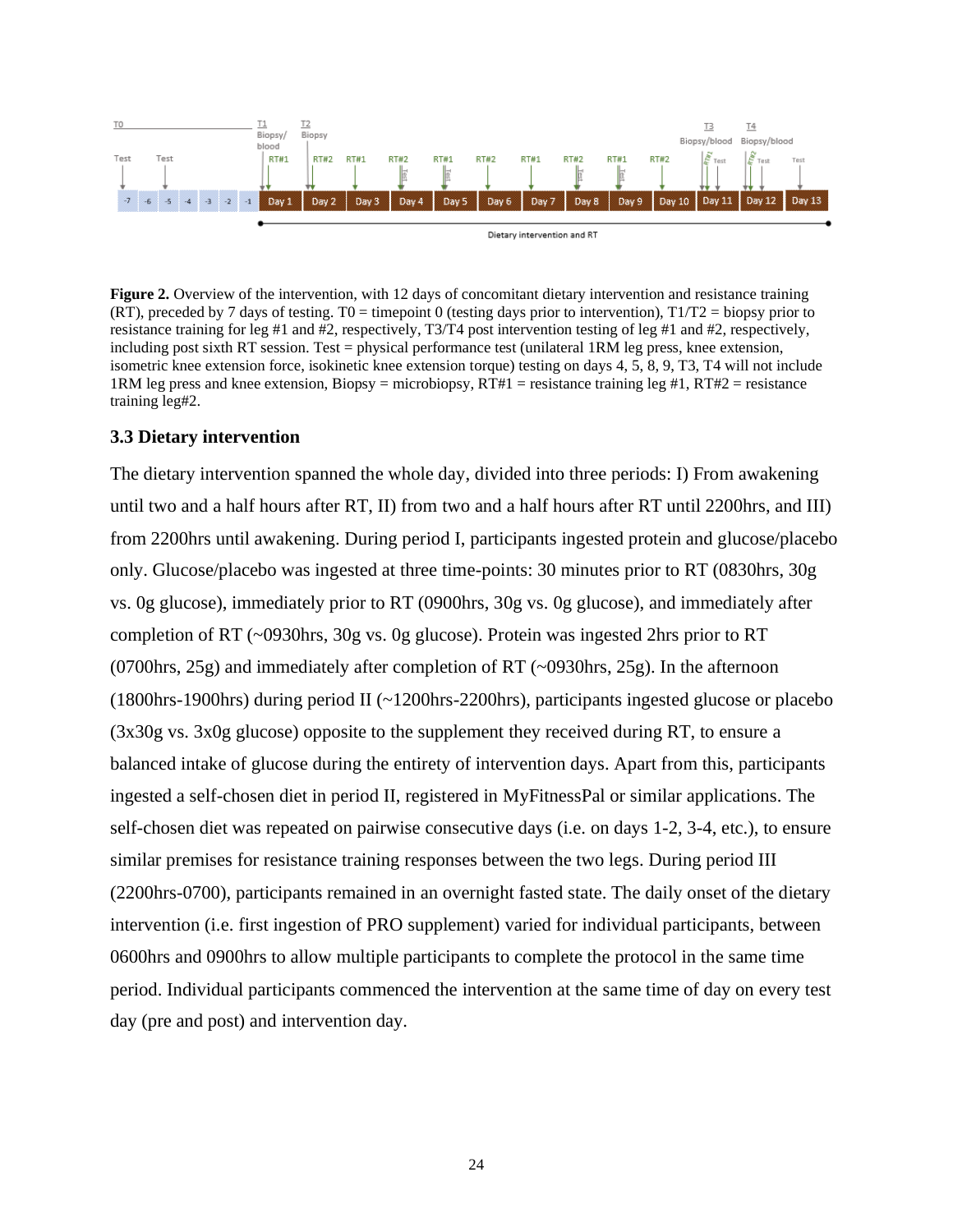To ensure blinding of participants, boluses of glucose (30g glucose) (Glucosum monohydricum, Merck KGaA, Darmstadt, Germany) and placebo (~0.3g Stevia rebaudiana extract) (Steviosa, Soma Nordic AS, Oslo, Norway) were diluted in 300ml Fun Light juice (Orkla, Oslo, Norway). Thus, the only difference between the boluses was glucose/steviosa content. Stevia contains the natural sweetener erythritol, and they both serve as suitable placebo sweeteners, neither increasing blood glucose levels nor inducing an insulin response (Tey et al. 2017; Wölnerhanssen et al. 2020). A blinded taste test was conducted to investigate whether participants were able to disclose the contents of the glucose and placebo beverages or not. Participants were offered four glasses, two contained 75ml of the glucose supplement and two contained 75ml of the placebo supplement, ingested in a randomized order. Participants were not allowed to go back and forth between glasses before guessing its content, hence they noted their guess on each separate glass and moved on to the next glass. Participants were awarded with 1 point per correct guess, with 4 points being the highest possible score. The average score of the taste test was 2,08 points (i.e. ~50%), meaning the participants likely were not able to detect the difference between the two beverages. Protein supplement was ingested as 25g Whey Protein Isolate boluses (Proteinfabrikken, Stokke, Norway), diluted in 150ml water. During training, participants were free to ingest water ad libitum.

#### <span id="page-24-0"></span>**3.4 Assessment of muscle strength**

Performance tests (Test) were performed prior to (Days -7 and -5, and T0, both legs), during (Days 4, 5, 8 and 9), after session 5 and finalization of the intervention (T3/T4, RT#1 leg; T4/Day 13, RT#2 leg), a total of 10 days (Fig 2). Maximal isometric knee extension force and maximal isokinetic knee extension torque were tested with a HUMAC Norm dynamometer (CSMi, Stoughton, Massachusetts, USA). Participants were strapped to the chair using a 4-point harness, and the knee joint was aligned to the rotational axis of the dynamometer. The thigh of the leg being tested was strapped tight in the chair, while the leg was strapped tight to the dynamometer arm two fingers above the ankle joint. All chair positions were controlled and recorded at preintervention tests (days -7 and -5), then repeated for every subsequent test. Maximal isokinetic torque was measured at speeds 60 d/s, 240 d/s, 2 x 3 repetitions each, whereas the first set of each was sub-maximal as a warm-up. Lastly, maximal isometric force was measured at knee-angle 60, for a maximum of 10 seconds and one repetition per test. The highest peak torque values were carried forward for further analysis. During days 4, 5, 8, and 9 humac tests were conducted 1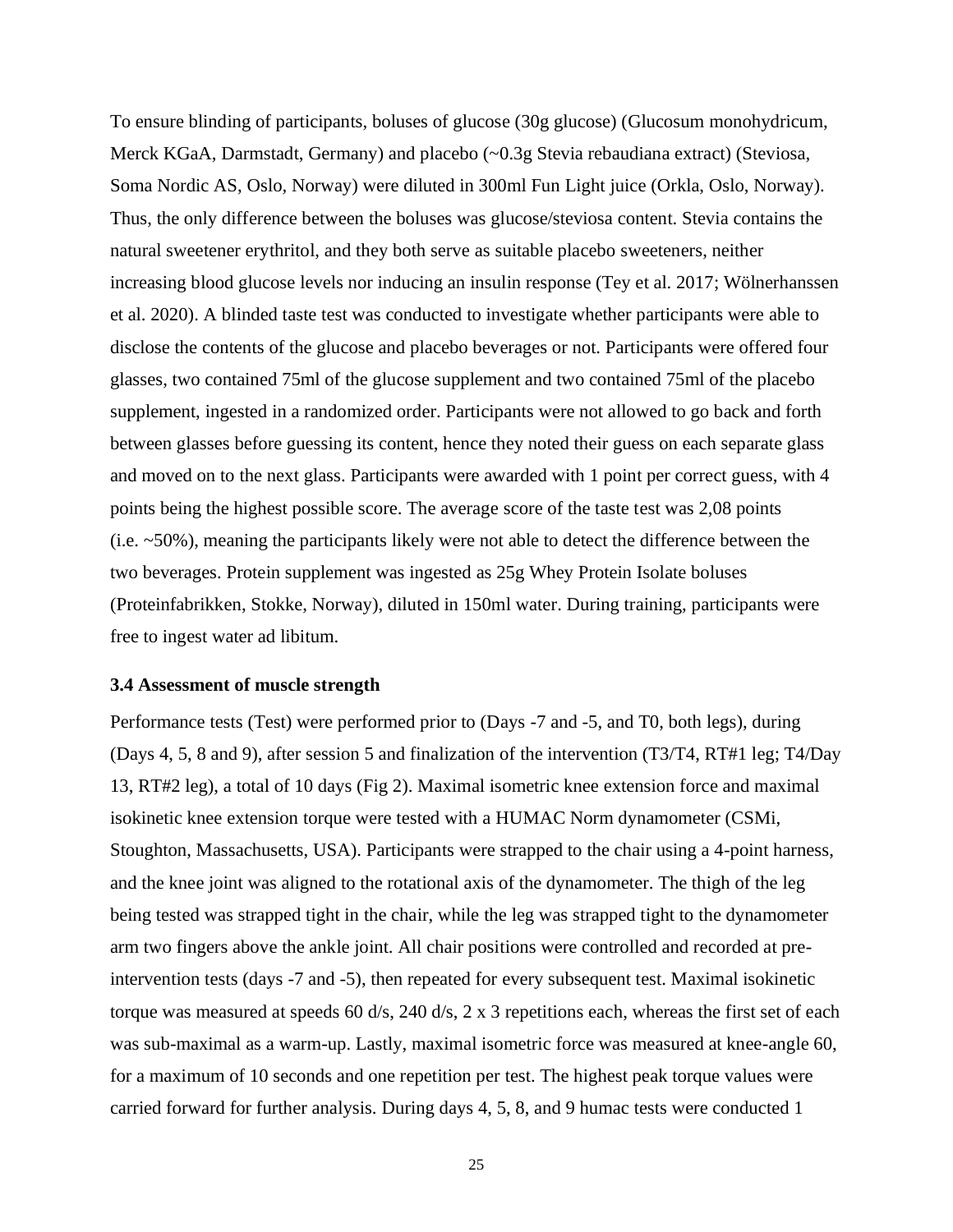hour prior to RT on the leg that performed RT the previous day. During days 11 and 12 (T3 and T4), humac tests were performed at four timepoints: I) 45 min prior to resistance training session, II) 30 min after finalization of the session, III) 2hrs after finalization of the session, and IV) 23hrs after finalization of the session. Test I at T4 included testing of both legs, to determine 23hrs post exercise test of leg 1 and pre-exercise test of leg 2.

Assessment of unilateral 1 repetition maximum (1RM) leg press and knee extension were conducted at pre-intervention testing (days -7 and -5, Fig 2). Participants warmed up with 10 minutes of cycling on an indoor exercise bicycle, and a specific warm-up before each of the exercises, following adjustment and standardization of the equipment. Back position, foot position (leg press and knee extension) and knee angle (leg press) were noted for the following resistance training. To standardize the 1RM leg press test, the equipment was marked at the point where each individual participant reached 45 degrees in the eccentric phase of the exercise. The leg not performing the exercise was kept still, in a natural position touching the ground. The specific warm-up consisted of 3 sets (10, 6, and 3 repetitions respectively), with 2 minutes pause in-between. Participants were given a 3 minute pause between specific warm-up and 1RM testing, and 3 minutes between each 1RM attempt. 1RM leg press was defined as the maximal load lifted in a controlled fashion, with a knee angle of 45 degrees, and within a 2.5 kg range. Attempts were participants did not reach 45 degrees in the eccentric phase were not approved. 1RM knee extension followed the same specific warm-up and pause protocol. Following equipment adjustment, the leg not performing the exercise was strapped to not interfere, and a point of full knee extension was visually established. 1RM knee extension was defined as maximal load lifted in a controlled fashion, reaching full extension of the knee joint, within a 1.25kg range. Attempts with too much hip movement or beneath full extension were not approved.

#### <span id="page-25-0"></span>**3.5 Resistance training protocol**

Resistance training consisted of three sets of each unilateral leg press and knee extensions exercises, conducted as 10 repetition maximum (10RM). For each participant, equipment adjustments were controlled and noted at pre-intervention testing (days -7 and -5, Fig 2), and used throughout the intervention. Warm-up consisted of 5-10 minutes moderate cycling on an indoor exercise bicycle. In addition, before the respective exercises, participants conducted 2 sets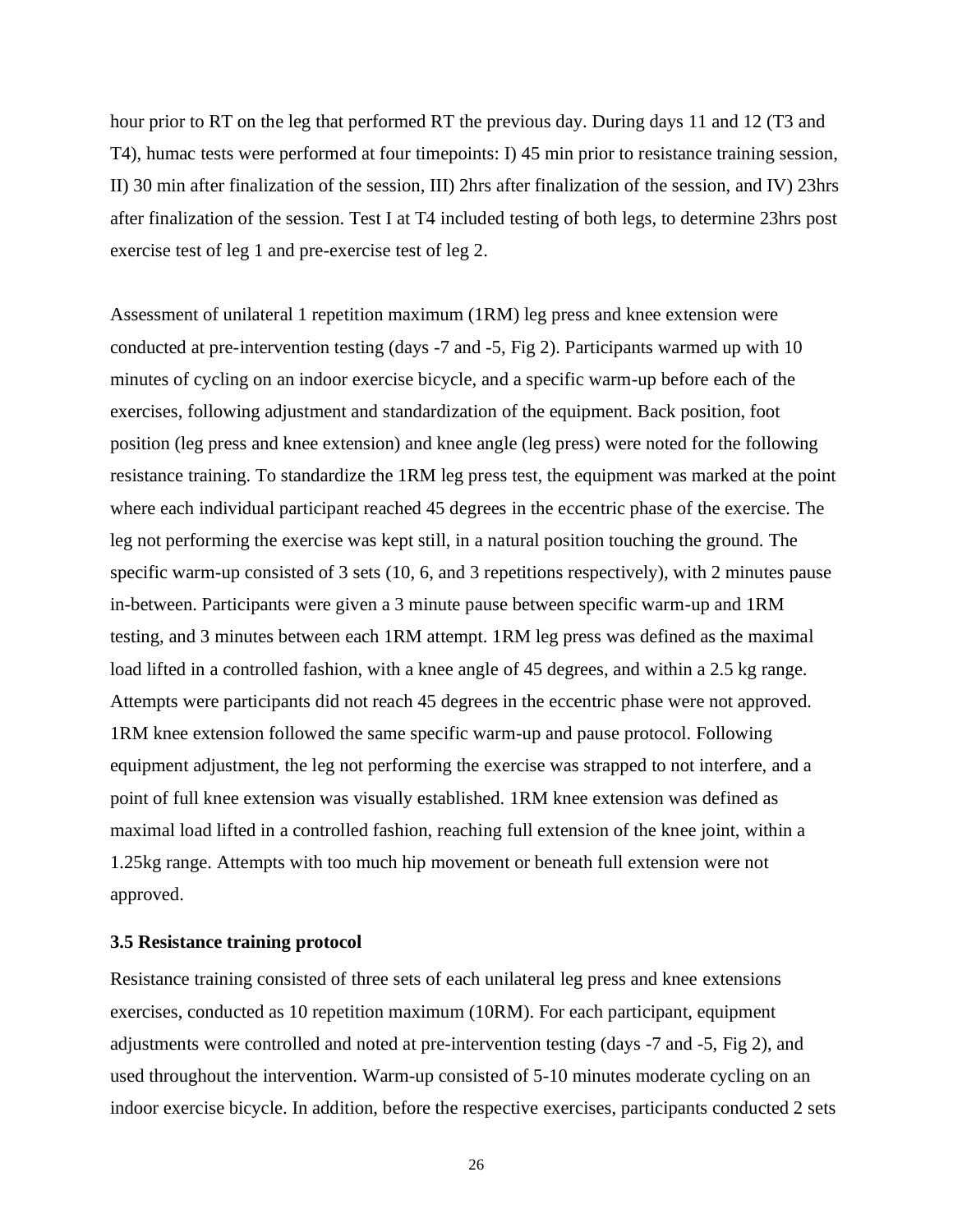of 10 repetitions as warm-up sets at ~50% and ~70% of 1RM. During working sets, participants completed every set with an intensity equivalent to 10RM. Rest time between sets was 2 minutes. Loading/resistance during RT sessions were progressively modified to ensure adequate exercise stimulation throughout the intervention. All sessions were monitored by trained personnel. The minimal requirement was that the same trainer accompanied the same participant on pairwise consecutive days, if by some reason the trainer could not accompany the participant through the whole intervention. RPE (0-10 point scale) was logged before every RT session, session score (0-10) was logged 15min after RT sessions. Training volume (load and reps) was also logged for every RT session.

#### <span id="page-26-0"></span>**3.6 Sampling of muscle tissue and blood**

Muscle biopsies were sampled from m. vastus lateralis using well-established procedures. Muscle biopsy sampling was performed under local anesthesia (Xylocaine, 10 mg ml−1 with adrenaline 5 μg ml−1, AstraZeneca AS, Oslo, Norway) using a 12-14-gauge needle (Universal Plus, Mermaid medical AS, Stenløse, Denmark), operated with a spring-loaded biopsy gun. After biopsy sampling, muscle tissue was divided into two aliquots for determination of total RNA/expression of rRNA, and were snap frozen in isopentane (-80  $^{\circ}$ C) and stored at -80 $^{\circ}$ C until further analysis. For each participant, muscle biopsies were sampled at four time points (figure 2): I/II) before the intervention (2hrs before training, time point T1, pre RT#1 leg, T2, pre RT#2 leg), and III/IV) before the sixth training session from the RT#1 leg (2hrs before training, T3) and before the sixth training session from the RT#2 leg (2hrs before training, T4). At each time-point, two samples were taken from the same incision, for total RNA and rRNA analysis. To standardize this procedure, all individual participants had biopsies taken at the same time of day, in an overnightfasted state.

To measure glucose levels in blood with and without glucose intake/training, blood was collected by means of finger stings on days with biopsy sampling. At T1 (pre-test, Fig 2), one finger sting was taken, to provide a baseline for each participant. At T3 and T4 (post-test, Fig 2), finger stings were collected at 7 time points: I) before protein ingestion (0700hrs), II) 45 minutes after protein ingestion (0745hrs) III) 1.5hrs after protein ingestion (0800hrs, i.e., immediately before GLU/PLAC intake), IIII) 2hrs after protein ingestion (0900hrs, i.e., immediately before training), IV) in the middle of RT (~0915hrs), V) immediately after training (~0930hrs), and VI) 2hrs after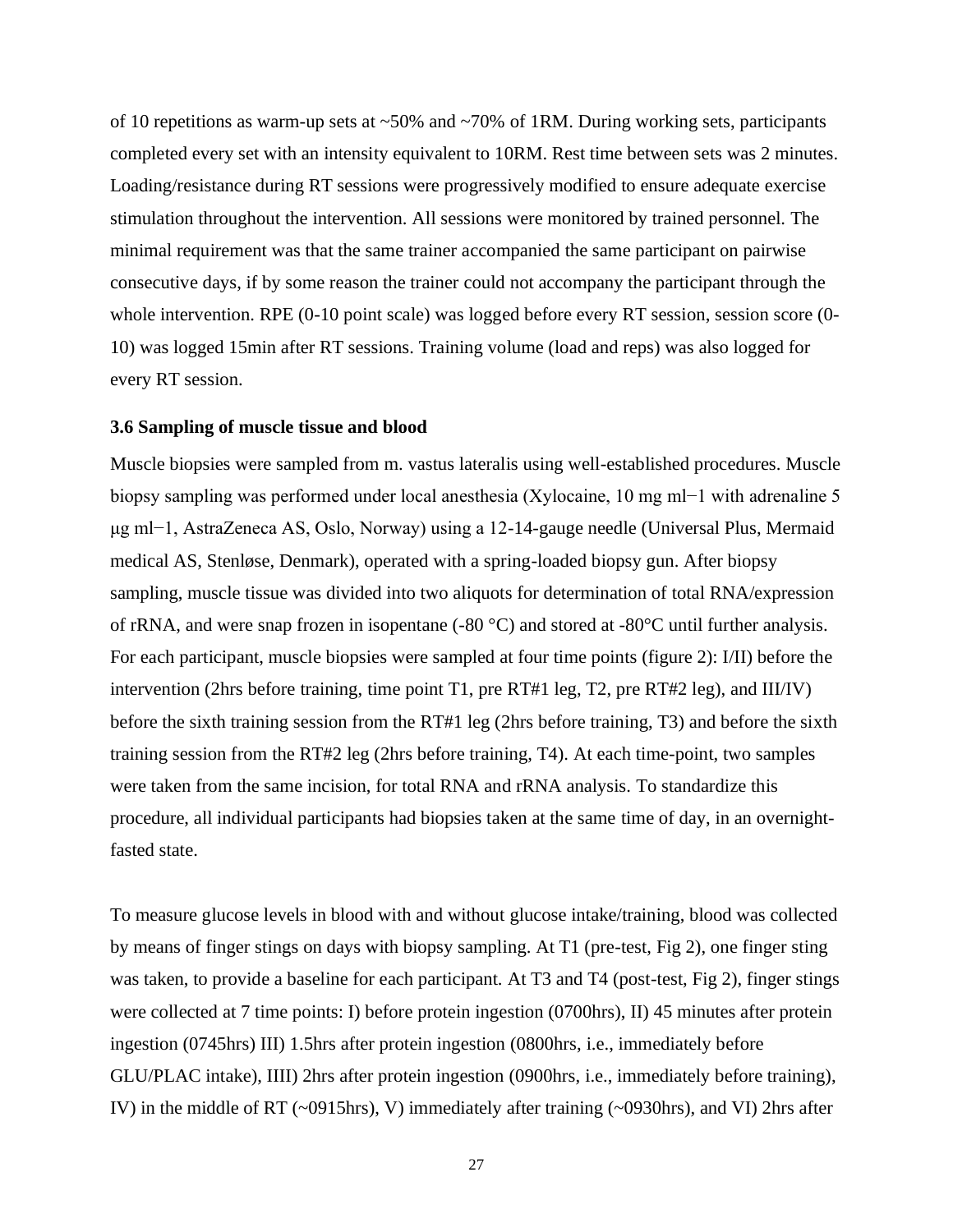completion of training (~1130hrs). Finger stings were analyzed with in-house equipment (BIOSEN C-Line, EKF diagnostic GmbH, Barleben). Blood samples were also collected coinciding with finger stings, except from in the middle of the RT session, to analyze endocrine variables. The blood analyses were not completed in due time to include in this data set.

#### <span id="page-27-0"></span>**3.7 Total RNA extraction**

Two muscle biopsy samples were taken for total RNA extraction per leg per time point, and total RNA was extracted in two duplicates per muscle biopsy. Thus we had two duplicates per leg per time point, giving a total of eight RNA samples per participant. RNA was extracted using TRIzol according to the manufacturer's protocol. Briefly, muscle tissue was homogenized in 300µl TRIzol using 0.5mm RNase-free Zirconium beads (~50 ul) (Next Advanced, Averill Park, NY, USA) and a bullet blender (bb). Samples were ran 1min at speed 10, then put on ice for 1min and bb one more round at speed 12 for 1 min. If not fully dissolved, samples were ran additional rounds until fully homogenized. Thereafter, an additional 700 µl TRIzol was added, and samples were ran 1 min at speed 3 in bb for mixing, before 5 min incubation at room temperature. 200 µl chloroform (Sigma-Aldrich, Missouri, USA) was added, samples were shaken for 15sec, followed by 2-3min incubation at room temperature. After incubation, samples were inverted by hand and centrifuged in Heraeus™ Fresco™ 21 Microcentrifuge (Thermo Fisher Scientific, Waltham, Massachusetts, USA) at 12000g, 15min, 4°C. The upper aqueous phase (450 µl) was transferred to a new tube, containing 500 µl isopropanol (VWR International, Pennsylvania, USA), mixed, and incubated for 10min at room temperature. Samples were centrifuged at 12000g for 10min at  $4^{\circ}$ C, precipitating an RNA pellet. The pellet was washed twice with 1000 µl 75% cold ethanol; centrifuged for 5 min at 7500g, 4°C. Thereafter, ethanol was removed and the pellet was air dried for 10min (or until dried). The pellet was suspended in 30 µl DEPC-treated water, and incubated for 10 min at 55°C. For assessment of RNA-content and -purity 5µl RNA, from the RNA stock, was aliquoted with 5µl TE-buffer (1:2), for assessing via spectrophotometry. All samples had a 260nm to 280nm ratio  $> 1.9$ . The RNA stock was stored at -80 $^{\circ}$ C until further analyses.

### <span id="page-27-1"></span>**3.8 cDNA synthesis and quantitative polymerase chain reaction**

RNA was reverse transcribed using Super Script IV Reverse Transcriptase (Invitrogen), according to the manufacturer's instructions. Briefly,  $1\mu$  10 mM dNTP mix,  $0.5\mu$ l anchored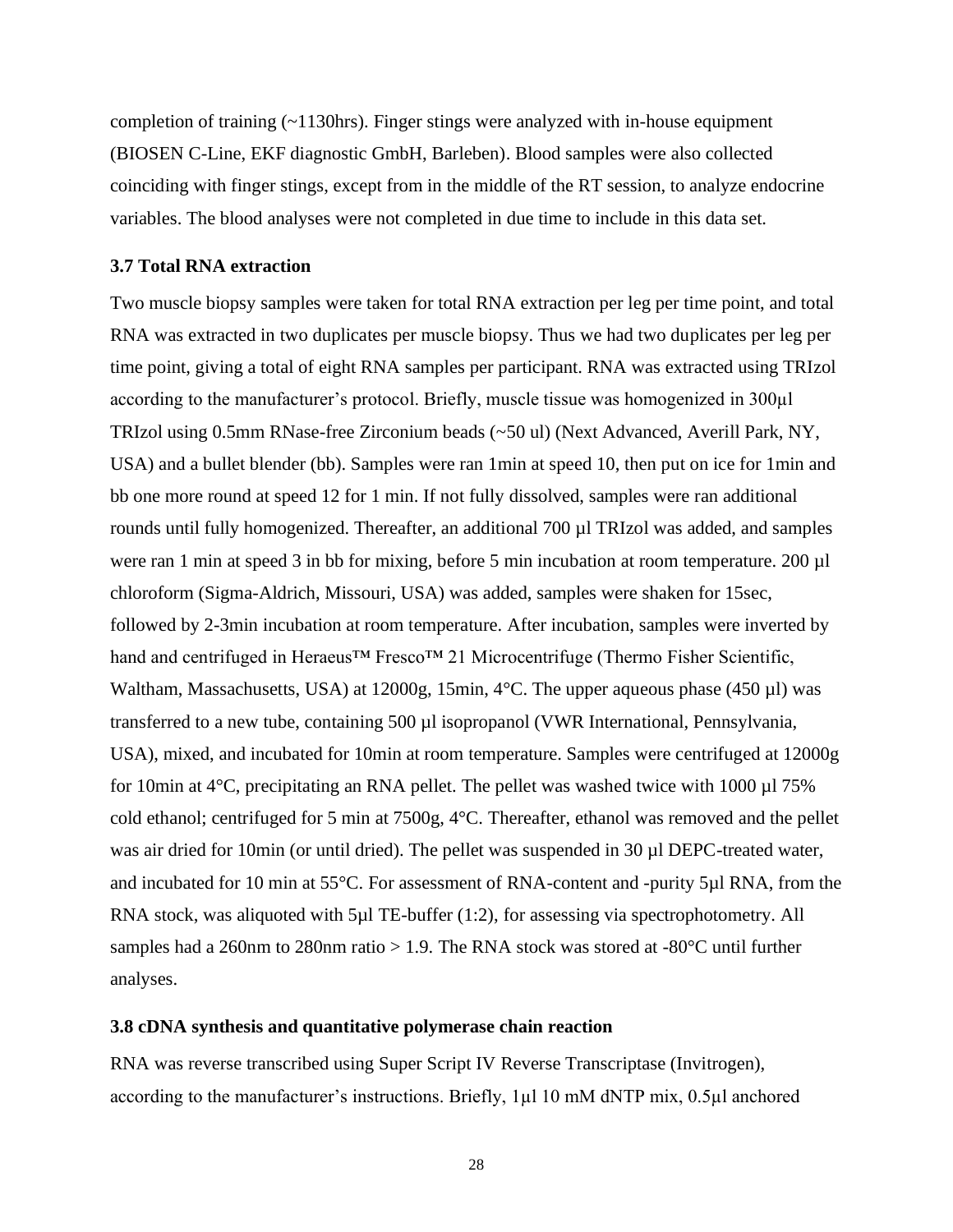oligo-dT, 0.5µl random hexamer primers (Thermo Scientific), a maximum of 9µl template RNA and 2 µl nuclease free water were mixed, vortexed en briefly spun down. Samples were then heated at 65<sup>o</sup>C for 5 minutes, followed by at least 1 minute incubation on ice. For the next step, 4µl 5x SSIV Buffer, 1µl 100 mM DTT, 1 µl RNase OUT, and Super Script IV Reverse Transcriptase (Invitrogen) were mixed, vortexed and briefly spun down and added to the samples. Samples were incubated for 10 minutes av 23°C, 10 minutes at 50-55°C and 10 minutes at 80°C. All samples were reverse transcribed and diluted to 1:50 prior to quantitative real-time polymerase chain reaction (qPCR). Lambda was used as external reference gene, added in the RNA extraction (2µl per extraction). qPCR reactions were run on a fast-cycling real-time detection system (Applied Biosystems 7500 fast Real-Time PCR Systems, Life Technologies AS), with a total volume of 10 µl, containing 2 µl of cDNA, gene-specific primers (0.5 µM final concentration) and a commercial master mix (2X SYBR Select Master Mix, Applied Biosystems, Life Technologies AS)(Hammarström et al. 2020). qPCR reactions consisted of 40 cycles (3 s 95°C denaturing and 30 s 60°C annealing) (Hammarström et al. 2020). Raw fluorescence data were exported from the platform-specific software and amplification curves were modelled with a best-fit sigmoidal model using the qPCR-package (Ritz & Spiess, 2008) written for R (Hammarström et al. 2020; Team 2018). For overview of primers, see Table 2.

#### <span id="page-28-0"></span>**3.9 Data handling and statistical analysis**

A priori power calculations showed that 20 participants would be enough to grant a statistical power of 80% (= 0.05), with an expected drop out of 20%. As no studies existed to guide our power calculations, we had to assume that the effects of glucose ingestion on ribosome biogenesis may equate to the effects of increasing resistance training volume from low to moderate (Hammarström et al. 2020). All raw data were imported and analyzed in R (Team 2018). Individual participants leg results were categorized as either glucose or placebo according to the randomization. Total RNA and rRNA were analyzed by post to pre log-fold change score difference comparisons, using a linear mixed effects model with mean-centered baseline values as a co-variate and subsequent calculation of estimated marginal means. Total RNA was normalized by muscle biopsy weight, qPCR values were normalized by muscle biopsy weight and external reference gene (Lambda). Total RNA and rRNA changes were calculated as log-fold change score per mg wet muscle weight.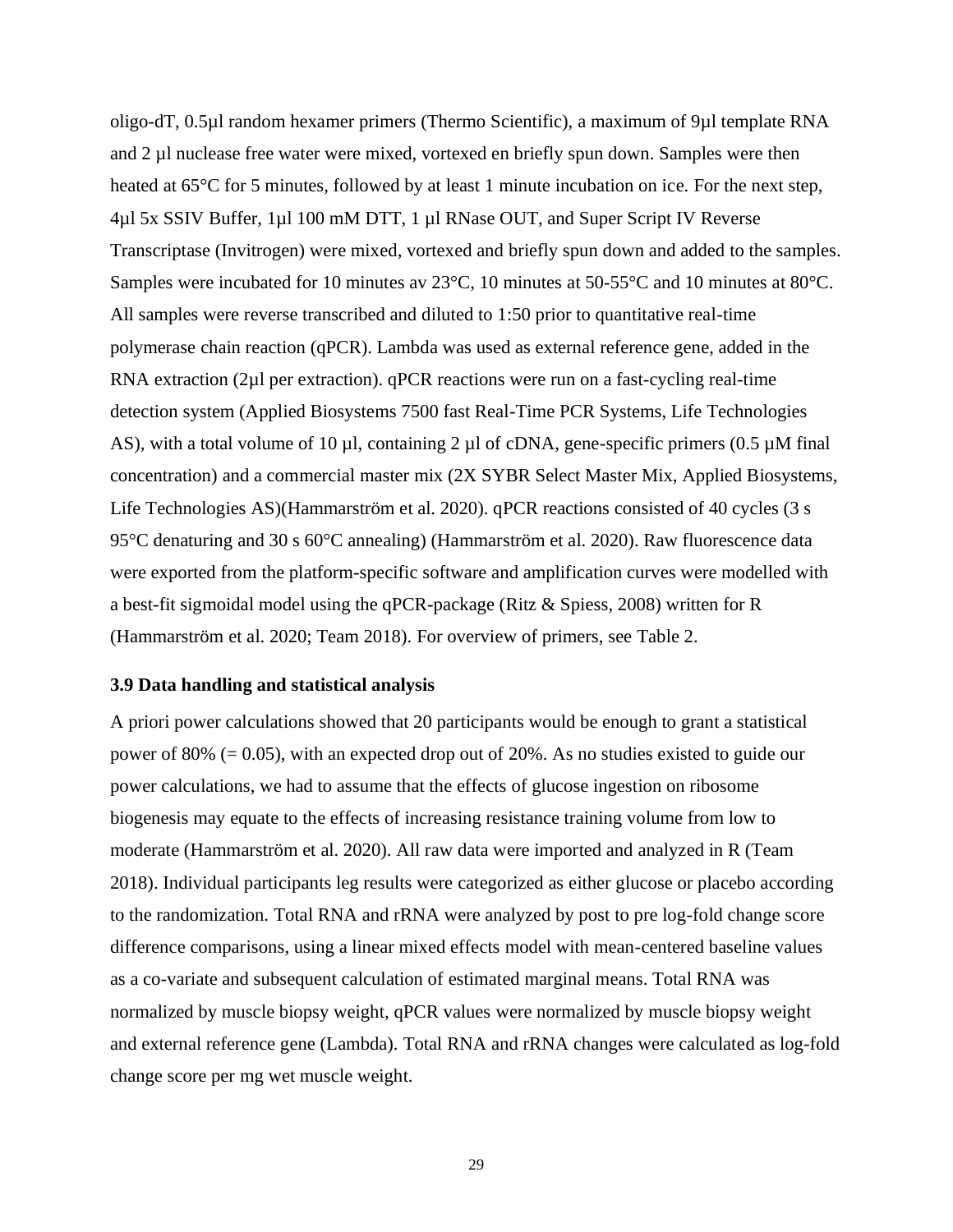| Gene                           | Primer sequence               | $Ct$ mean $(SD)$ | E    |
|--------------------------------|-------------------------------|------------------|------|
|                                | (forward and reverse)         |                  |      |
| 18S ribosomal RNA              | 5'-TGCATGGCCGTTCTTAGTTG-3'    | 9.73 (0.768)     | 1.82 |
|                                | 5'-AACGCCACTTGTCCCTCTAAG-3'   |                  |      |
| 28S ribosomal RNA              | 5'-TGACGCGATGTGATTTCTGC-3'    | 11.0(0.968)      | 1.88 |
|                                | 5'-TAGATGACGAGGCATTTGGC-3'    |                  |      |
| 5.8S ribosomal RNA             | 5'-ACTCTTAGCGGTGGATCACTC-3'   | 15.8 (0.747)     | 1.81 |
|                                | 5'-GTGTCGATGATCAATGTGTCCTG-3' |                  |      |
| 5S ribosomal RNA               | 5'-TACGGCCATACCACCCTGAAC-3'   | 18.4 (0.639)     | 1.83 |
|                                | 5'-GGTCTCCCATCCAAGTACTAACC-3' |                  |      |
| 47S ribosomal RNA              | 5'-CTGTCGCTGGAGAGGTTGG-3'     | 26.1 (1.90)      | 1.81 |
|                                | 5'-GGACGCGCGAGAGAACAG-3'      |                  |      |
| Lambda external reference gene | 5'- AAGACGACGCGAAATTCAGC-3'   | 23.2(1.50)       | 2.02 |
| (F2R2)                         | 5'- TGGCATTCGCATCAAAGGAG-3'   |                  |      |
| Lambda external reference gene | 5'-TCGCGGCGTTTGATGTATTG-3'    | 23.8 (0.890)     | 1.81 |
| (F3R3)                         | 5´- TGACGCAGACCTTTTCCATG-3´   |                  |      |

**Table 2:** Primer sequence and performance. Average cycle thresholds (Ct) and priming efficiencies were calculated from all qPCR reactions.

Blood glucose levels, dietary data, training volume, training intensity, RPE, and muscular strength/recovery were analyzed by multiple time-point log-fold change scores comparisons, using the same linear mixed effects model, adding time as an explaining factor in addition to supplement. The linear mixed effect model was design with the lmer function of the lme4 package (Bates et al. 2014) in R, using the lmerTest function in addition to procure p-values. A paired sample t-test was used to analyze baseline characteristics of the two legs. All data were log-transformed for analysis to control for heteroscedasticity. For figure illustration, values were either reverse transformed or calculated as absolute changes. Mean-centered baseline values were used to correct for regression to the mean, which potentially occurs when the same participants are repeatedly tested. Regression to the mean entails that scores close to the upper or lower limit of a participants potential score would be replaced with a score closer to the mean, e.g. high baseline values are shifted downwards while low baseline values are shifted upwards, creating a negative association between initial values and change. Estimated marginal means were calculated from the linear model, enabling acquisition of least-square means, showing the means for all involved groups adjusted to means of other potential factors in the model. Values are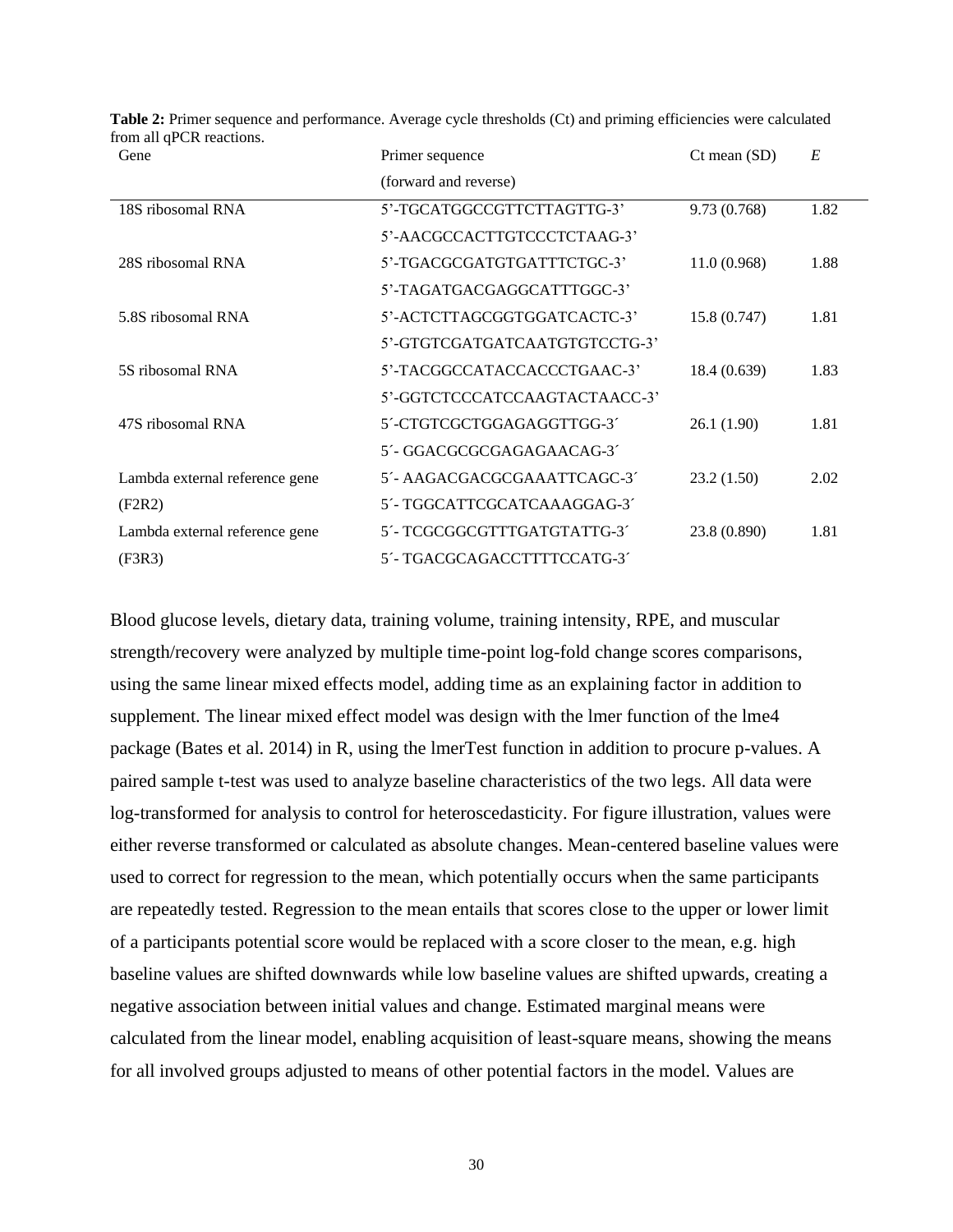presented as mean  $\pm$  SEM unless otherwise stated. Alpha-level was set to  $\alpha$  = 0.05. Complete data sets and scripts are downloadable here; *[https://github.com/Kristianlian/master\\_degree](https://github.com/Kristianlian/master_degree)*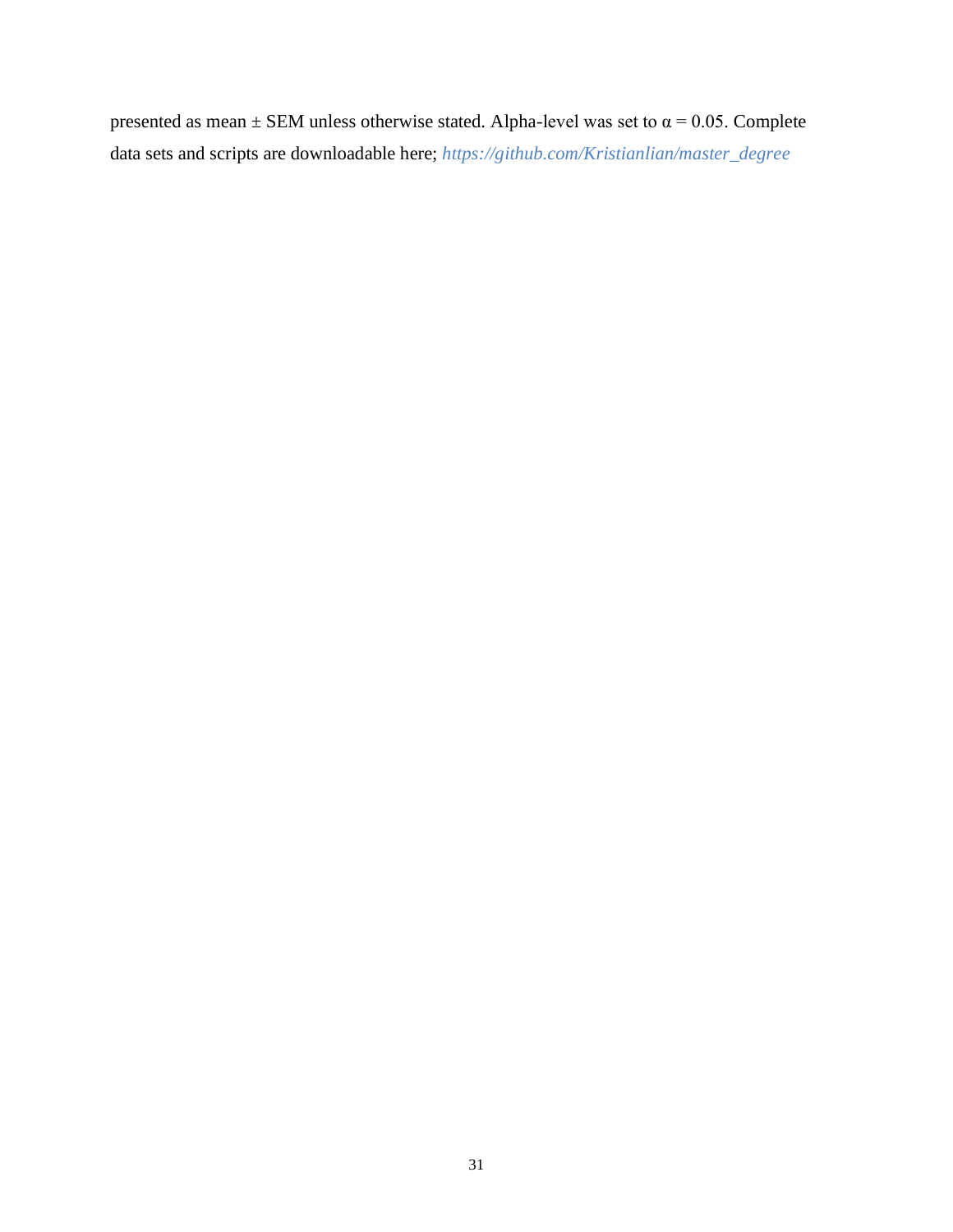# <span id="page-31-0"></span>**4. Results**

At baseline there were no significant differences between glucose and placebo in muscle mass, isometric peak torque, isokinetic peak torque (60 and 240 d/s), total session volume, training intensity, total RNA content, or rRNA expression (Tab 3). Furthermore, on pairwise consecutive days, were no significant differences between glucose and placebo in calorie, carbohydrate, fat or protein ingestion (Tab 4). During the sixth training session, RT with glucose ingestion led to significant increases in plasma glucose levels between glucose and placebo prior to resistance training, during the exercise and immediately after the exercise (Fig 3B, 120min:  $43 \pm 4\%$  [ $p =$ 0.00000], 135min:  $32 \pm 4\%$  [ $p = 0.00000$ ], 150min:  $32 \pm 4\%$  [ $p = 0.00000$ ]). At 2 hours post exercise glucose measured significantly lower plasma glucose levels than placebo  $(8 \pm 4\%, p =$ 0.03).

**Table 3**: Baseline characteristics of the intervention legs, organized per supplement. Variables: Iso 60 = isokinetic 60  $d/s$ , Iso 240 = isokinetic 240 d/s, training intensity = load/rm\*100. Nm = newton meters, kg = kilograms, %1RM = percentage of 1 repetition maximum, ng/mg = nanogram per milligram wet muscle tissue, nf.expr = expression normalized by weight and external reference gene.  $rRNA$  data are presented as log transformed. Glucose  $n = 13$ , placebo  $n = 13$ .

| Variable                   | Glucose $(n=13)$ | Placebo $(n=13)$ | P-value | 95% CI               |
|----------------------------|------------------|------------------|---------|----------------------|
| Isometric peak torque (Nm) | 269.08           | 259.85           | 0.420   | $-14.855 - 33.316$   |
| Iso 60 peak torque (Nm)    | 193.15           | 198.31           | 0.363   | $-17.036 - 6.729$    |
| Iso 240 peak torque (Nm)   | 123.85           | 124.62           | 0.773   | $-6.438 - 4.900$     |
| Training volume (kg)       | 5262.12          | 5351.34          | 0.675   | $-540.824 - 362.362$ |
| Training intensity (%1RM)  | 63.26            | 63.56            | 0.867   | $-4.241 - 3.601$     |
| Total RNA (ng/mg muscle)   | 10912.01         | 12427.06         | 0.106   | -3403.587 - 373.482  |
| tissue)                    |                  |                  |         |                      |
| 18S rRNA (nf.expr)         | $-3.64$          | $-3.59$          | 0.725   | $-0.379 - 0.272$     |
| 28S rRNA (nf.expr)         | $-4.74$          | $-4.72$          | 0.877   | $-0.366 - 0.316$     |
| 5.8S rRNA (nf.expr)        | $-7.31$          | $-7.20$          | 0.384   | $-0.397 - 0.164$     |
| 5S rRNA (nf.expr)          | $-9.05$          | $-8.90$          | 0.265   | $-0.412 - 0.125$     |
| 47s pre-rRNA (nf.expr)     | $-13.22$         | $-13.39$         | 0.329   | $-0.195 - 0.537$     |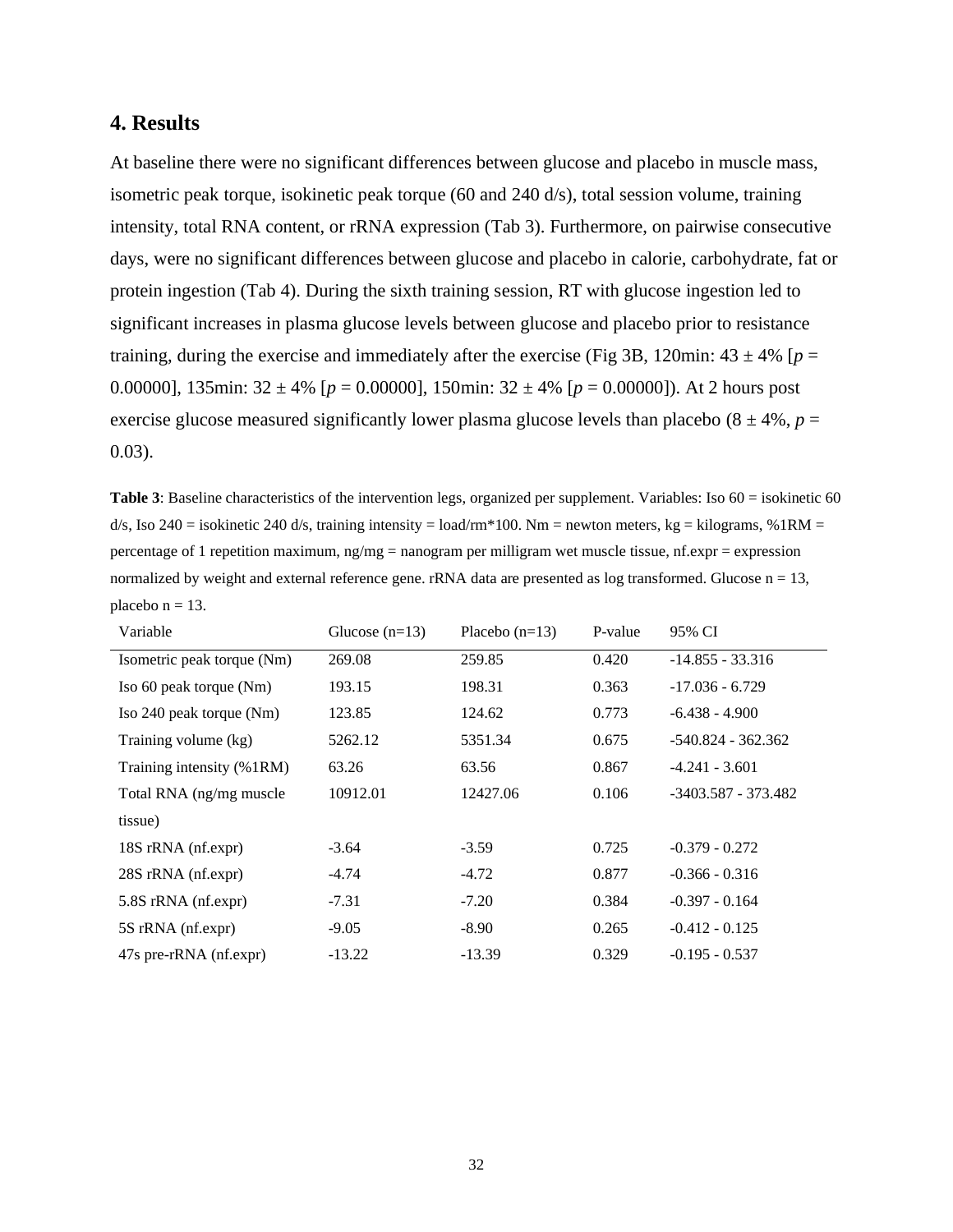**Table 4:** Daily mean dietary intake of macro nutrients during each training day per supplement leg. Glu = glucose, Plac = placebo. Training day 1-training day 12 are combined pairwise to day 1-6: Day 1 = training day 1/2, Day 2 = training day  $3/4$ , Day  $3 =$  training day  $5/6$ , Day  $4 =$  training day  $7/8$ , Day  $5 =$  training day  $9/10$ , Day  $6 =$  training day 11/12. Values are mean  $\pm$  standard deviation.  $P =$  difference between Glu and Plac. Glucose n = 12, placebo n = 12. Day 6: Glu = 11, Plac = 11.

| Time  | Suppl. | Kcal                             | CHO (g)                     | Fat $(g)$                  | PRO(g)                      | PRO $(g/kg)$                |
|-------|--------|----------------------------------|-----------------------------|----------------------------|-----------------------------|-----------------------------|
| Day 1 | Glu    | $2493.4 \pm 539.2$               | $315 \pm 86.9$              | $78.1 \pm 23.9$            | $171 \pm 40.8$              | $2.4 \pm 0.5$               |
| Day 1 | Plac   | $2349.2 \pm 576.4$ , $p = 0.369$ | $315.6 \pm 78.1, p = 0.979$ | $73.5 \pm 20.9, p = 0.654$ | $168.6 \pm 44.6, p = 0.737$ | $2.4 \pm 0.5$ , $p = 0.700$ |
| Day 2 | Glu    | $2582.2 \pm 569.8$               | $369.8 \pm 74.7$            | $80.9 \pm 41$              | $173.2 \pm 33.9$            | $2.5 \pm 0.4$               |
| Day 2 | Plac   | $2587.4 \pm 653.3, p = 0.974$    | $367.8 \pm 82.4, p = 0.930$ | $66.6 \pm 24.6, p = 0.169$ | $170.6 \pm 43.4, p = 0.715$ | $2.4 \pm 0.5$ , $p = 0.654$ |
| Day 3 | Glu    | $2574.2 \pm 532.6$               | $352.2 \pm 50$              | $78.7 \pm 31.6$            | $171.4 \pm 41.1$            | $2.4 \pm 0.5$               |
| Day 3 | Plac   | $2522 \pm 560$ , $p = 0.744$     | $354.8 \pm 53.2, p = 0.909$ | $80.2 \pm 28.7, p = 0.883$ | $172.4 \pm 37.2, p = 0.888$ | $2.5 \pm 0.5$ , $p = 0.870$ |
| Day 4 | Glu    | $2480.6 \pm 573.4$               | $323.8 \pm 91$              | $77.3 \pm 34$              | $167 \pm 32.4$              | $2.4 \pm 0.4$               |
| Day 4 | Plac   | $2444.8 \pm 591.5, p = 0.823$    | $316.2 \pm 93.7, p = 0.738$ | $79.3 \pm 32.7, p = 0.845$ | $163.6 \pm 36.6, p = 0.634$ | $2.3 \pm 0.5$ , $p = 0.599$ |
| Day 5 | Glu    | $2420.6 \pm 724.6$               | $327.2 \pm 92.1$            | $82.8 \pm 44.3$            | $157.6 \pm 34.2$            | $2.2 \pm 0.4$               |
| Day 5 | Plac   | $2488.2 \pm 680, p = 0.672$      | $344.4 \pm 95.5, p = 0.451$ | $87.9 \pm 42.3, p = 0.618$ | $164.2 \pm 33 p = 0.357$    | $2.3 \pm 0.4$ , $p = 0.329$ |
| Day 6 | Glu    | $2168 \pm 535.5$                 | $304 \pm 70.4$              | $89.8 \pm 32.4$            | $156 \pm 24.6$              | $2.2 \pm 0.2$               |
| Day 6 | Plac   | $2257.5 \pm 510.9, p = 0.617$    | $302.5 \pm 69.1, p = 0.953$ | $82.3 \pm 34.2 p = 0.658$  | $153.8 \pm 24.6, p = 0.778$ | $2.2 \pm 0.2$ , $p = 0.771$ |

#### <span id="page-32-0"></span>**4.1 Total RNA and ribosomal RNA**

RT with glucose led to no difference in mean log-fold change from baseline to post compared with placebo in total RNA (Fig 4A, *p* = 0.499), or rRNA (Fig 4B, 18S: *p* = 0.584, 28S: *p* = 0.740, 5.8S:  $p = 0.935$ , 5S:  $p = 0.790$ , 47S:  $p = 0.502$ ). Between baseline and post-sampling there was an accumulation of total RNA, whereas glucose increased by 26% and placebo increased by 22%. This accumulation was also observed in rRNA expression in both glucose and placebo, where expression increased between 34-43% in glucose and 33-41% in the four rRNAs and 37 and 59% in 47S pre-rRNA, respectively.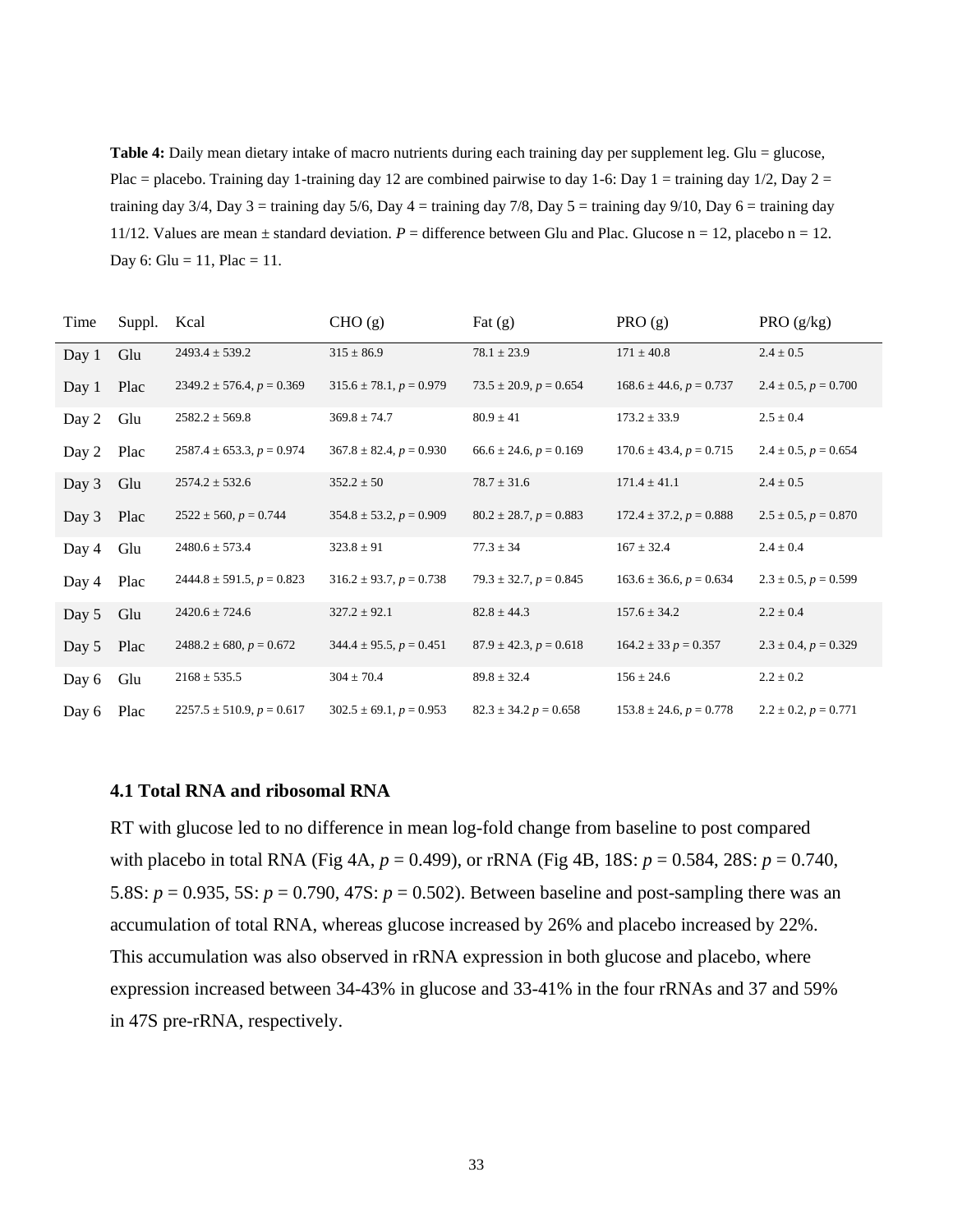

**Figure 3:** A) Timeline for training day 6 (combination of pairwise consecutive training day 11 and 12). Biopsy = muscle biopsy taken pre supplementation, PRO = protein supplementation, Humac = strength test (isometric knee extension, isokinetic knee extension 60 and 240 d/s), GLU/PLAC = glucose/placebo supplementation, RT = resistance training. Minutes:  $-120 = 2$ hrs prior to RT,  $-90 = 90$ min prior to RT,  $-30 = 30$ min prior to RT,  $0 =$  onset of RT,  $15 = 15$ min following onset of RT, between leg press and knee extension,  $30 = 30$ min post onset of RT,  $120 =$ 2hrs following onset of RT. B) Mean mmol/L change in plasma glucose levels per supplement group during training day 6. Time-points: 0, 45, 90, 120, 135, 150 and 270min post protein ingestion, respectively. Finger stings were taken at all time-points, blood samples were taken at all time-points except from 135. Values are presented as estimated marginal means of mmol/L change  $\pm$  95% CI.  $p < 0.05$  between groups. Glucose n = 13, placebo n = 13.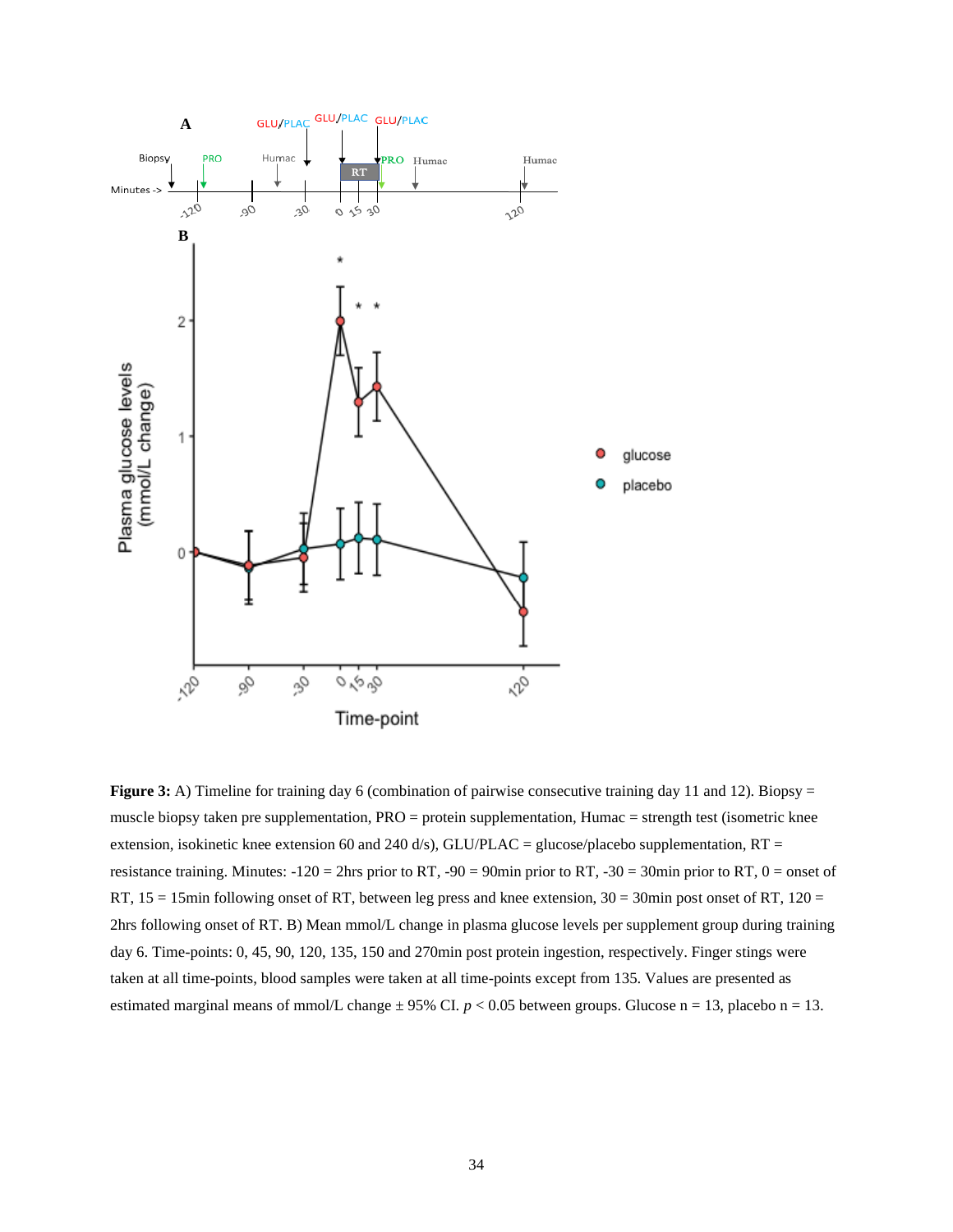

**Figure 4:** A) Changes in Total RNA, B) Changes in ribosomal RNA. Baseline = Training day 1/2, Post = Training day 11/12. Both total RNA and rRNA were analyzed with duplicates, with two duplicates per biopsy (two biopsies per time point). Total RNA and rRNA changes were calculated as log-fold change score per mg wet muscle weight, rRNA was normalized by reference gene (Lambda). Mean change scores of the duplicates were calculated before modelling and transformed to the log-scale. Values are estimated marginal means fold change per leg  $\pm$  95% CI. p = between groups statistic, glucose compared to placebo. Glucose  $n = 13$ , placebo  $n = 13$ .

#### <span id="page-34-0"></span>**4.2 Resistance training and strength testing**

There were no significant differences in mean changes of total session volume, training intensity or RPE between glucose and placebo at any of the time-points (Fig 5,  $p = 0.740$ ,  $p = 0.917$ ,  $p =$ 0.645, post change compared to baseline, respectively). We did observe interactions between time and changes, whereas total session training volume increased from 13-18% compared to baseline. These increases in training volume were accompanied by changes ranging from 5-18% in training intensity and 2-13% in RPE (Tab 5).

The maximal isometric knee extension force and isokinetic knee extension peak torque at 240 d/s showed no differences between glucose and placebo after five RT sessions (Fig 6A, Isometric: *p*  $= 0.336$ , 240 d/s:  $p = 0.527$ , post change compared to baseline, respectively). There was a significant difference observed post fifth RT session, where glucose decreased 9% less than placebo (Fig 6A,  $p = 0.037$ ). After six RT sessions, there were no differences in the same tests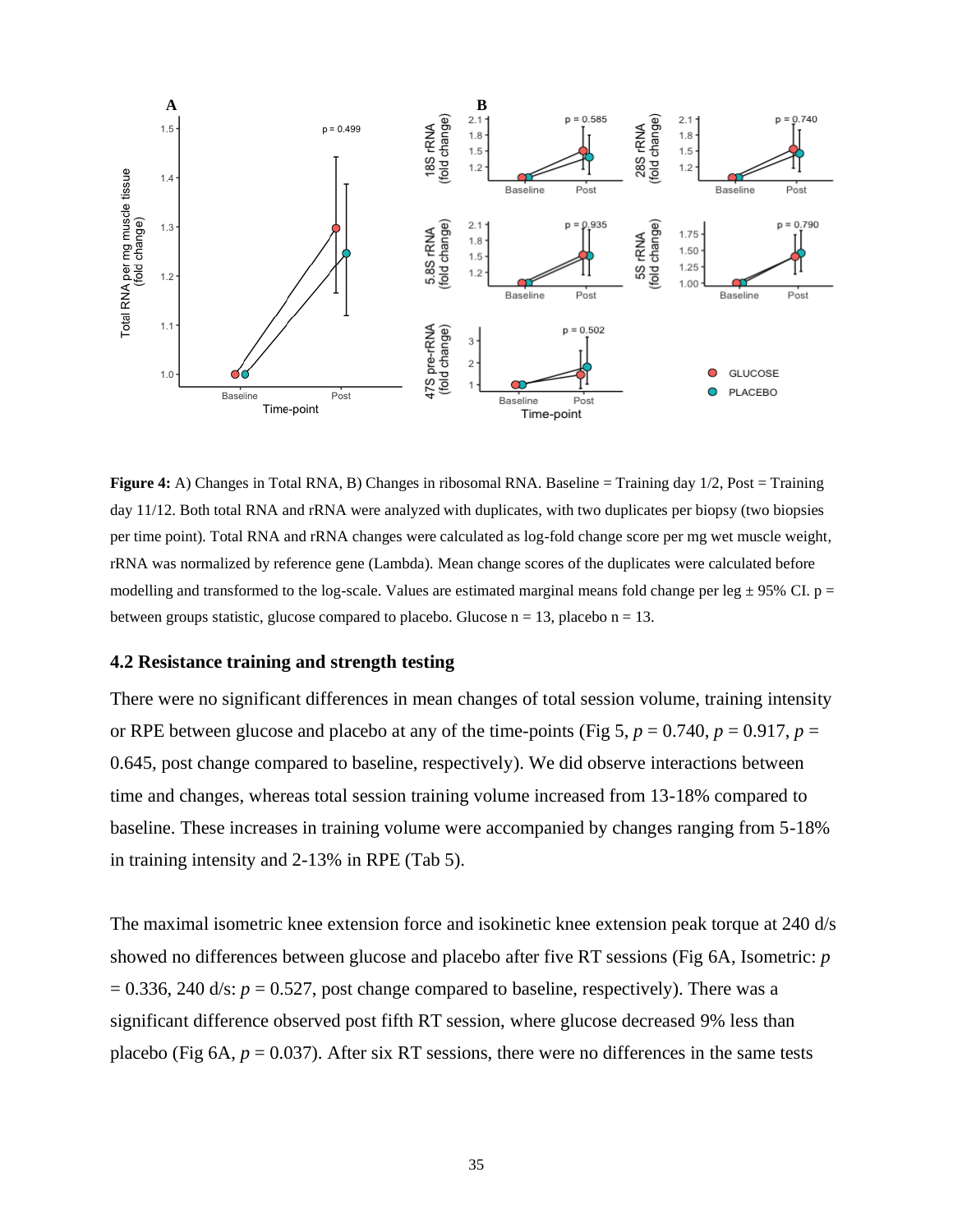between glucose and placebo (Fig 6B, Isometric:  $p = 0.442$ , 60 d/s:  $p = 0.377$ , 240 d/s:  $p = 0.154$ , compared to baseline, respectively).

**Table 5:** RPE changes through training days. Training days are presented as combined pairwise consecutive, linked to their respective sessions. Session  $1 =$  Training day  $1/2$ , Session  $2 =$  Training day  $3/4$ , Session  $3 =$  Training day 5/6, Session  $4 =$  Training day 7/8, Session  $5 =$  Training day 9/10, Session  $6 =$  Training day 11/12. Values are presented as mean  $\pm$  standard deviation.  $p =$  no difference in change between glucose and placebo. Glucose  $n = 13$ , placebo  $n = 13$ .

| Supplement Baseline Session 2 Session 3 |                             |                                                             | Session 4   | Session 5     | Session 6   |
|-----------------------------------------|-----------------------------|-------------------------------------------------------------|-------------|---------------|-------------|
| Plac                                    | $9.1 \pm 1$ $9.2 \pm 1.1$   | $9.2 \pm 0.6$                                               | $9.4 \pm 1$ | $9.6 \pm 0.7$ | $10 \pm 0$  |
| Glu                                     | $8.2 \pm 1.7$ $8.8 \pm 1.5$ | $9.1 \pm 1.7$ $9.1 \pm 1.6$                                 |             | $9.3 \pm 1.7$ | $9.5 \pm 1$ |
|                                         |                             | $p = 0.627$ $p = 0.863$ $p = 0.754$ $p = 0.636$ $p = 0.644$ |             |               |             |
|                                         |                             |                                                             |             |               |             |



**Figure 5:** Training volume and training intensity from baseline until resistance exercise session 6 (training day 11 and 12). Baseline = Training day  $1/2$ , Session 2 = Training day  $3/4$ , Session 3 = Training day  $5/6$ , Session 4 = Training day  $7/8$ , Session  $5 =$  Training day  $9/10$ , Session  $6 =$  Training day  $11/12$ . A) Changes in total session volume per leg, values are mean kg ± standard deviation. B) Fold change in total session volume per leg, values are estimated marginal means fold change  $\pm$  95% CI. C) Changes in training intensity per leg calculated as %1RM, values are mean % ± standard deviation. D) Fold change in training intensity per leg, values are estimated marginal means fold change  $\pm$  95% CI.  $\dagger$  = *p* < 0.05 in both glucose and placebo, compared to baseline. Glu vs. Plac = NS: no significant difference between legs at any of the time points. Glucose  $n = 13$ , placebo  $n = 13$ .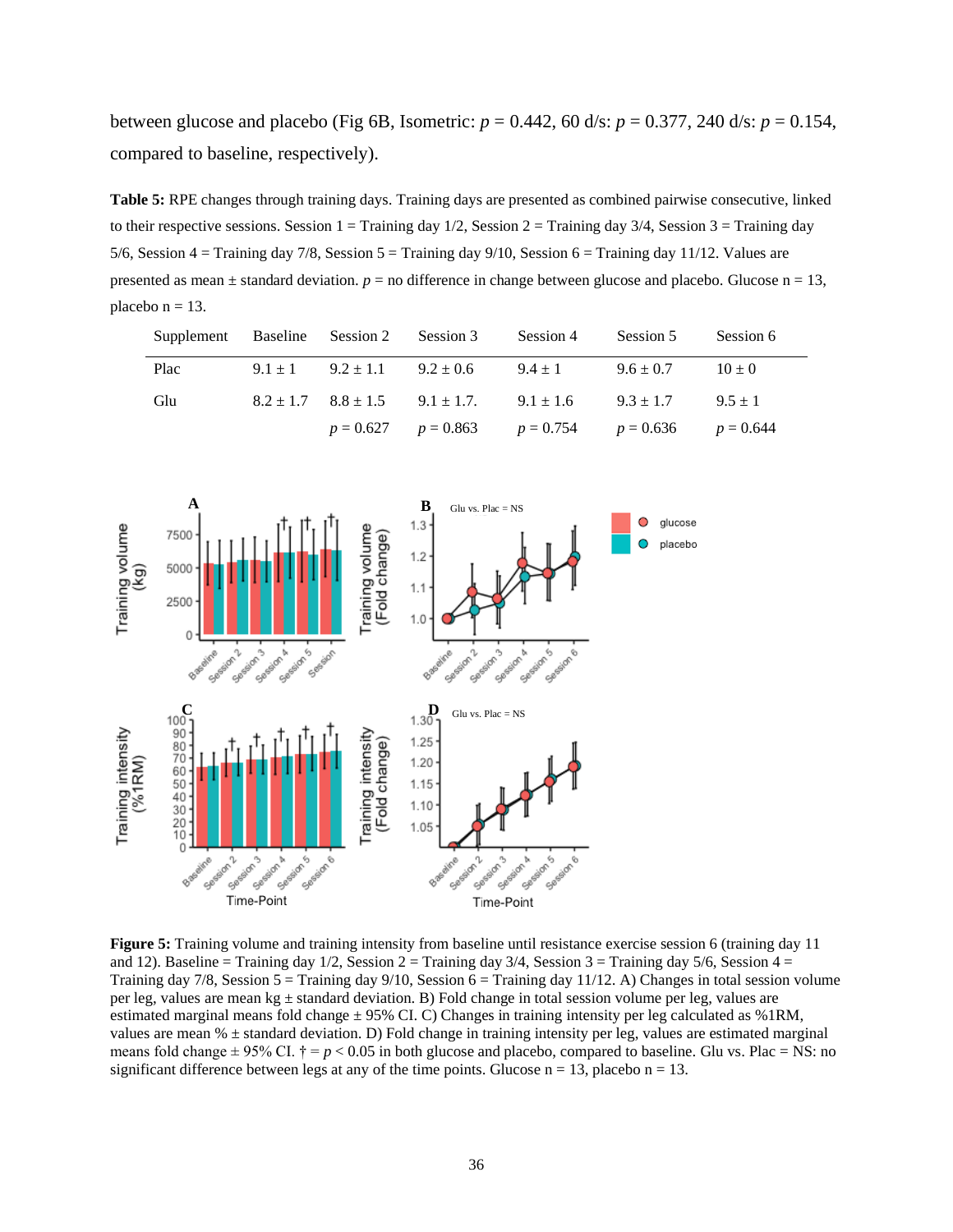The mean development in peak torque at all three velocities changed little from baseline until Session 4 in both glucose and placebo (+4-7% change), decreasing at the test prior to Session 6 (9-18% change) (fig 6A). The test after RT session 6 (Fig 6B) showed a slight reduction in isometric peak torque 30 minutes following RT (2-4% change), slowly regaining at 2 hours (+3% change) and 23 hours (+3-6% change), in both glucose and placebo compared to baseline. Isokinetic peak torque at 60 d/s and 240 d/s showed no reduction in mean peak torque from baseline until 23hrs following RT, in both glucose and placebo (+0,1-11%). There was observed an effect of time in peak torque at 23 hours post RT in isokinetic 60 d/s (Fig 6B), whereas the placebo group increased 5% more from baseline compared to glucose, however, there were no significant difference between them.



**Figure 6:** Peak torque changes in maximal isometric knee extension and maximal isokinetic knee extension at 60 and 240 d/s, respectively. A) Humac tests during the intervention, Baseline  $=$  Day  $-1$  (prior to intervention), Session  $2 =$  prior to training, training Day 4/5, Session 4 = prior training, training Day 8/9, Session 6 = prior to training 11/12. B) Baseline = prior to training, training day 11/12,  $30$ min = 30 min after RT,  $2hr = 2hr$ s after RT,  $23hr =$ 23hrs after RT. Values are change in estimated marginal means of newton meters (Nm)  $\pm$  95% CI.  $* = p < 0.05$ between groups. Glu vs. Plac = NS: no significant difference between legs at any of the time points, except from Session 6, 60 d/s Fig A. Glucose  $n = 13$ , placebo  $n = 13$ .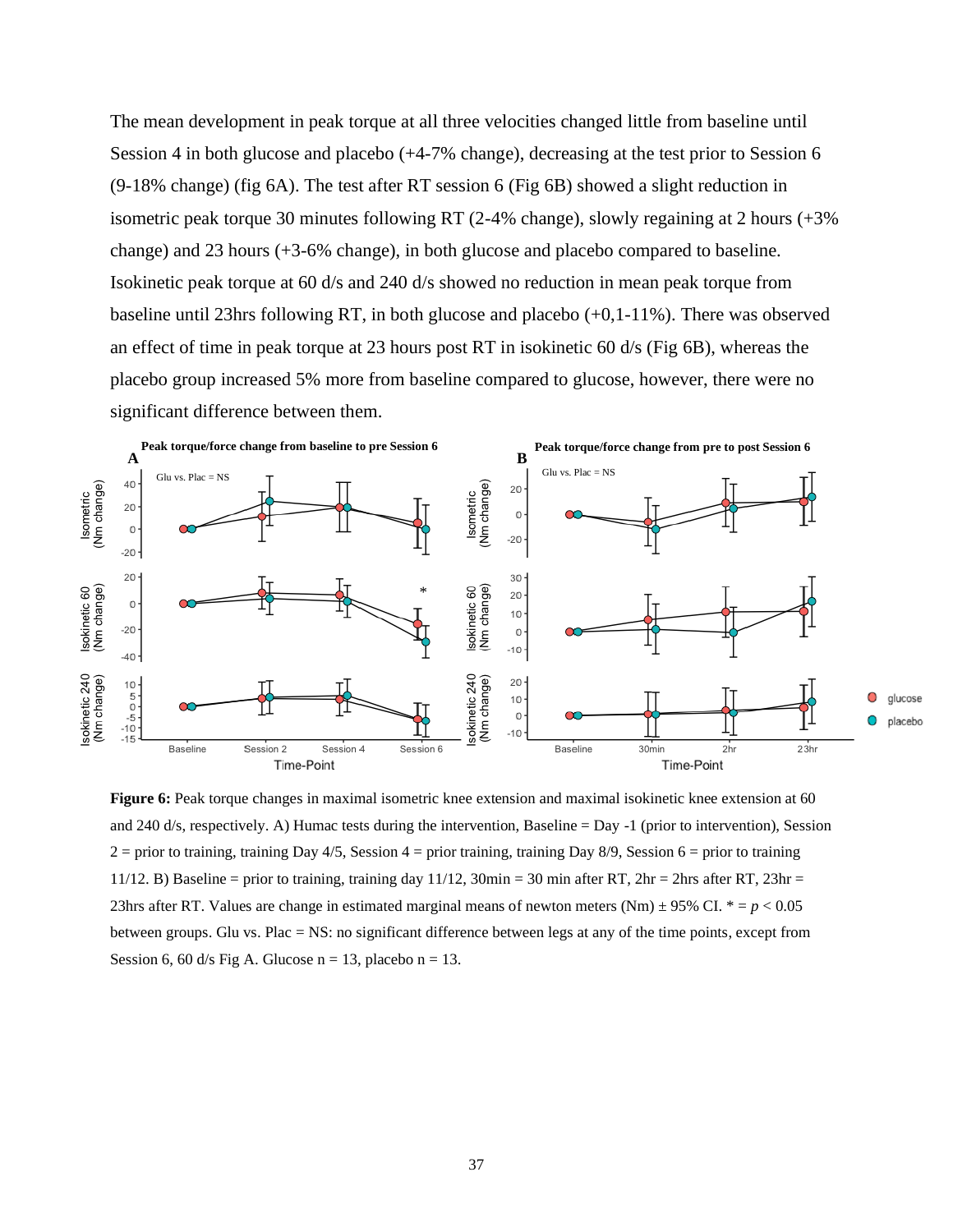# <span id="page-37-0"></span>**5. Discussion**

The main findings of the present study were that glucose ingestion during five RT sessions did not affect muscle biology markers measured as total RNA and rRNA, or markers of muscle functionality such as muscle recovery, total session volume, and training intensity in response to RT compared to placebo in moderately trained young adults. There are several studies suggesting high glucose treatment to be important to markers of ribosome biogenesis (Mariappan et al., 2011; Tanaka and Tsuneoka, 2018; Zhai et al., 2012), however the perspective of exogenous glucose ingestion during RT on subsequent adaptations in humans has remained unexplored. Due to this unexplored nature in the field, our hypotheses and purposes were quite exploratory and in light of these previous suggestions, it is interesting that we did not observe any difference between glucose and placebo ingestion in total RNA and rRNA, as markers of ribosome biogenesis.

To our knowledge, no previous study has investigated glucose ingestion during RT on ribosome biogenesis in human skeletal muscle cells. The current model on ribosome biogenesis states that changes in accumulation of total RNA and rRNA early after onset of an RT-period predicts longterm responses in RT-adaptation (Figueiredo, 2019). Therefore, the lack of effects of glucose on total RNA and rRNA after two weeks of moderate volume RT do indicate that glucose *per se* does not contribute to positive long-term adaptations in muscle growth. Firstly, the time frame of the study has previously shown to serve as a predictor of long-term responses, as recent studies have shown augmentation of ribosome biogenesis by total RNA and rRNA following multiple session of RT (Figueiredo et al., 2016; Hammarström et al., 2020). Figueiredo et al. (2016) observed increases in 47S pre-rRNA measurable after a single RT session, passing baseline after 4hrs, peaking at 24hrs and remaining elevated until 48hrs post exercise. Other mature rRNA where first measurable after multiple sessions (Figueiredo et al., 2016). In addition, Hammarstrøm et al (2020) demonstrated that the most prominent augmentation in ribosome biogenesis markers occurred 2 weeks following moderate-volume unilateral RT. Secondly, translational capacity was recently deemed an important factor in long-term RT-induced adaptations, as increased ribosome content provides a higher possible basal MPS, giving regulation of ribosome biogenesis a central role in muscle growth (Figueiredo, 2019). This is further substantiated by association between blunted ribosome biogenesis and poor responses to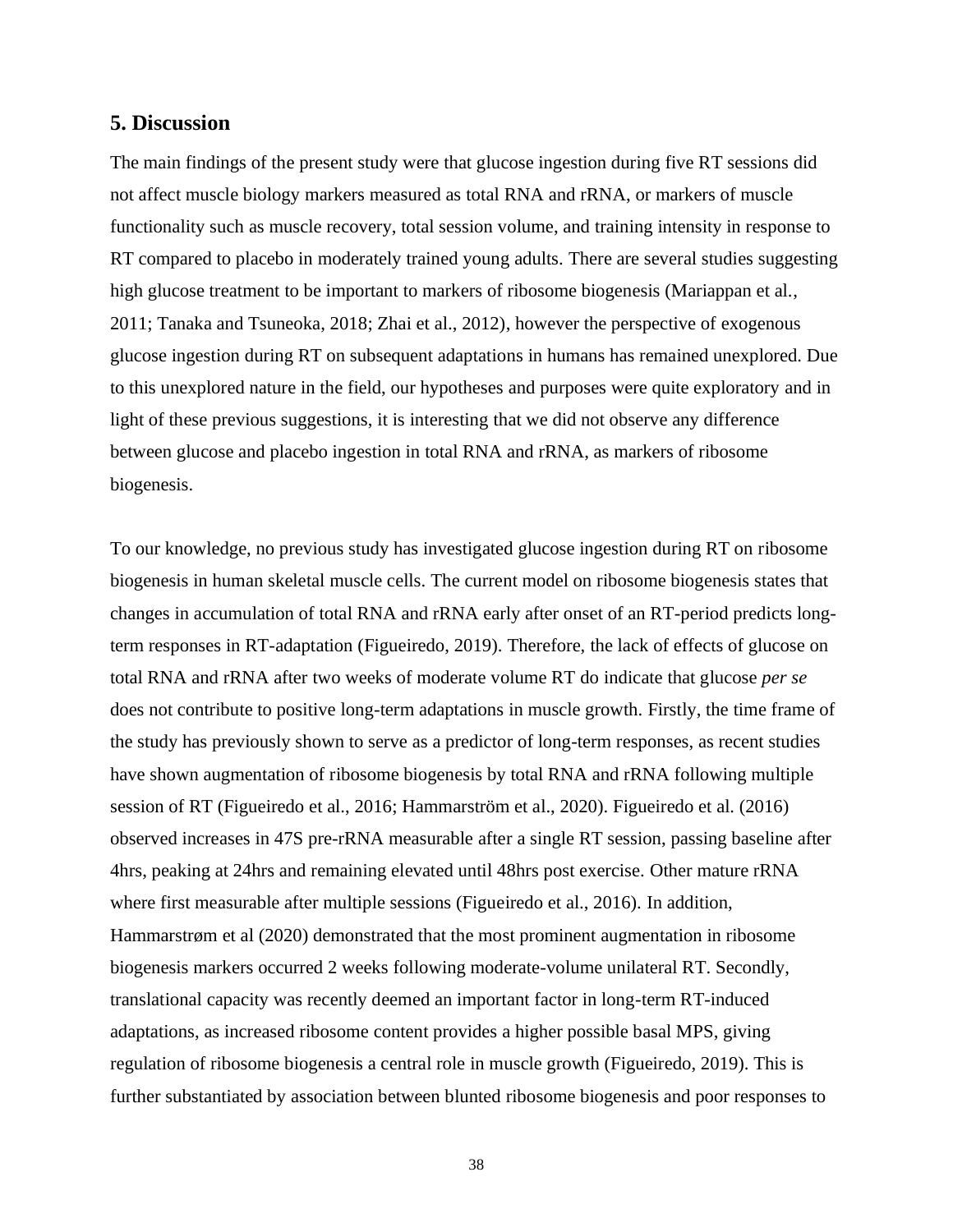RT (Hammarström et al., 2019; Stec et al. 2016), in addition to the lack of relationship between translational efficiency and chronic gains in muscle mass (Figueiredo, 2019). Hence, two weeks of moderate-volume unilateral RT should have been sufficient to observe differences between glucose and placebo. This is substantiated by our observations on augmented accumulation of total RNA and expression of rRNA, supporting our study design as efficient and eliciting the expected gains in markers of ribosome biogenesis. As there were no differences in total RNA and rRNA between glucose and placebo in the present study, it is therefore reasonable to assume that there were no differences in ribosome biogenesis by proxy. Therefore, since glucose appeared not to augment ribosome content after two weeks of RT compared to placebo, as in the present study, it is unlikely that glucose *per se* is beneficial to long-term adaptations in RT. Although ribosome biogenesis still may represent a source to the individual variations observed between participants previously (Hammarström et al., 2019; Stec et al., 2016), the cause of these variations remains elusive, as glucose ingestion during RT does not seem to ameliorate this.

Indeed, our findings suggest that glucose ingestion *per se* during RT does not induce changes in the internal physiological milieu of human skeletal muscle cells with anabolic effects. The current model of increased ribosomal content suggests that increased PIC assembly, hence Pol I recruitment, augments rDNA transcription and subsequently rRNA maturation, leading to increased ribosome content (Figueiredo, 2019; Tanaka and Tsuneoka, 2018). Herein, glucose has been suggested as a signal mediator affecting upstream pathways of ribosome biogenesis by conveying an anabolic signal through insulin, or contribution to the cellular energy levels (Kusnadi, 2015; Tanaka and Tsuneoka, 2018). As the blood analyses were not completed in due time for this thesis, plasma insulin and its relative contribution to our results remains uncertain. Together with PIH1, the mTORC1 and ERK1/2 pathways are proposed to up-regulate PIC assembly in high energy conditions, being energy-sensitive (Mariappan et al., 2011; Kim et al., 2013; Tanaka & Tsuneoka, 2018; Zhai et al., 2012), while AMPK, possibly SIRT1, is suggested to repress PIC assembly in low energy conditions (Hoppe et al., 2009; Murayama et al., 2008). These suggestions are based on in vitro studies of rodent, yeast, and human non-muscle cell cultures, observing high glucose treatment to augment rDNA transcription by increased UBF and SL-1 activity, while low glucose treatment, glucose starvation, or nutrient depletion stimulated AMPK-dependent TIF-IA and chromatin regulation suppression (Kos-Braun, Jung, and Koš,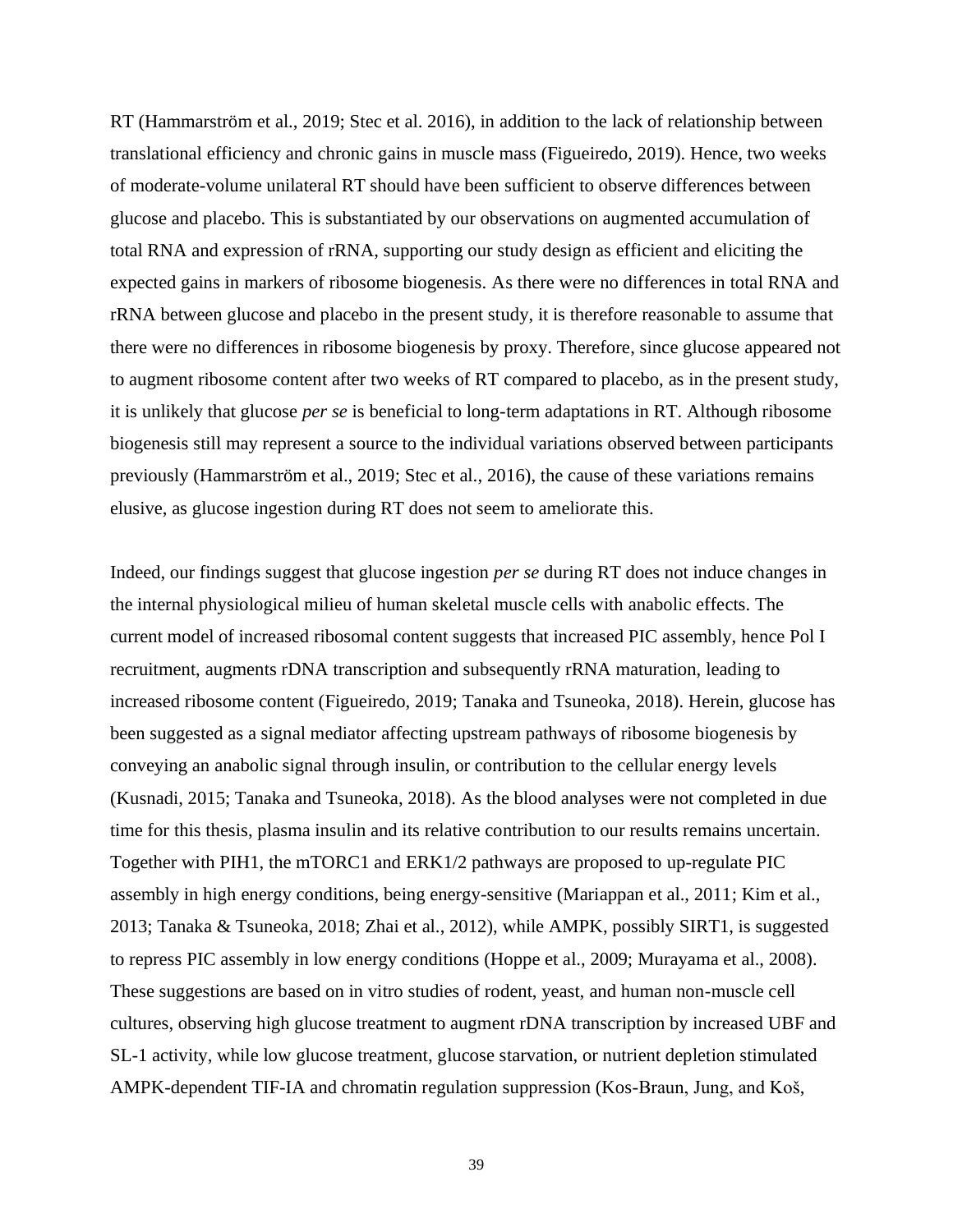2017; Mariappan et al., 2011; Zhai et al., 2012). In addition to UBF and SL-1, assembly of the PIC requires TIF-IA and thus Pol I recruitment, proposed to be induced by amino acid intake in an mTOR-S6K-dependent manner and possibly by direct c-Myc activation (Kusnadi et al., 2015). As such, ingesting both glucose and protein should theoretically potently stimulate PIC assembly, through increasing energy supply and nutrient availability and as a result, rDNA transcription. However, this did not seem apparent in the present study, as glucose *per se* did not induce augmented ribosome biogenesis, despite significant elevation of plasma glucose levels when exercising with glucose, compared to no changes in plasma glucose levels with placebo. Notably, the upstream pathways and their downstream targets where not directly measured, hence this is an interpretation from observations in the available biological data and plasma glucose measurements. Based on our results, the effect of glucose on ribosome biogenesis observed in non-muscle cell culture studies on high glucose vs. low glucose treatment/glucose starvation (Mariappan et al., 2011; Tanaka & Tsuneoka, 2018; Zhai et al., 2012), does not seem to extend to human skeletal muscle cells supplied with either glucose or placebo.

A possible explanation for this, is that both glucose and placebo may have had sufficient levels of nutrients and energy during and following RT, thus mTORC1 had sufficient nutrient availability and was not inhibited by AMPK due to energy deficiency (Hoppe et al., 2009, Kusnadi et al., 2015). Indeed, mTORC1 is proposed to be energy sensitive in itself (Dennis et al., 2001), thus it might have been directly affected by the higher glucose supply in glucose compared to placebo, during RT (Mariappan et al., 2011). However, recent studies suggest the energy sensing capabilities of mTORC1 to occur through AMPK, as mTORC1´s energy sensitivity may be too low for ATP (Kim, Buel and Blenis., 2013; Tao, Barker, Shi, Gehring and Sun, 2010). This would arguably make AMPK the primary regulator of glucose´s potential impact on ribosome biogenesis. Hence, ribosome biogenesis may have been equally stimulated in glucose and placebo, which explains the accumulation of total RNA and rRNA observed in both. Importantly, as intramuscular glycogen content was not measured in the present study, whether cellular energy levels were equal or not remains unknown. However, macro-nutrient intake was similar between glucose and placebo on pairwise consecutive days, plasma glucose levels did not indicate energy deficiency during RT and there were no differences observed in ribosome biogenesis. As such, potent mTORC1 stimulation without AMPK-dependent inhibition seems a plausible explanation.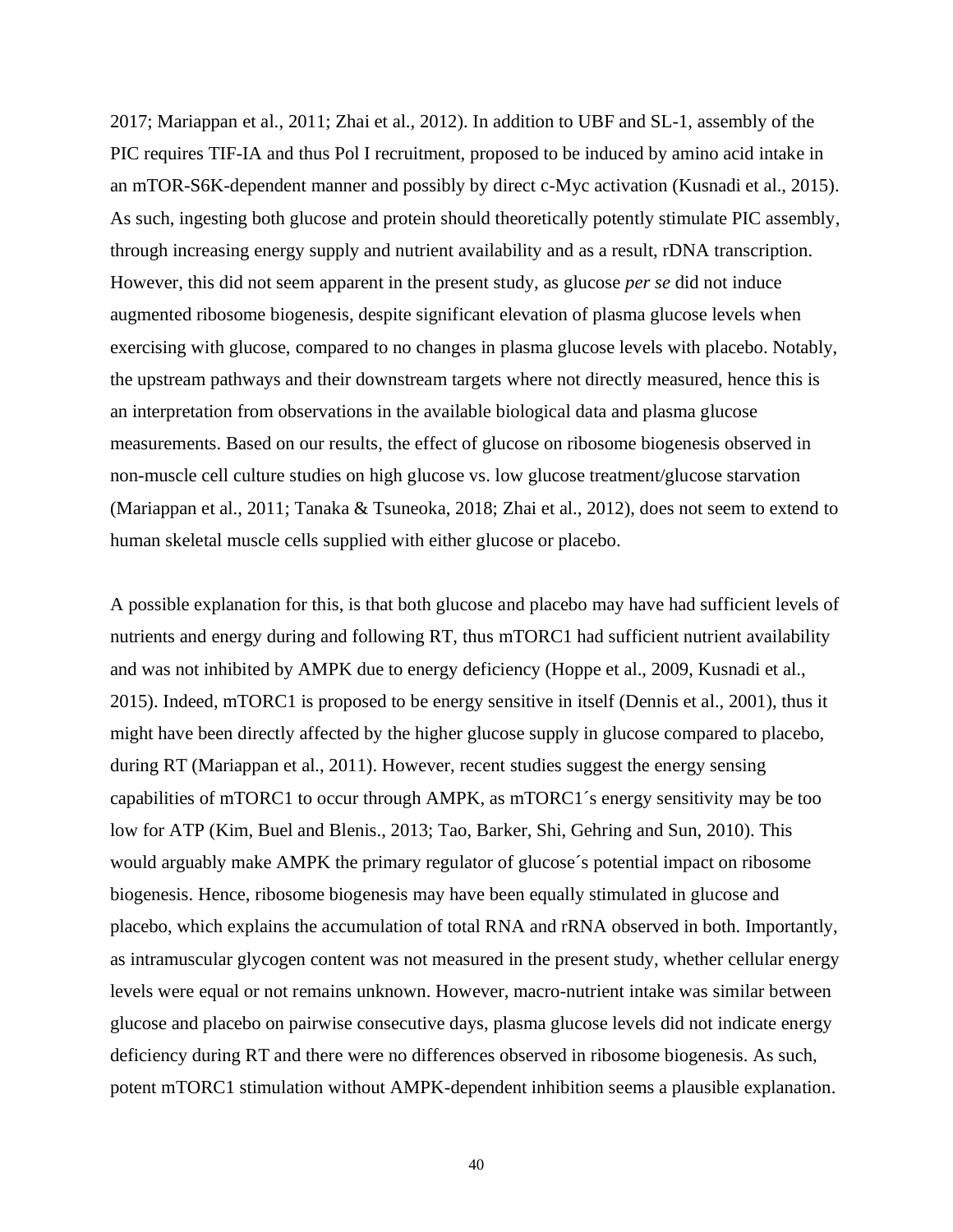Together with previous studies on this topic (Mariappan et al., 2011; Zhai et al., 2012), it therefore seems that glucose do not in itself carry an anabolic signal, though it may still be important in the aspect of supplying cells with energy, inhibiting AMPK (Hoppe et al., 2009). Thus, physiological levels of plasma glucose may be sufficient to supply the energy needed for ribosome biogenesis following RT. These lacking differences between glucose and placebo ingestion in the biological data are further supported by the functional data.

Overall, glucose did not affect isometric force or isokinetic peak torque at 240 d/s, or muscular recovery following the sixth and last RT sessions, measured as temporal changes in isometric force and isokinetic peak torque. Generally, the mean isometric force and isokinetic peak torque seemed to slightly decrease during the intervention, especially between session 4 and 6, and then regain after the intervention. Furthermore, there were no differences observed between glucose and placebo in total session volume and training intensity. Both glucose and placebo lifted higher total session volumes at higher percentages of their 1RM at the last session compared to baseline, as expected from earlier reports on the moderate-volume RT protocol (Krieger, 2009; Rhea et al., 2003; Schoenfeld, Ogborn, and Krieger, 2017), in addition to a more recent study implementing the unilateral protocol (Hammarström et al., 2020). Interestingly, we did observe a significant difference between glucose and placebo in mean isokinetic peak torque at 60 d/s prior to the sixth RT session, where glucose decreased peak torque 9% less than placebo. However, there were no other humac tests showing tendencies of differences, and therefore it seems unlikely that there was a true effect of glucose on isokinetic peak torque at 60 d/s. These results may add to previous observation of no differences between co-ingestion of carbohydrate and protein compared to protein alone, on MPS and recovery acutely following RT (Koopman et al., 2007; Staples et al., 2011). As a whole, the functional data indeed point towards an exhausting, yet efficient RT protocol, especially in light of the biological data. As a side note, an interesting observation made by the other master´s thesis on this project, where that the concentration of MuRF protein was significantly lower at post in glucose compared to placebo. This may indicate a possible effect of glucose on protein degradation (Wilkes et al., 2009), however whether this contributes to growth or not has been a topic of debate (Figueiredo, 2019).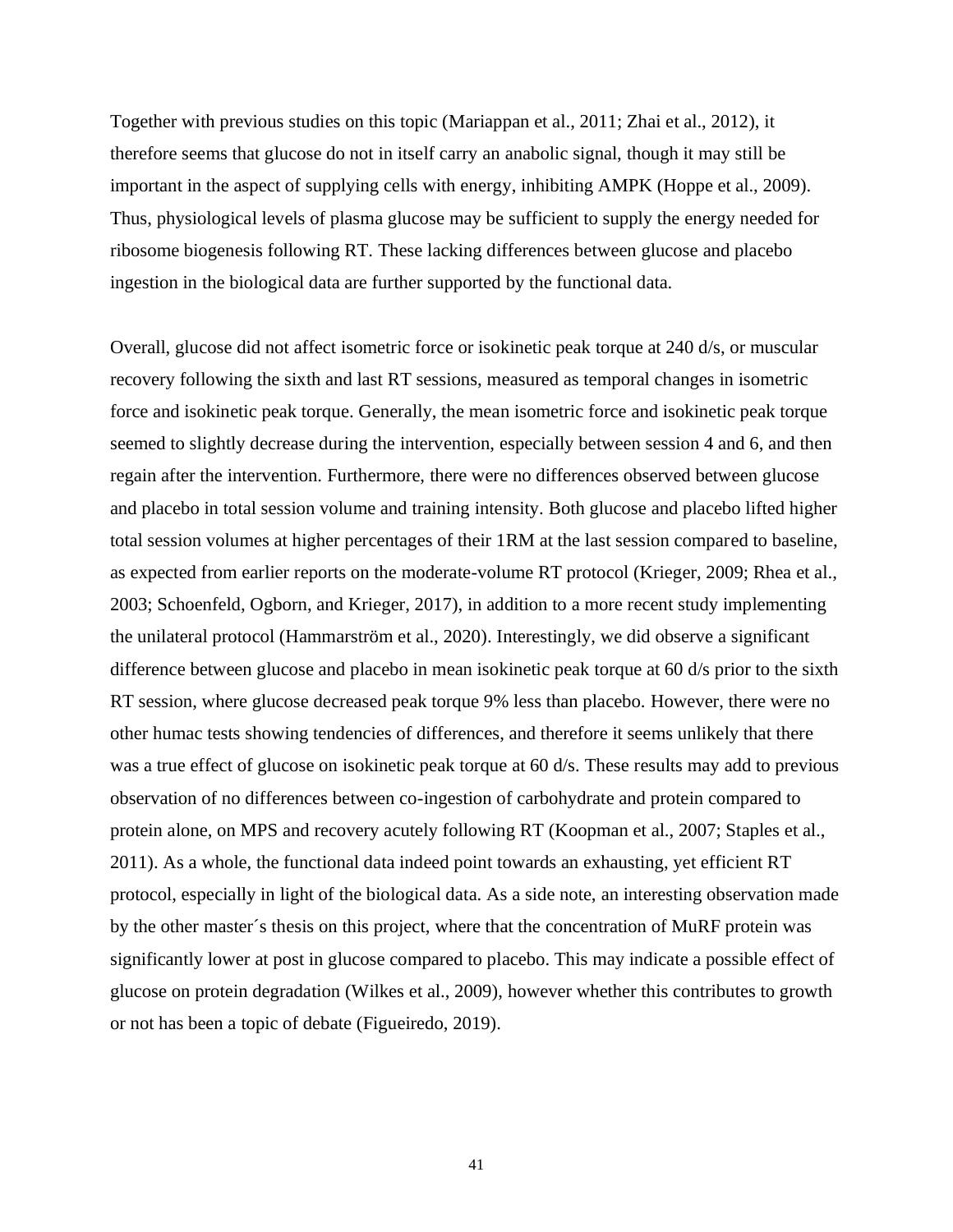A possible limitation to the study was the dropout of three participants. Power calculations showed that 16 participants would be sufficient to measure differences between supplement ingestion, thus our statistical power may have been impacted by dropouts. This brings up the question if the effect of glucose was there, and we were not able to detect it, introducing some uncertainty to our analyses. However, the data set as a whole revealed no tendencies indicating a true effect of glucose, reducing the likeliness of a type 2 error due to lacking statistical power. Moreover, as the study was specifically designed to investigate differences in changes withinparticipants due to glucose ingestion, it was limited to this perspective. Hence, the effects of time observed only serve as supplementary to the efficiency of the design, without a negative control group to either confirm or refute them. Lastly, the blood analyses were not finished in due time for this thesis, which would have provided more background information to our biological data. Taken together, baseline measure, changes in functional data and plasma glucose data indeed point toward an efficient study design while supporting the biological data.

# <span id="page-41-0"></span>**6. Conclusion**

In conclusion, exogenous glucose ingestion during RT does not augment ribosome biogenesis following 2 weeks of moderate-volume resistance training in moderately trained young male and female adults. Neither does it affect maximal isometric knee extension force or isokinetic knee extension peak torque, nor enhance post resistance training recovery within 24hrs.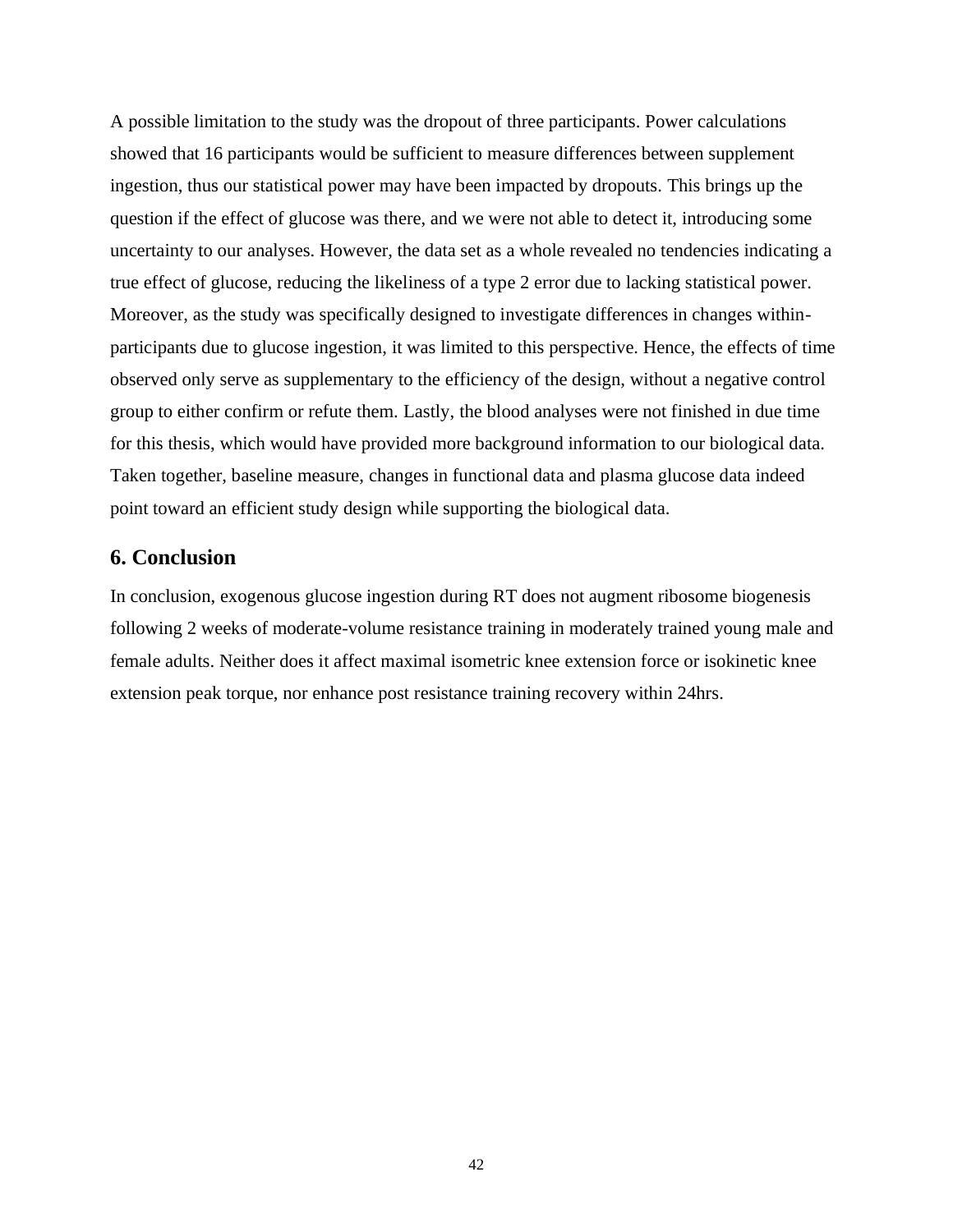# <span id="page-42-0"></span>**References**

Abdulla, H., Smith, K., Atherton, P. J., & Idris, I. (2016). Role of insulin in the regulation of human skeletal muscle protein synthesis and breakdown: a systematic review and metaanalysis. *Diabetologia*, *59*(1), 44-55.

Altman, B. J., & Dang, C. V. (2012). Normal and cancer cell metabolism: lymphocytes and lymphoma. *The FEBS journal*, *279*(15), 2598-2609.

Álvarez, C., Ramírez‐Vélez, R., Ramírez‐Campillo, R., Ito, S., Celis‐Morales, C., García‐ Hermoso, A., ... & Izquierdo, M. (2018). Interindividual responses to different exercise stimuli among insulin‐resistant women. *Scandinavian journal of medicine & science in sports*, *28*(9), 2052-2065.

Børsheim, E., Cree, M. G., Tipton, K. D., Elliott, T. A., Aarsland, A., & Wolfe, R. R. (2004). Effect of carbohydrate intake on net muscle protein synthesis during recovery from resistance exercise. *Journal of applied physiology*, *96*(2), 674-678.

Cannon, J., & Marino, F. E. (2010). Early-phase neuromuscular adaptations to high-and lowvolume resistance training in untrained young and older women. *Journal of sports sciences*, *28*(14), 1505-1514.

Cermak, N. M., Res, P. T., de Groot, L. C., Saris, W. H., & van Loon, L. J. (2012). Protein supplementation augments the adaptive response of skeletal muscle to resistance-type exercise training: a meta-analysis. *The American journal of clinical nutrition*, *96*(6), 1454-1464.

Dennis, P. B., Jaeschke, A., Saitoh, M., Fowler, B., Kozma, S. C., & Thomas, G. (2001). Mammalian TOR: a homeostatic ATP sensor. *Science*, *294*(5544), 1102-1105.

Ding, W., Jiang, J., Xu, J., Cao, Y., & Xu, L. (2017). MURF contributes to skeletal muscle atrophy through suppressing autophagy. *International journal of clinical and experimental pathology*, *10*(11), 11075.

Drygin, D., Rice, W. G. & Grummt, I. (2010). The RNA polymerase I transcription machinery: an emerging target for the treatment of cancer. Annu Rev Pharmacol Toxicol, 50, 131-156. *https://doi.org/10.1146/annurev.pharmtox.010909.105844.*

Figueiredo, V. C. (2019). Revisiting the roles of protein synthesis during skeletal muscle hypertrophy induced by exercise. *American Journal of Physiology-Regulatory, Integrative and Comparative Physiology*, *317*(5), R709-R718.

Figueiredo, V. C., & McCarthy, J. J. (2019). Regulation of ribosome biogenesis in skeletal muscle hypertrophy. *Physiology*, *34*(1), 30-42.

Figueiredo, V. C., Roberts, L. A., Markworth, J. F., Barnett, M. P., Coombes, J. S., Raastad, T., ... & Cameron‐Smith, D. (2016). Impact of resistance exercise on ribosome biogenesis is acutely regulated by post‐exercise recovery strategies. *Physiological reports*, *4*(2), e12670.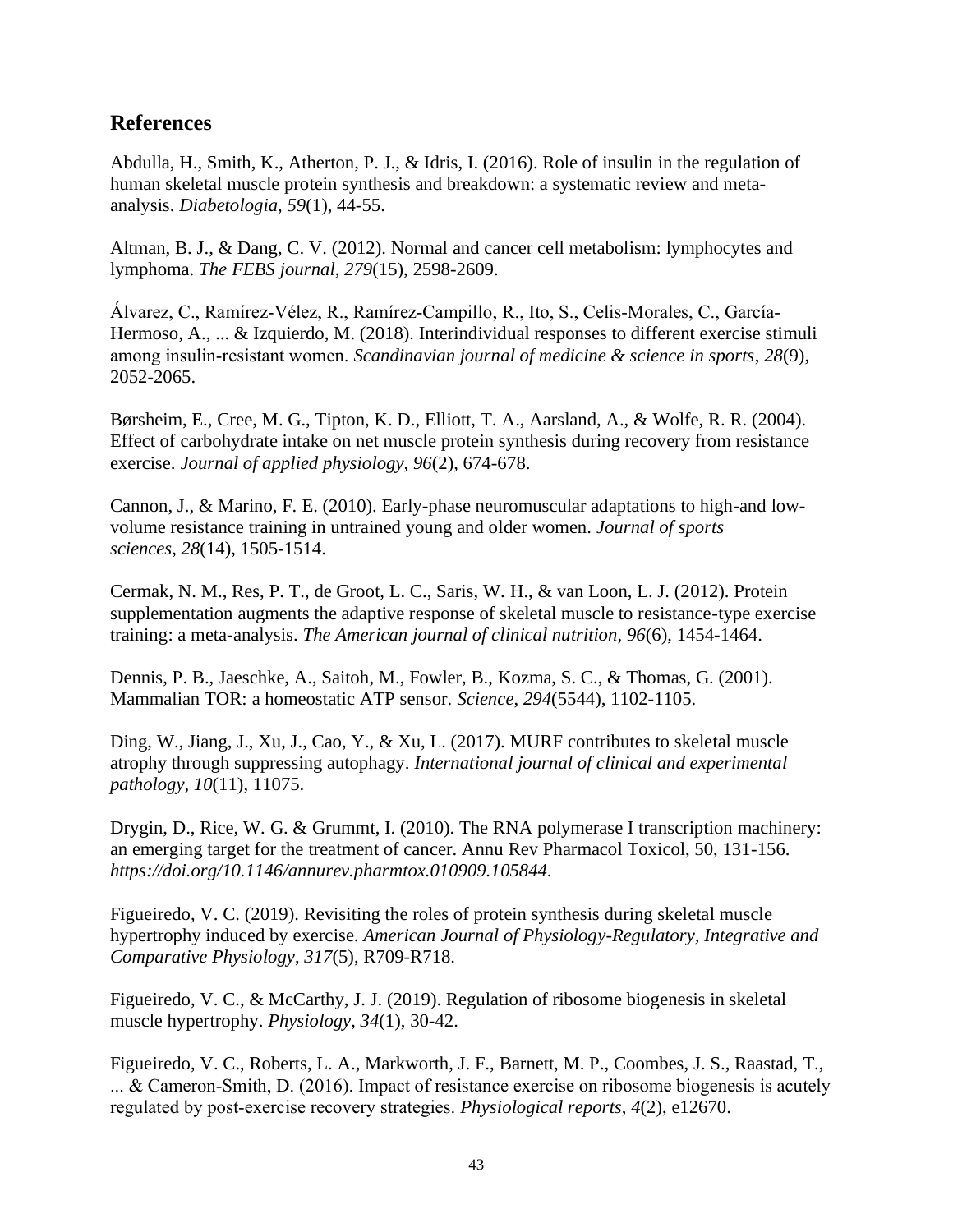Gordon, B. S., Liu, C., Steiner, J. L., Nader, G. A., Jefferson, L. S., & Kimball, S. R. (2016). Loss of REDD1 augments the rate of the overload-induced increase in muscle mass. *American Journal of Physiology-Regulatory, Integrative and Comparative Physiology*, *311*(3), R545-R557.

Grummt, I. (2003). Life on a planet of its own: regulation of RNA polymerase I transcription in the nucleolus. *Genes & development*, *17*(14), 1691-1702.

Hammarström, D., Øfsteng, S., Koll, L., Hanestadhaugen, M., Hollan, I., Apró, W., ... & Ellefsen, S. (2020). Benefits of higher resistance‐training volume are related to ribosome biogenesis. *The Journal of physiology*, *598*(3), 543-565.

Hargreaves, M., & Spriet, L. L. (2018). Exercise metabolism: fuels for the fire. *Cold Spring Harbor perspectives in medicine*, *8*(8), a029744.

Henras, A. K., Plisson‐Chastang, C., O'Donohue, M. F., Chakraborty, A., & Gleizes, P. E. (2015). An overview of pre‐ribosomal RNA processing in eukaryotes. *Wiley Interdisciplinary Reviews: RNA*, *6*(2), 225-242.

Hoppe, S., Bierhoff, H., Cado, I., Weber, A., Tiebe, M., Grummt, I., & Voit, R. (2009). AMPactivated protein kinase adapts rRNA synthesis to cellular energy supply. *Proceedings of the National Academy of Sciences*, *106*(42), 17781-17786.

Iadevaia, V., Liu, R., & Proud, C. G. (2014, December). mTORC1 signaling controls multiple steps in ribosome biogenesis. In *Seminars in cell & developmental biology* (Vol. 36, pp. 113- 120). Academic Press.

Kim, H. G., Huot, J. R., Pin, F., Guo, B., Bonetto, A., & Nader, G. A. (2021). Reduced rDNA transcription diminishes skeletal muscle ribosomal capacity and protein synthesis in cancer cachexia. *The FASEB Journal*, *35*(2), e21335.

Kim, J., & Guan, K. L. (2019). mTOR as a central hub of nutrient signalling and cell growth. *Nature cell biology*, *21*(1), 63-71.

Kim, S. G., Buel, G. R., & Blenis, J. (2013). Nutrient regulation of the mTOR complex 1 signaling pathway. *Molecules and cells*, *35*(6), 463-473.

Kimball, S. R., Farrell, P. A., & Jefferson, L. S. (2002). Invited Review: Role of insulin in translational control of protein synthesis in skeletal muscle by amino acids or exercise. *Journal of applied physiology*, *93*(3), 1168-1180.

Kirby, T. J., Patel, R. M., McClintock, T. S., Dupont-Versteegden, E. E., Peterson, C. A., & McCarthy, J. J. (2016). Myonuclear transcription is responsive to mechanical load and DNA content but uncoupled from cell size during hypertrophy. *Molecular biology of the cell*, *27*(5), 788-798.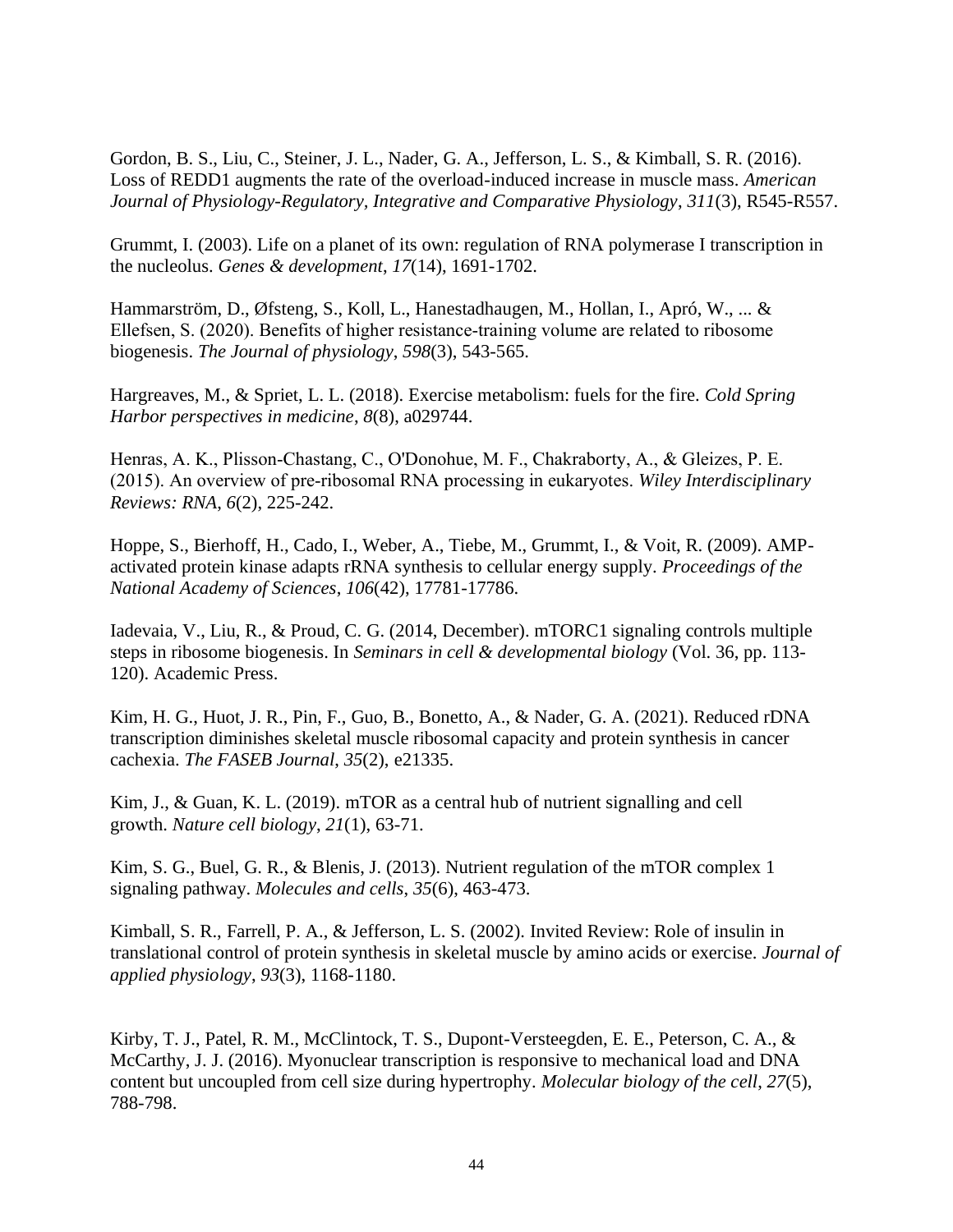Koopman, R., Beelen, M., Stellingwerff, T., Pennings, B., Saris, W. H., Kies, A. K., ... & Van Loon, L. J. (2007). Coingestion of carbohydrate with protein does not further augment postexercise muscle protein synthesis. *American Journal of Physiology-Endocrinology and Metabolism*, *293*(3), E833-E842.

Kos-Braun, I. C., Jung, I., & Koš, M. (2017). Tor1 and CK2 kinases control a switch between alternative ribosome biogenesis pathways in a growth-dependent manner. *PLoS biology*, *15*(3), e2000245.

Krieger, J. W. (2009). Single versus multiple sets of resistance exercise: a meta-regression. *The Journal of Strength & Conditioning Research*, *23*(6), 1890-1901.

Kusnadi, E. P., Hannan, K. M., Hicks, R. J., Hannan, R. D., Pearson, R. B., & Kang, J. (2015). Regulation of rDNA transcription in response to growth factors, nutrients and energy. *Gene*, *556*(1), 27-34.

Lanhers, C., Pereira, B., Naughton, G., Trousselard, M., Lesage, F. X., & Dutheil, F. (2015). Creatine supplementation and lower limb strength performance: a systematic review and metaanalyses. *Sports Medicine*, *45*(9), 1285-1294.

Lanhers, C., Pereira, B., Naughton, G., Trousselard, M., Lesage, F. X., & Dutheil, F. (2017). Creatine supplementation and upper limb strength performance: A systematic review and metaanalysis. *Sports Medicine*, *47*(1), 163-173.

Lindholm, M. E., Huss, M., Solnestam, B. W., Kjellqvist, S., Lundeberg, J., & Sundberg, C. J. (2014). The human skeletal muscle transcriptome: sex differences, alternative splicing, and tissue homogeneity assessed with RNA sequencing. *The FASEB Journal*, *28*(10), 4571-4581.

Liu, L., & Pilch, P. F. (2016). PTRF/Cavin-1 promotes efficient ribosomal RNA transcription in response to metabolic challenges. *Elife*, *5*, e17508.

MacInnis, M. J., McGlory, C., Gibala, M. J., & Phillips, S. M. (2017). Investigating human skeletal muscle physiology with unilateral exercise models: when one limb is more powerful than two. *Applied Physiology, Nutrition, and Metabolism*, *42*(6), 563-570.

Mann, T. N., Lamberts, R. P., & Lambert, M. I. (2014). High responders and low responders: factors associated with individual variation in response to standardized training. *Sports Medicine*, *44*(8), 1113-1124.

Mariappan, M. M., D'Silva, K., Lee, M. J., Sataranatarajan, K., Barnes, J. L., Choudhury, G. G., & Kasinath, B. S. (2011). Ribosomal biogenesis induction by high glucose requires activation of upstream binding factor in kidney glomerular epithelial cells. *American Journal of Physiology-Renal Physiology*, *300*(1), F219-F230.

Mayer, C, and I Grummt. 2006. "Ribosome Biogenesis and Cell Growth: mTOR Coordinates Transcription by All Three Classes of Nuclear RNA Polymerases." *Oncogene* 25 (48): 6384–91.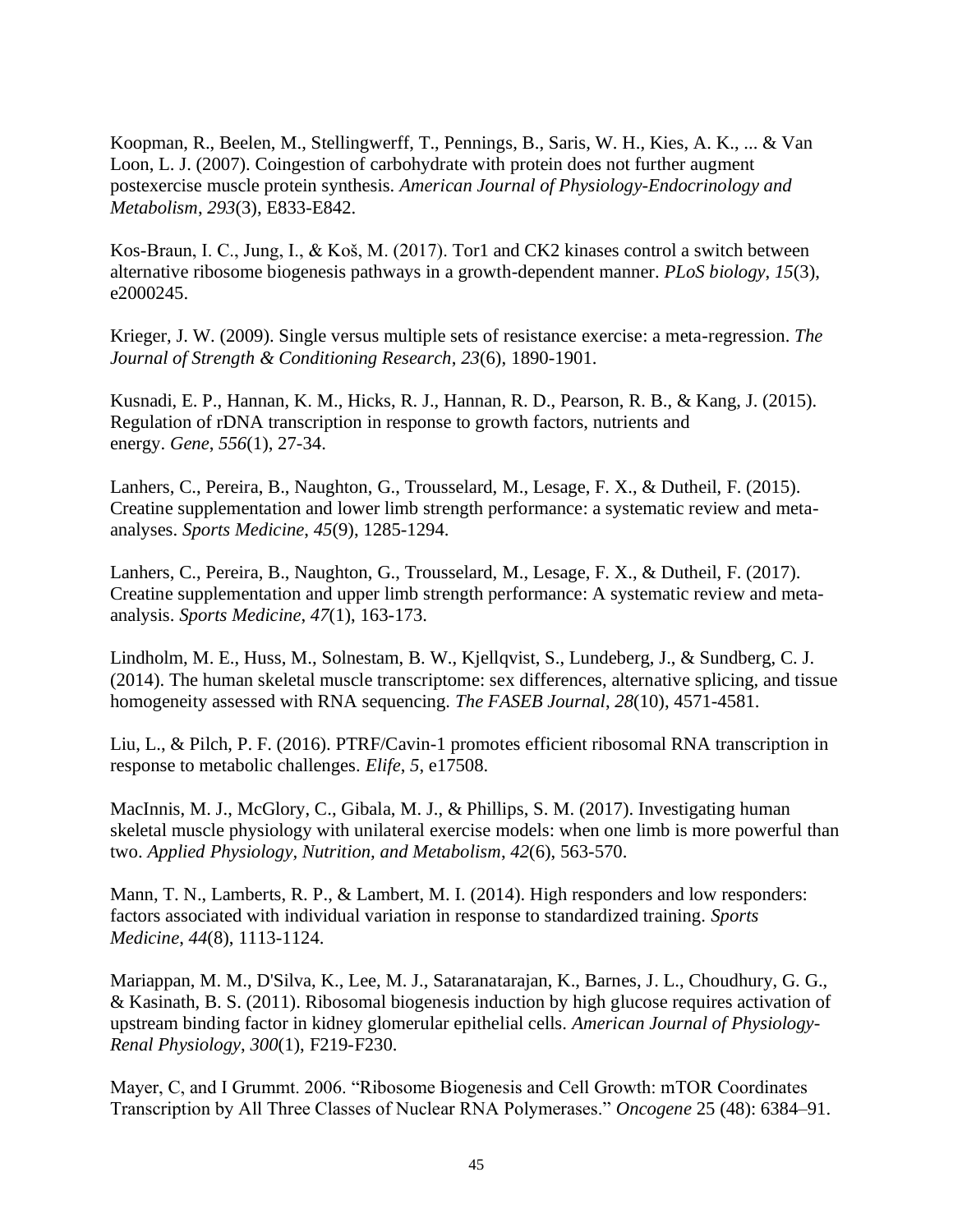Mitchell, C. J., Churchward-Venne, T. A., West, D. W., Burd, N. A., Breen, L., Baker, S. K., & Phillips, S. M. (2012). Resistance exercise load does not determine training-mediated hypertrophic gains in young men. *Journal of applied physiology*.

Moss, T., Langlois, F., Gagnon-Kugler, T., & Stefanovsky, V. (2007). A housekeeper with power of attorney: the rRNA genes in ribosome biogenesis. *Cellular and molecular life sciences*, *64*(1), 29-49.

Mul, J. D., Stanford, K. I., Hirshman, M. F., & Goodyear, L. J. (2015). Exercise and regulation of carbohydrate metabolism. *Progress in molecular biology and translational science*, *135*, 17-37.

Murayama, A., Ohmori, K., Fujimura, A., Minami, H., Yasuzawa-Tanaka, K., Kuroda, T., ... & Yanagisawa, J. (2008). Epigenetic control of rDNA loci in response to intracellular energy status. *Cell*, *133*(4), 627-639.

Nader, G. A., McLoughlin, T. J., & Esser, K. A. (2005). mTOR function in skeletal muscle hypertrophy: increased ribosomal RNA via cell cycle regulators. *American Journal of Physiology-Cell Physiology*, *289*(6), C1457-C1465.

Nakada, S., Ogasawara, R., Kawada, S., Maekawa, T., & Ishii, N. (2016). Correlation between ribosome biogenesis and the magnitude of hypertrophy in overloaded skeletal muscle. *PloS one*, *11*(1), e0147284.

Newton, R. U., Gerber, A., Nimphius, S., Shim, J. K., Doan, B. K., Robertson, M., ... & Kraemer, W. J. (2006). Determination of functional strength imbalance of the lower extremities. *The Journal of Strength & Conditioning Research*, *20*(4), 971-977.

Rhea, M. R., Alvar, B. A., Burkett, L. N., & Ball, S. D. (2003). A meta-analysis to determine the dose response for strength development. *Medicine and science in sports and exercise*, *35*(3), 456- 464.

Russell, J., & Zomerdijk, J. C. (2005). RNA-polymerase-I-directed rDNA transcription, life and works. *Trends in biochemical sciences*, *30*(2), 87-96.

Schoenfeld, B. J., Ogborn, D., & Krieger, J. W. (2017). Dose-response relationship between weekly resistance training volume and increases in muscle mass: A systematic review and metaanalysis. *Journal of sports sciences*, *35*(11), 1073-1082.

Schmidt, E. V. (2004). The role of c-myc in regulation of translation initiation. *Oncogene*, *23*(18), 3217-3221.

Staples, A. W., Burd, N. A., West, D. W., Currie, K. D., Atherton, P. J., Moore, D. R., ... & Phillips, S. M. (2011). Carbohydrate does not augment exercise-induced protein accretion versus protein alone. *Medicine & Science in Sports & Exercise*, *43*(7), 1154-1161.

Stec, M. J., Kelly, N. A., Many, G. M., Windham, S. T., Tuggle, S. C., & Bamman, M. M. (2016). Ribosome biogenesis may augment resistance training-induced myofiber hypertrophy and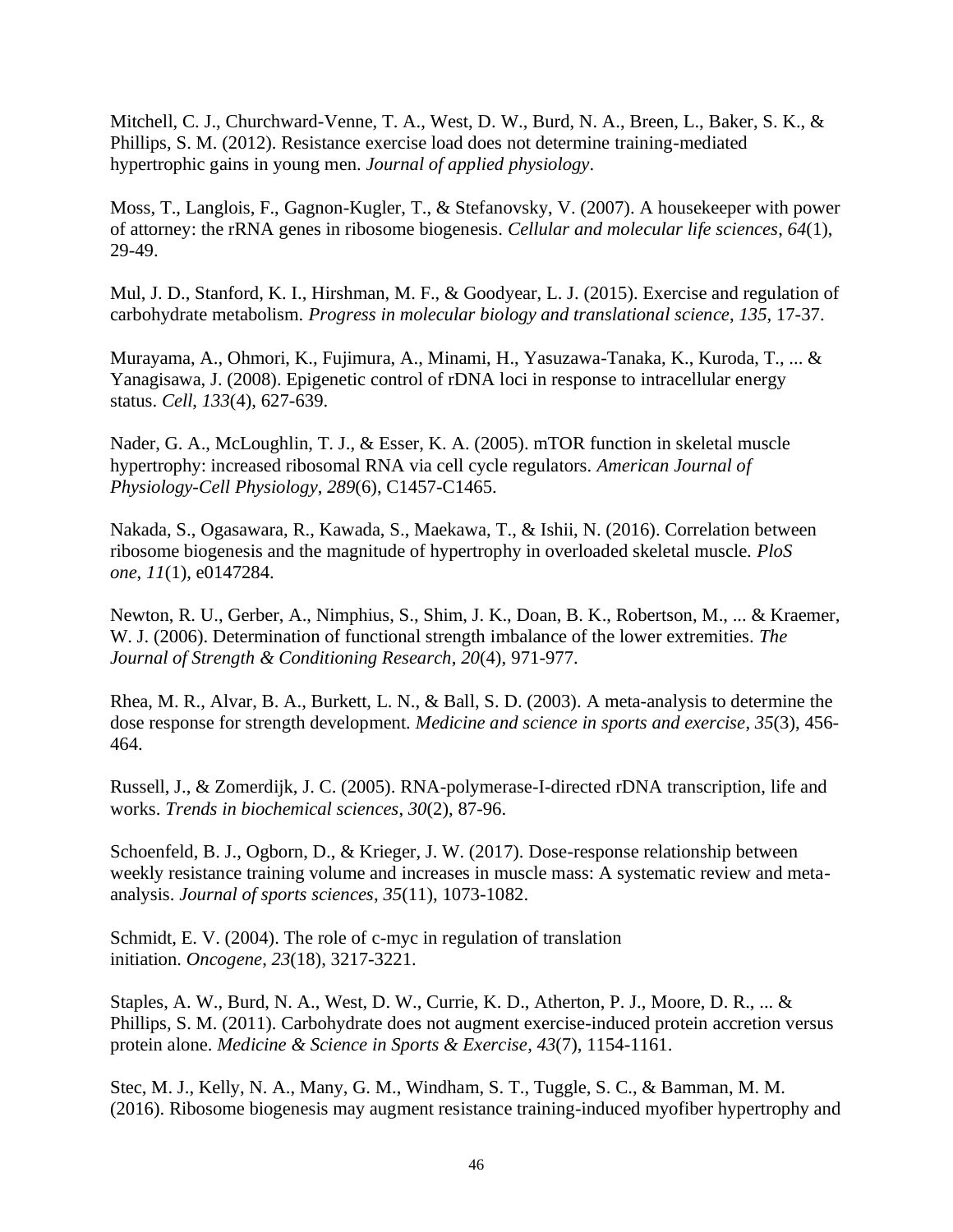is required for myotube growth in vitro. *American Journal of Physiology-Endocrinology and Metabolism*, *310*(8), E652-E661.

Tanaka, Y., & Tsuneoka, M. (2018). Control of Ribosomal RNA Transcription by Nutrients. *Gene Expression and Regulation in Mammalian Cells—Transcription Toward the Establishment of Novel Therapeutics*.

Tao, Z., Barker, J., Shi, S. D. H., Gehring, M., & Sun, S. (2010). Steady-state kinetic and inhibition studies of the mammalian target of rapamycin (mTOR) kinase domain and mTOR complexes. *Biochemistry*, *49*(39), 8488-8498.

Team, R Core. 2018. "R: A Language and Environment for Statistical Computing. R Foundation for Statistical Computing, Vienna. Http s." *Www. R-Proje Ct. Org*.

Tey, S. L., Salleh, N. B., Henry, J., & Forde, C. G. (2017). Effects of aspartame-, monk fruit-, stevia-and sucrose-sweetened beverages on postprandial glucose, insulin and energy intake. *International journal of obesity*, *41*(3), 450-457.

Thalacker-Mercer, A., Stec, M., Cui, X., Cross, J., Windham, S., & Bamman, M. (2013). Cluster analysis reveals differential transcript profiles associated with resistance training-induced human skeletal muscle hypertrophy. *Physiological genomics*.

von Walden, F., Casagrande, V., Östlund Farrants, A. K., & Nader, G. A. (2012). Mechanical loading induces the expression of a Pol I regulon at the onset of skeletal muscle hypertrophy. *American Journal of Physiology-Cell Physiology*, *302*(10), C1523-C1530.

Wilkes, E. A., Selby, A. L., Atherton, P. J., Patel, R., Rankin, D., Smith, K., & Rennie, M. J. (2009). Blunting of insulin inhibition of proteolysis in legs of older subjects may contribute to age-related sarcopenia. *The American journal of clinical nutrition*, *90*(5), 1343-1350.

Wölnerhanssen, B. K., Meyer-Gerspach, A. C., Beglinger, C., & Islam, M. S. (2020). Metabolic effects of the natural sweeteners xylitol and erythritol: a comprehensive review. *Critical reviews in food science and nutrition*, *60*(12), 1986-1998.

Zhai, N., Zhao, Z. L., Cheng, M. B., Di, Y. W., Yan, H. X., Cao, C. Y., ... & Shen, Y. F. (2012). Human PIH1 associates with histone H4 to mediate the glucose-dependent enhancement of prerRNA synthesis. *Journal of molecular cell biology*, *4*(4), 231-241.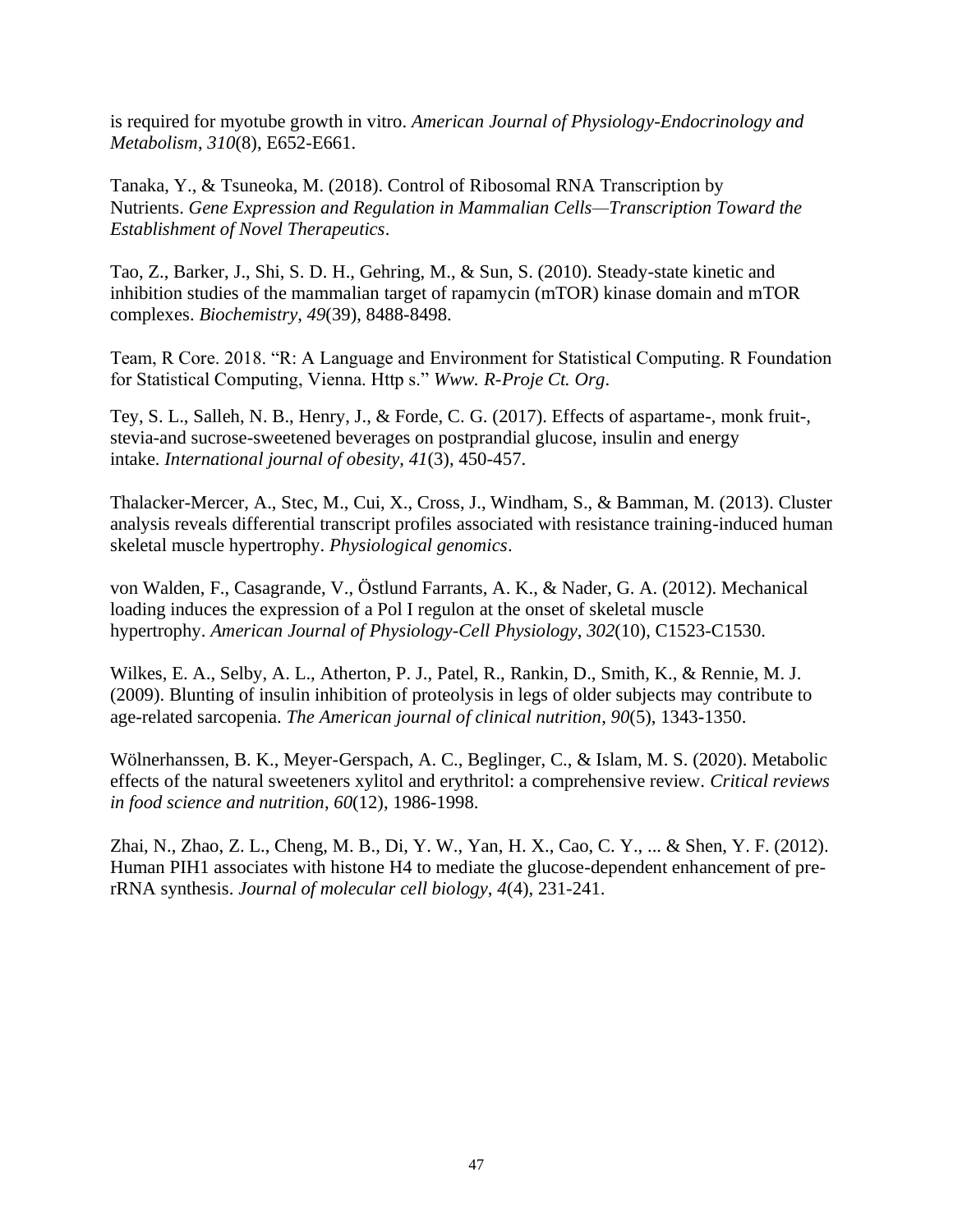# <span id="page-47-0"></span>**Appendix**

| Request for participation in research project (Norwegian) |
|-----------------------------------------------------------|
| Informed consent (Norwegian)                              |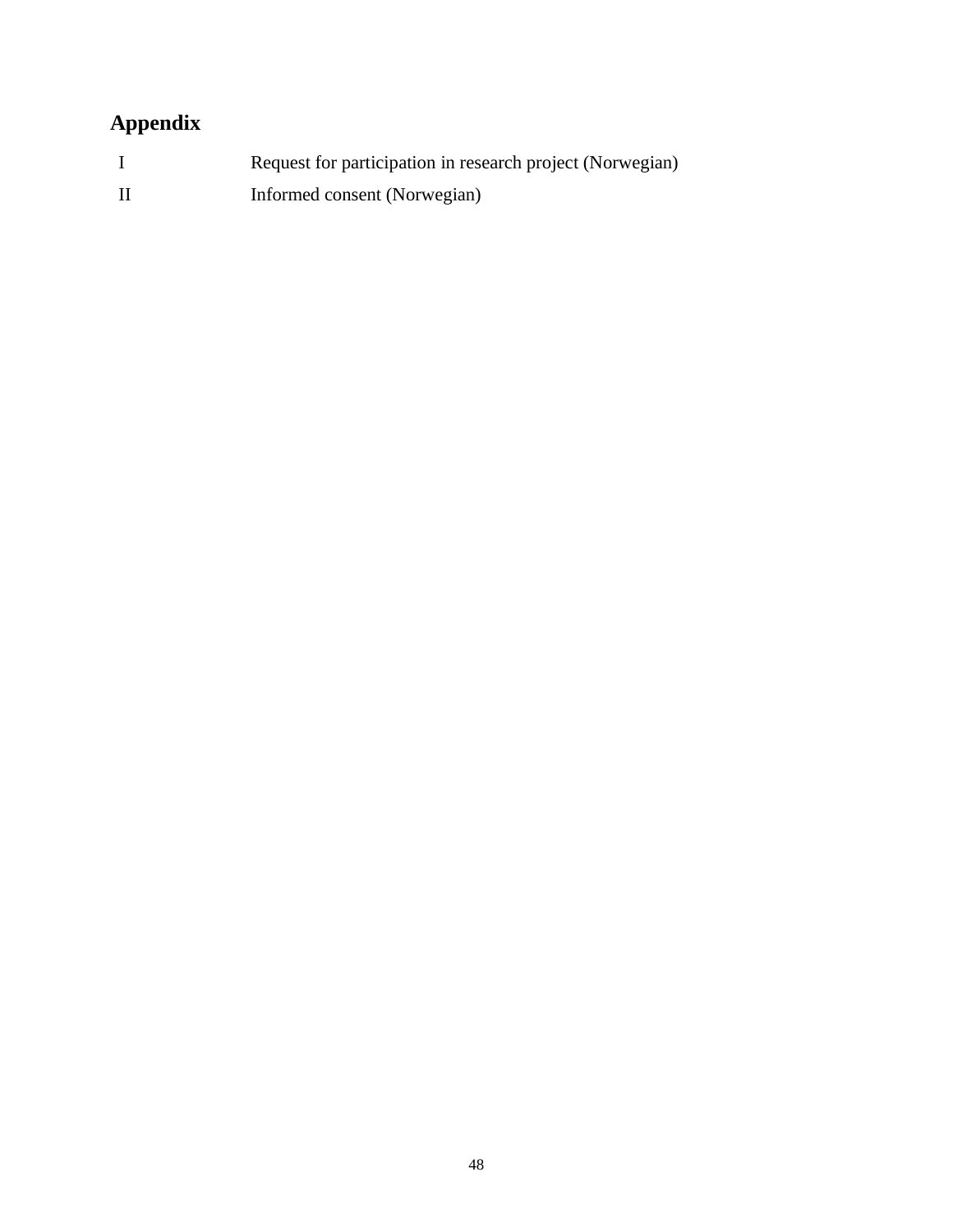# **VIL DU DELTA I FORSKNINGSPROSJEKTET**

# RIBOSE – EFFEKTER AV GLUKOSEINNTAK UNDER STYRKETRENING PÅ RIBOSOMAL BIOGENESE I SKJELETTMUSKEL?

## **formålet med prosjektet og hvorfor du blir spurt**

Dette er et spørsmål til deg om å delta i et forskningsprosjekt hvor formålet er å skaffe ny kunnskap om hvorvidt karbohydratinntak (før, under og etter styrketrening) er positivt for treningsutbyttet. I dette skrivet finner du informasjon om målene med prosjektet og hva deltakelse vil innebære for deg. *Bakgrunn*. Styrketrening har en rekke positive effekter på menneskekroppens funksjoner og er et av de viktigste virkemidlene for å bedre folkehelsen. Ikke nok med at det forebygger livsstilssykdommer som for eksempel hjerte-karsykdom, det gir også styrke og utholdenhet til å beherske dagliglivets utfordringer. Mange av de positive effektene er direkte knyttet til muskelvekst, som i sin tur kontrolleres av hendelser i muskelcellene. Dessverre opplever mange av oss begrenset muskelvekst etter en periode med styrketrening (og dermed ei heller den foreskrevne helseeffekten). Det er derfor av stor interesse å finne nye måter å trene på som kan tilrettelegge for muskelvekst for alle. Dette må nødvendigvis involvere tiltak som kan endre på hendelsesforløpet i muskelcellene. En mulig strategi kan være nye kombinasjoner av trening og næringsinntak. Vi vet allerede at proteininntak i forbindelse med trening er et effektivt (og ofte nødvendig) tiltak for å oppnå muskelvekst. I denne studien ønsker vi å undersøke om dette også gjelder inntak av karbohydrater.

*Formål*. I denne studien skal vi undersøke effekten av fem styrketreningsøkter med og uten inntak av karbohydrat (heretter kalt hhv GLUKOSE og PLACEBO) på hendelsesforløpet i muskelcellene. Studien skal gjennomføres som et randomisert dobbeltblindet kryssforsøk (se Figur 1 for oversikt over studien), der samtlige deltaker skal gjennomføre styrketrening med inntak av GLUKOSE og PLACEBO: trening med inntak av GLUKOSE skal gjennomføres annenhver dag gjennom treningsperioden (på den ene foten), mens trening med inntak av PLACEBO skal gjennomføres på alternerende dager (på den andre foten). På alle treningsdager skal du også innta proteinsupplement før og etter trening (for å sikre optimale betingelser i kroppen, i henhold til gjeldende anbefalinger). Alle treningsøkter vil bli veiledet av kyndig treningspersonell. Hverken du eller treningsveilederen vil vite hvilke dager du inntar GLUKOSE og hvilke dager du inntar PLACEBO.

I forkant av og underveis i treningsperioden skal vi ta en rekke prøver og gjennomføre en rekke tester, inklusive muskel-, spytt- og blodprøver, kroppsmassemåling og styrketester. Disse målingene gjør det mulig å undersøke effekter av trening med og uten karbohydratinntak på muskelcellenes karakteristikker (som for eksempel cellers form og utseende, genuttrykk, og proteinforekomst og -funksjon), blodets sammensetning (som for eksempel hormoner, glukose og betennelsesprosesser), muskelstyrke og muskelmasse/-mengde. Underveis i treningsperioden skal du også drikke tungtvann (litt hver dag). Dette skal gjøre det mulig å måle nyproduksjon av muskelcellenes byggeklosser (proteiner) gjennom treningsperioden.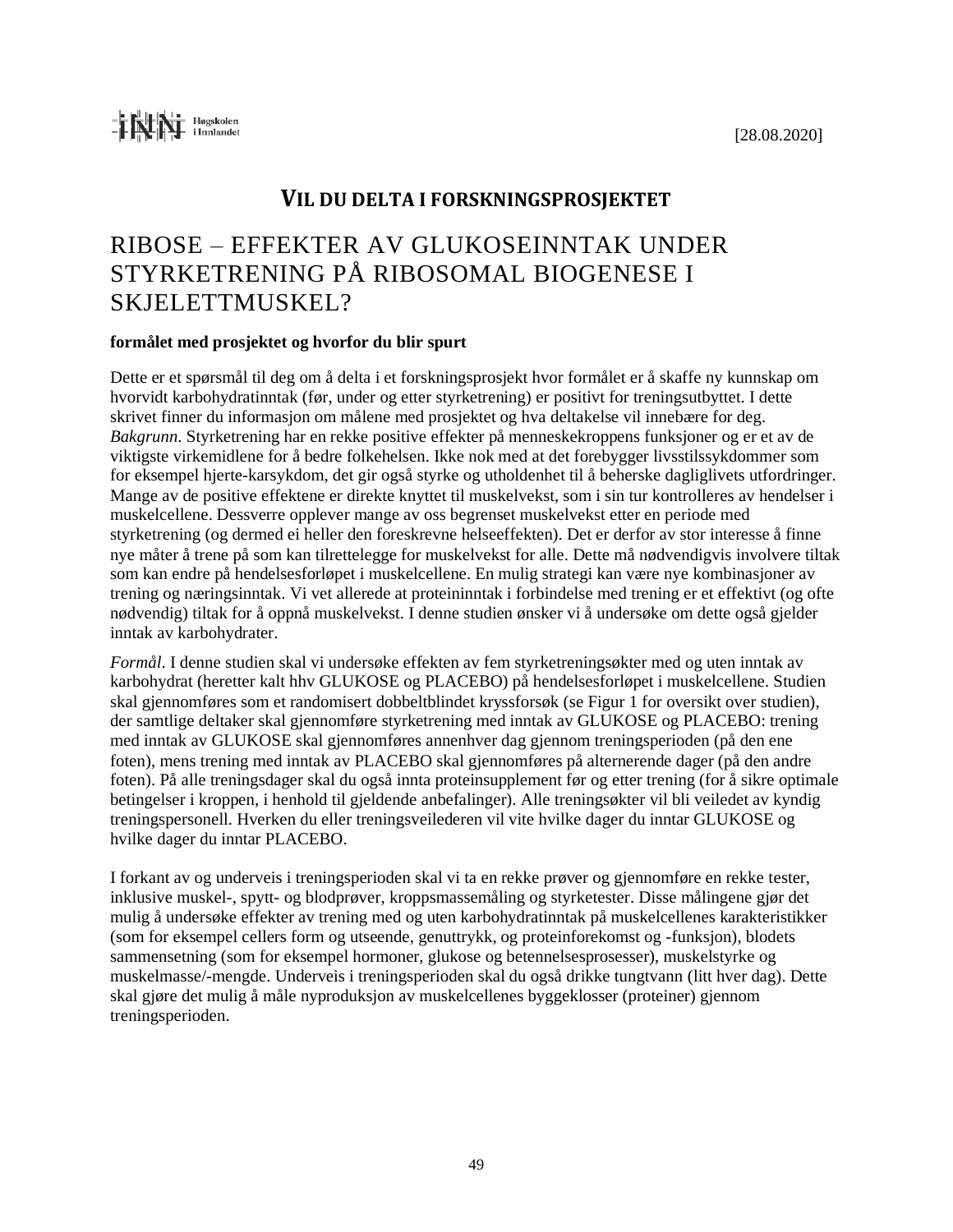#### A) Overview of the intervention



**Figur 1**. A) Oversikt over treningsperioden. Dager med oppmøte på høgskolen er markert med svart pil (↓). B) oversikt over treningsperioder med og uten karbohydratinntak (GLUKOSE/GLU vs. PLACEBO/PLAC).

For den enkelte deltaker vil prosjektet vare i 20 dager, fordelt på en innledende 7 dagers testperiode og en 13 dagers trening- og testperiode. Det vil dermed være relativt tidkrevende. I prosjektperioden skal du ha til sammen 16 oppmøter på høgskolen (se Figur 1A). Samtlige aktiviteter som krever fysisk oppmøte vil bli gjennomført under tilsyn og veiledning av bachelor- og/eller masterstudenter. Disse skal skrive bachelor- eller masteroppgaver basert på resultatene. Du må også tilpasse kostholdet til prosjektprotokollen. Næringstilskuddene som inntas i prosjektperioden vil bli delt ut av testpersonell. *Detaljert informasjon om studiens innhold og tidsforløp vil bli gitt i informasjonsmøte eller i dialog med den enkelte deltaker. Der vil det også være mulig å stille spørsmål*. Du kan når som helst ta kontakt med prosjektansvarlig professor Stian Ellefsen hvis du har spørsmål knyttet til prosjektet.

#### **Hva innebærer PROSJEKTET for deg?**

For forenklet oversikt over aktivitetene i studien, se Figur 1.

*Forberedelser*. Tre dager før første oppmøte på laboratoriet (Dag -7, Figur 1) skal du gjennomføre en siste styrketreningsøkt på egenhånd før prosjektet settes i gang. Etter dette skal du ikke gjennomføre trening eller testing utover prosjektprotokollen (så lenge prosjektet varer).

*Gjennomføring*. Studien vil innebære 16 fysiske oppmøtedager på testlaboratoriet ved Høgskolen i Innlandet, campus Lillehammer (Figur 1). Forut for oppstart av treningsperioden skal du møte 3 ganger for gjennomføring av fysiske tester (maksimal muskelstyrke), kroppsmassemåling (Dual-energy X-ray absorptiometry, DXA) og inntak av tungtvann (moderat dose). Gjennom den 13 dager lange trenings- og testperioden skal du møte daglig for gjennomføring av styrketrening (med inntak av GLUKOSE eller PLAC), inntak av tungtvann (små doser), og for gjennomføring av eventuelle fysiske tester (dag 3-5, dag 7-9 og 11-13) og muskel- og blodprøvetaking (dag 1-2 og dag 11-12). Det vil kun være aktuelt med ett oppmøte per dag, så sant dette lar seg gjøre for deg. Tidsomfanget vil variere fra dag til dag, oppad til ~5 timer på Dag 11 og 12 og nedad til 30 minutter på dag 13 og 1 time på Dag 3, 6, 7 og 10. Treningsprogrammet skal gjennomføres som 3 sett med styrketrening i øvelsene kneekstensjon og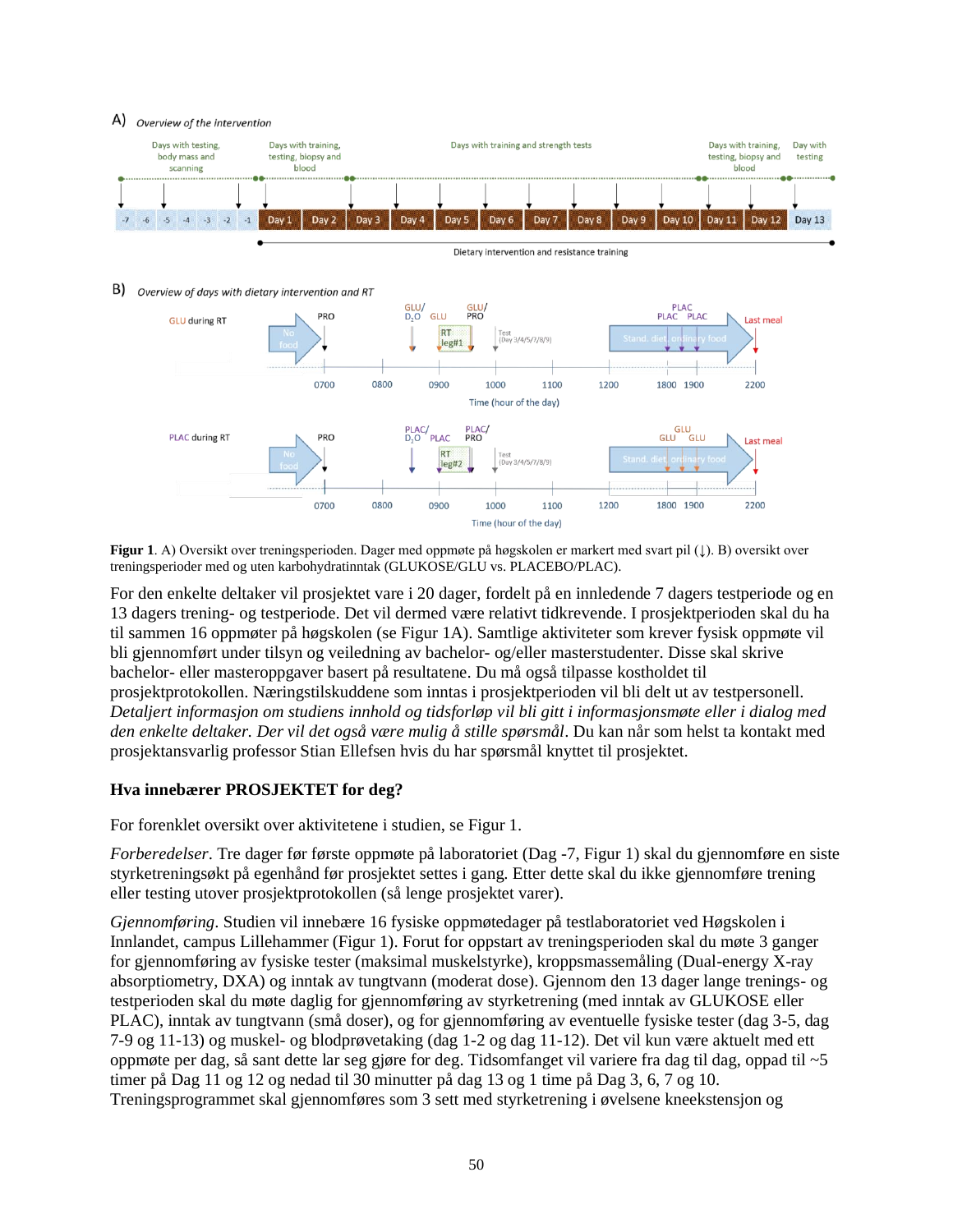beinpress, med 10 repetisjoner maksimum i hvert sett, og vil ta ca 30 minutter. Under den 13 dager lange trenings- og testperioden skal du også følge et bestemt kostholdsprogram. Dette innebærer at du de siste ni timene før treningsøktene ikke skal innta annen mat og drikke enn proteinshake / GLUKOSE / PLACEBO / tungtvann (f.o.m. Dag -1 t.o.m. Dag 12). F.o.m. tre timer etter påbegynt styrkeøkt skal du holde et selvvalgt kosthold. I dette tidsrommet skal du registrere mat- og drikkeinntak på appen MyFitnessPal. På parvise dager skal du ha identisk kosthold (eksempelvis Dag 1+2, Dag 3+4, etc). Dette for å hindre at forskjeller i kosthold påvirker effektene av GLUKOSE og PLAC. Du vil få bistand til å utarbeide en balansert kostholdsplan dersom du trenger dette.

Punktvis oppstilling av dine aktiviteter/tester/prøvetaking i prosjektet (og dermed også opplysninger som vil bli lagret om deg):

- Måling av kroppsmassesammensetning ved DXA. Denne testen gjennomføres forut for treningsperioden (Dag -1; fastende)
- Daglig inntak av proteinshake (2 doser per dag): 2 timer forut for treningsøkt og umiddelbart etter avsluttet treningsøkt
- Daglig inntak av Fun Light med tilsatt glukose eller placebo (GLUKOSE eller PLAC; 6 doser per dag): 3 doser i forbindelse med trening og 3 doser på kveldstid
- Daglig inntak av tungtvann (Dag -1, 5.25 ml per kg fettfri kroppsmasse; Dag 1-12, 0.53 ml per kg fettfri kroppsmasse).
- Daglig gjennomføring av ettbeins tung styrketrening i kneekstensjon og beinpress (3 x 10RM i hver øvelse). De to beina trenes på alternerende dager
- Maksimale styrketester i beinpress og kneekstensjon før og etter treningsperioden (Dag -7, -4, 11 og 12)
- Statisk styrke i kneekstensjon (MVC) og isokinetiske tester før, underveis og etter treningsperioden (Dag -7, -4, -1, 3, 4, 5, 7, 8, 9, 11, 12 og 13)
- Spyttprøver gjennom hele treningsperioden (Dag -1 t.o.m. 12; for å måle innhold av tungtvann i kroppen)
- Blodprøver på Dag 1, 2, 11 og 12 (fastende alle dager + forut for og i etterkant av treningsøkt på dag 11 og 12)
- Muskelvevsprøver på dag 1, 2, 11 og 12 (fastende alle dager; fire prøver fra hvert bein).

# **Mulige fordeler og ulemper**

Du vil lære mye om egen kropp og vil få ny kunnskap om styrketrening og effekter av styrketrening. Positive effekter av styrketrening inkluderer økt muskelstyrke og -mengde, bedre helse og sannsynligvis også økt velvære. Du vil få tilgang til tester du normalt ikke har tilgang til. Styrketrening vil kunne føre til skader. Risikoen er imidlertid liten i dette prosjektet, især fordi du vil få tett oppfølging av treningskyndig personell under alle treningsøkter/tester. Det er ingen kjente helsekonsekvenser knyttet til inntak av tungtvann i de doser som anvendes i studien. Lett svimmelhet kan forkomme. For å unngå svimmelhet, vil inntak av den første (og største) dosen fordeles over to timer. Du vil få oppfølging av testpersonalet i perioden hvor svimmelhet kan inntreffe. Noen synes muskelbiopsier og blodprøver er ubehagelig. Muskelbiopsiene tas med den skånsomme mikrobiopsimetoden. Noen synes likevel biopsiene er ubehagelig. Man vil typisk bli litt støl i muskelen 1-2 dager i etterkant, først og fremst på grunn av små blødninger i muskulaturen. Stølhetsfølelsen varer i ytterst få tilfeller i inntil 3-4 uker. I svært få tilfeller kan også biopsitaking føre til tydelig arrdannelse eller føre til at følelsen i huden forsvinner for en lengre periode. Vi har ikke observert tilfeller av slike negative sideeffekter ved vårt laboratorium med våre prosedyrer (2500 biopsitakinger fordelt over en tiårsperiode). I figur 2 ser du et typiske eksempler på biopsiarr, slik de ser ut mellom 5 dager og 7 måneder etter biopsitaking. Biopsitaking er forbundet med noe infeksjonsfare. Risikoen er svært liten ved bruk av prosedyrene som benyttes i dette prosjektet. Du vil få klare instrukser om hvordan du skal behandle såret i etterkant av prøvetagningen.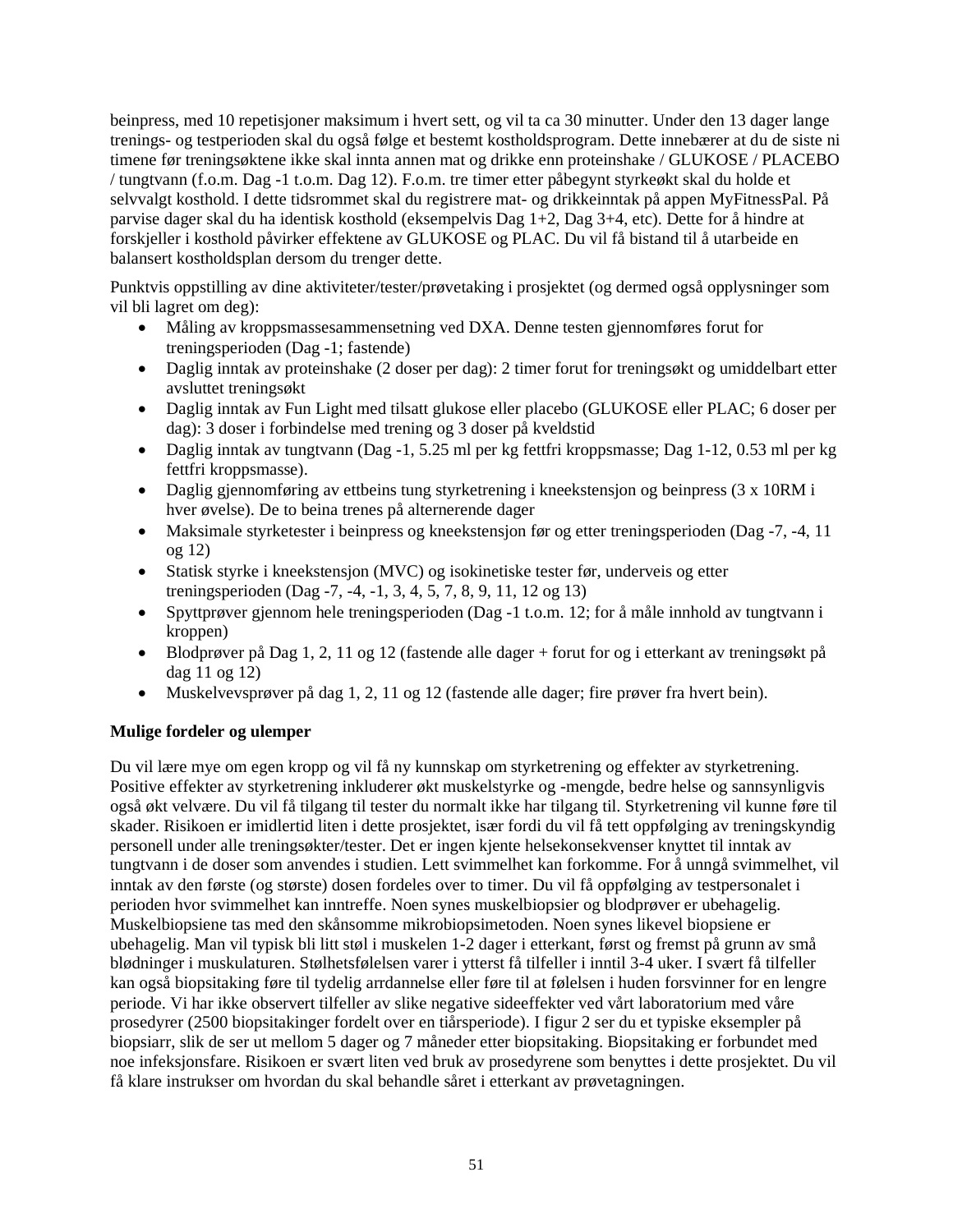

**Figur 2.** Typisk arrdannelse etter mikrobiopsitaking av muskelvev fra låret. De angitte tidspunktene indikerer tid siden biopsitaking.

## **Frivillig deltakelse og mulighet for å trekke ditt samtykke**

Det er frivillig å delta i prosjektet. Dersom du ønsker å delta, undertegner du samtykkeerklæringen på siste side. Du kan når som helst og uten å oppgi noen grunn trekke ditt samtykke. Det vil ikke ha noen negative konsekvenser for deg hvis du ikke vil delta eller senere velger å trekke deg. Dersom du trekker tilbake samtykket, vil det ikke forskes videre på dine helseopplysninger og ditt biologiske materiale. Du kan også kreve at dine opplysninger i prosjektet slettes eller utleveres innen 30 dager, og at det biologiske materialet destrueres. Adgangen til å kreve destruksjon, sletting eller utlevering gjelder ikke dersom materialet eller opplysningene er anonymisert. Denne adgangen kan også begrenses dersom opplysningene er inngått i utførte analyser, eller dersom materialet er bearbeidet og inngår i et annet biologisk produkt

Dersom du senere ønsker å trekke deg eller har spørsmål til prosjektet, kan du kontakte prosjektleder (se kontaktinformasjon på siste side).

#### **Hva skjer med OPPLYSNINGENE om deg?**

Opplysningene som registreres om deg skal kun brukes slik som beskrevet under formålet med prosjektet, og planlegges brukt til 31.12.2023. I etterkant av prosjektet vil det biologiske materialet (og tilstøtende opplysninger) bli overført til den generelle biobanken «The TrainOME – humane cellers tilpasning til trening og miljø» (REK-ID: 2013/2041), dersom du samtykker til dette. Eventuelle utvidelser i bruk og oppbevaringstid kan kun skje etter godkjenning fra REK og andre relevante myndigheter. Du har rett til innsyn i hvilke opplysninger som er registrert om deg og rett til å få korrigert eventuelle feil i de opplysningene som er registrert. Du har også rett til å få innsyn i sikkerhetstiltakene ved behandling av opplysningene. Du kan klage på behandlingen av dine opplysninger til Datatilsynet og institusjonen sitt personvernombud.

Alle opplysningene vil bli behandlet uten navn og fødselsnummer eller andre direkte gjenkjennende opplysninger (=kodede opplysninger). En kode knytter deg til dine opplysninger gjennom en navneliste. Det er kun prosjektleder Stina Ellefsen og Postdoktor Håvard Hamarsland som har tilgang til denne listen. Opplysningene om deg vil bli oppbevart i fem år etter avslutning av den generelle biobanken (31.12.2038) prosjektslutt av kontrollhensyn.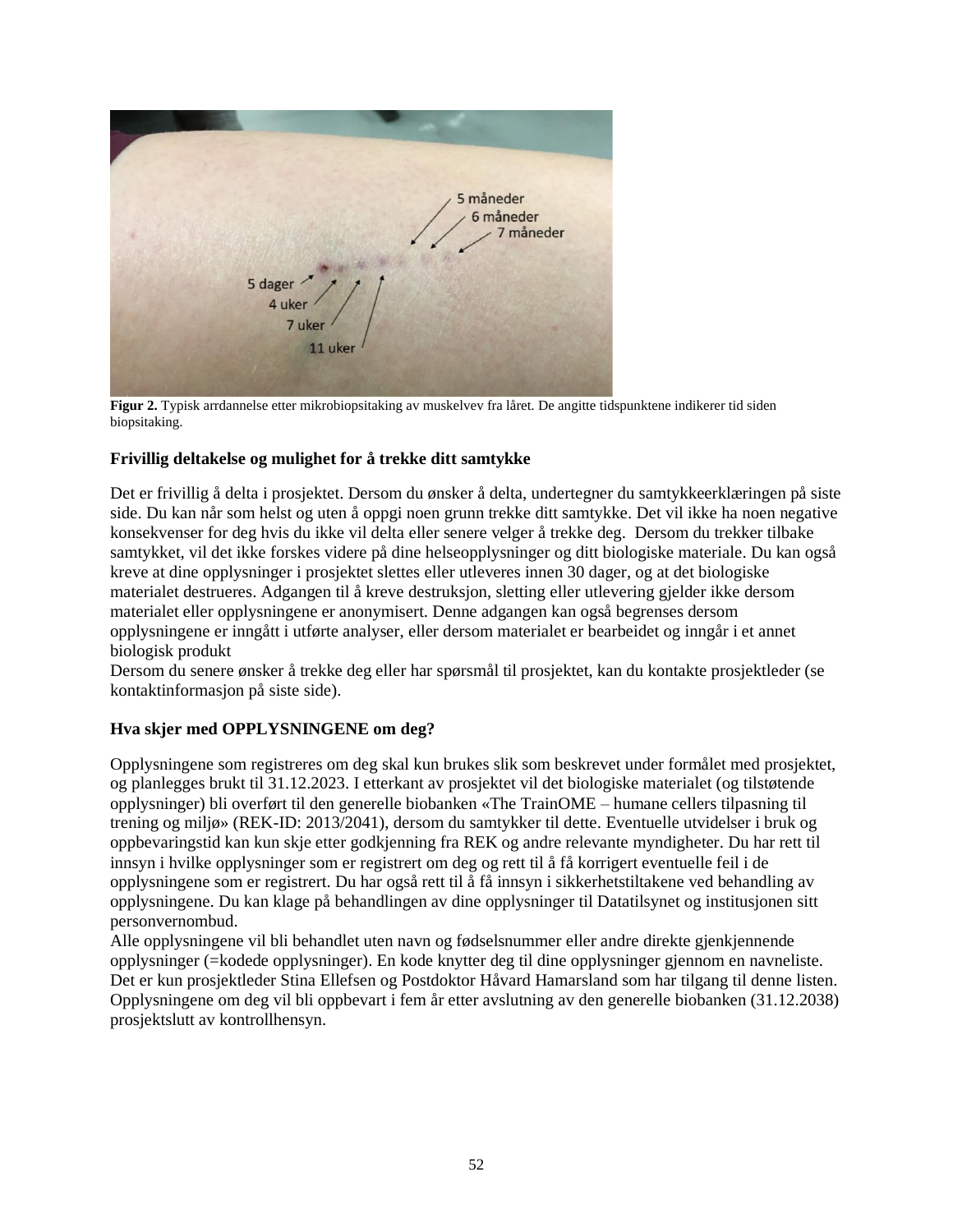## **Deling av OPPLYSNINGER og overføring til UTLANDET**

Ved å delta i prosjektet, samtykker du også til at kodet muskelbiopsimaterial kan overføres til utlandet (Danmark) som ledd i forskningssamarbeid. Koden som knytter deg til dine personidentifiserbare opplysninger vil ikke bli utlevert. Muskelbiopsimaterialet vil bli returnert til Høgskolen i Innlandet etter avsluttede analyser.

#### **Hva skjer med prøver som blir tatt av deg?**

Prøvene som tas av deg skal oppbevares i en forskningsbiobank tilknyttet prosjektet. I etterkant av prosjektslutt vil de bli overført til den generelle biobanken «The TrainOME – humane cellers tilpasning til trening og miljø» (REK-ID: 2013/2041), situert ved Høgskolen i Innlandet/Sykehuset Innlandet. Dette er frivillig og du kan velge å avstå fra at dine prøver oppbevares videre i den generelle biobanken (eget samtykkeskjema). TrainOME-prosjektet er igangsatt for å avdekke sammenhenger mellom individers tilpasningsevne til trening, også kalt trenbarhet, og kroppslige/cellulære særtrekk. Gjennom den generelle biobanken skal prøvene analyseres sammen med prøver fra en rekke andre prosjekter, hvor den overordnete målsettingen er å studere faktorer som er bestemmende for generell trenbarhet. Dette innebærer generell analyse av cellebiologiske og genetiske trekk som for eksempel cellers form og utseende, arvematerialets sammensetning (inklusiv DNA-sekvens og epigenetisk modifisering), proteinsyntese, proteinforekomst og -funksjon, RNA-uttrykk og -regulering, hormonforekomst, kroppens indre miljø (metabolomet), og mange flere mål. Deler av materialet vil kunne bli sendt til utlandet for analyse. Merking vil i slike tilfeller være begrenset til identifikasjonsnummer; dvs. de vil bli sendt i kodet tilstand. Ubenyttet materiale vil bli returnert til Lillehammer i etterkant av analysene. Det biologiske materialet vil bli anonymisert innen 31.12.2038, hvorpå det vil bli destruert innen fem år. Forskningsdata som har blitt utledet av materialet vil deretter bli oppbevart i anonymisert tilstand på sikker server på ubestemt tid, sammen med øvrige data innhentet i prosjektet. Professor Stian Ellefsen er hovedansvarshavende for forskningsbiobanken.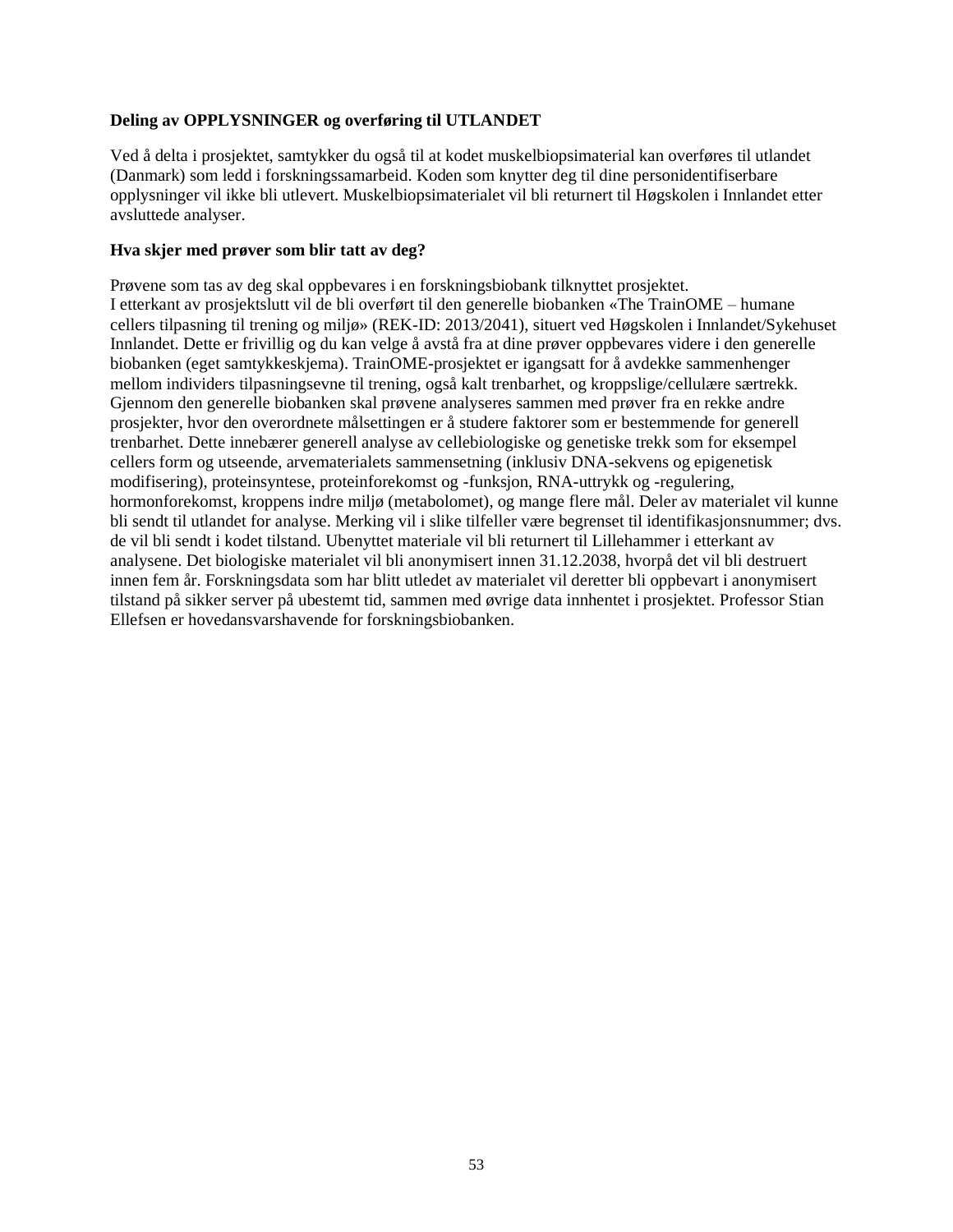#### **Genetiske undersøkelser**

Det vil bli innhentet informasjon om din genetiske sammensetning. Denne informasjonen skal primært gi innsikt i sammenhengen mellom individuelle responser på styrketrening, målt som muskelvekst, og individuell genetisk variasjon. Målsetningen er å forstå hvorfor noen responderer bedre på styrketrening enn andre. Dette perspektivet er forankret i målsettingen til den generelle biobanken "Trainome - humane cellers tilpasning til trening og miljø" (REK-id: 2013/2041), hvortil prøvene skal overføres etter prosjektlutt dersom du samtykker til dette. Forståelse for hvilken rolle ulike gener spiller for muskelvekst er på et tidlig stadium. Det er derfor ikke mulig å gi genetisk veiledning basert på analysene i studien. Det skal ikke gjøres analyser som kobler enkeltmutasjoner til bestemte helseutfordringer. Genetiske data er unike og er derfor i prinsippet ikke anonyme, selv om koblingsnøkkelen som kobler deg til dine data blir slettet. Alle genetiske data (inkludert transkriptomdata) skal oppbevares på sikker server hos Tjenester for sensitive data (TSD).

#### **Forsikring**

Som deltaker i studien er du forsikret gjennom Høgskolen Innlandets forsikring hos Gjensidige.

#### **Godkjenninger**

Regional komité for medisinsk og helsefaglig forskningsetikk har gjort en forskningsetisk vurdering og godkjent prosjektet (søknadsid: 153628).

Høgskolen i Innlandet og prosjektleder Stian Ellefsen er ansvarlig for personvernet i prosjektet. Vi behandler opplysningene basert på ditt samtykke.

# **KONTAKTOPPLYSNINGER**

Dersom du har spørsmål til prosjektet eller ønsker å trekke deg fra deltakelse, kan du kontakte: Prosjektleder: professor Stian Ellefsen (tlf: 61288103, epost: *[stian.ellefsen@inn.no](mailto:stian.ellefsen@inn.no)*), *eller* Prosjektmedarbeider: postdoktor Håvard Hamarsland (tlf: 93445916, epost: *[havard.hamarsland@inn.no](mailto:havard.hamarsland@inn.no)*) Dersom du har spørsmål om personvernet i prosjektet, kan du kontakte personvernombudet ved institusjonen: *[anne.lofthus@inn.no](mailto:anne.lofthus@inn.no)*

Datatilsynets e-postadresse er *[personvernombudet@nsd.no](mailto:personvernombudet@nsd.no)*